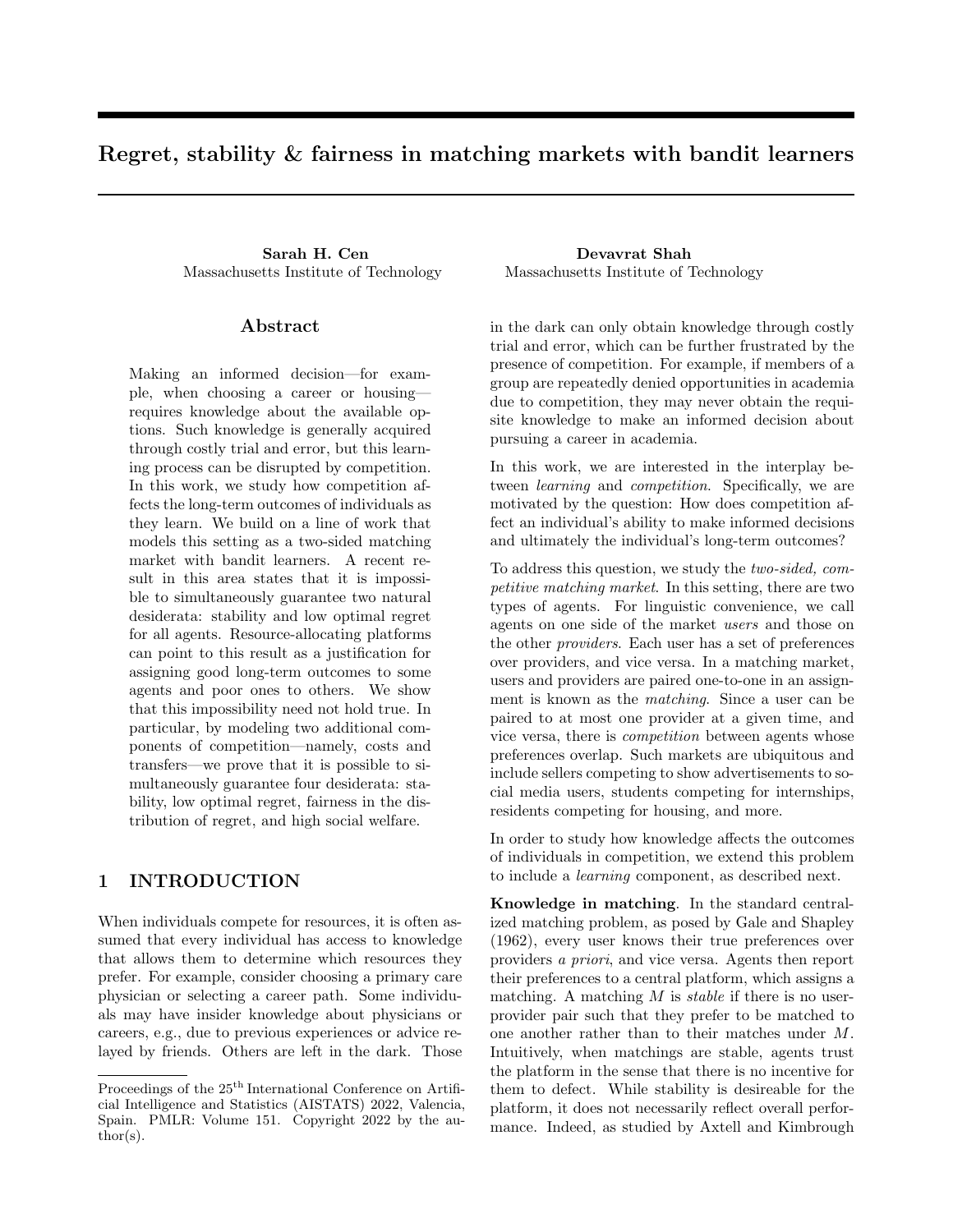

Figure 1: We study learning under competition using the two-sided matching market with bandit learners. As our main result, we show that, with costs and transfers, it is possible to simultaneously guarantee four desiderata.

(2008), stability can come at the expense of other objectives, such as high social welfare or fairness.

Recent works study an extension of the matching problem in which agents are not assumed to be knowledgeable. They build on the insight that, contrary to the core assumption of the standard matching problem, users and providers rarely know their true preferences a priori. Rather, the agents learn their preferences through experiences—specifically, by being matched. For example, consider the internship market in which workers present employers with qualifications, and employers present workers with career options. In this setting, matching workers to internships allows workers to learn their preferences over careers and employers to learn their preferences over worker qualifications.

Blending matching and bandit learning. While the standard matching problem captures agents competing for resources, a more sophisticated model is needed to model how agents learn through trial and error. Conveniently, the task of learning one's preferences from experiences is at the core of the multiarmed bandit (MAB) problem (Cesa-Bianchi and Lugosi, 2006; Bubeck and Cesa-Bianchi, 2012).

In this way, one can study matching under learning by blending the matching and MAB problems. This is precisely what Liu et al. (2020a) do in a recent work on the centralized two-sided matching problem with bandit learners. Remarkably, Liu et al. (2020a) find that, although agents may not know their true preferences a priori, it is possible to assign matchings that are stable at every time step and permit agents to learn enough so that the system converges to matchings that are stable under the agents' true (unknown) preferences.

Our focus. Liu et al. (2020a) also surface an impossibility result: a matching platform cannot guarantee low optimal regret—a measure of long-term happiness—for all agents without sacrificing stability.

This impossibility result is the focus of our work. Consider online platforms (e.g., Facebook), which are generally concerned with the retention of agents, such as their users, content sources, and advertisers. Recall that a lack of stability implies that agents are better off when they leave the platform. Therefore, online platforms are typically permitted to prioritize stability because it is tied to their financial survival. The impossibility result above gives platforms a justification for favoring some agents over others. In other words, when a platform chooses matches that assign good long-term outcomes to some while assigning poor ones to others, the platform can argue that it could not have done any better by pointing to the impossibility result. But does this impossibility result hold in general or are there ways to overcome it?

In this work, we show that the impossibility result is an artifact of the model posed by Liu et al. (2020a), i.e., that stability and low regret need not be in tension. By adding a layer of complexity, we find that it is possible to simultaneously guarantee stability, low regret, fairness, and high social welfare.

Matching with costs and transfers. Our adjustment is the modeling of costs and transfers. Although this adjustment is minor, it can overturn the impossibility result and align the platform's and agents' interests. We provide several examples showing how costs and transfers might arise in real-world settings. Intuitively, competition can give rise to payments which are equivalent to transfers between agents—or demand additional effort and fees from agents—which are equivalent to costs.

Our contributions are visualized in Fig. 1 and summarized as follows. We formulate the centralized, twosided matching problem with bandit learners under costs and transfers in Section 3. In Section 4, we show that, without costs or transfers, it is impossible to guarantee stability alongside low regret, fairness, or high social welfare (Proposition 1). We then show that, with costs and transfers, it is possible to simultaneously guarantee all four desiderata (Theorem 2). In Section 5, we provide intuition via several examples.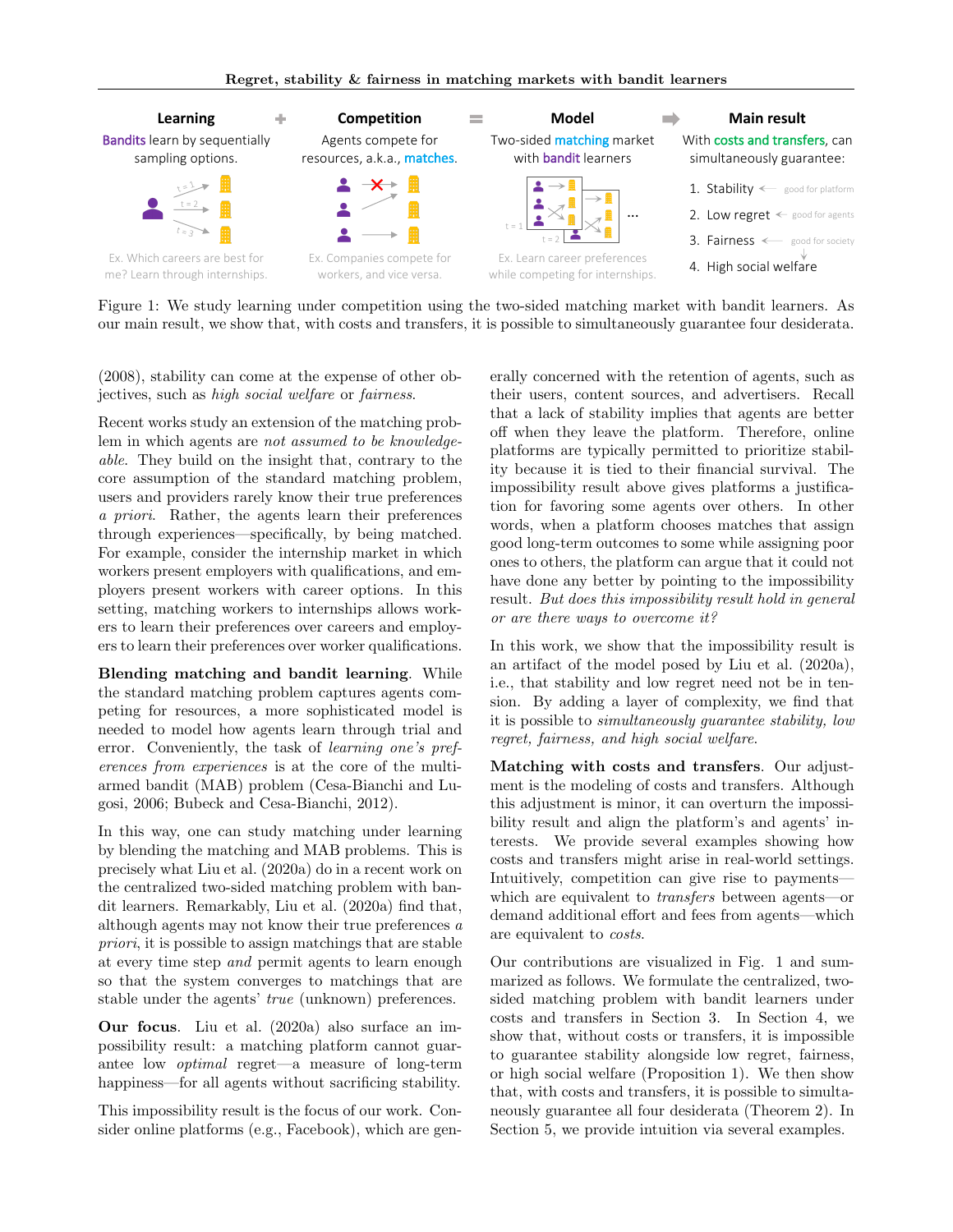# 2 RELATED WORK

Two-sided matching. In the two-sided matching problem, there are two distinct populations that wish to be matched one-to-one. Examples of two-sided matchings range from how individuals find partners or how workers fill job openings to how platforms match content to users or how doctors are assigned to patients. One of the challenges is finding a stable matching: a matching under which no pair of agents is incentivized to defect and pair off together.

In a foundational work, Gale and Shapley (1962) show that there exists at least one stable matching and provide an algorithm—known as the Gale-Shapley (GS) or deferred acceptance algorithm—that finds such a matching (Knuth and De Bruijn, 1997; Roth, 2008). In the footsteps of Gale and Shapley (1962), one line of research studies centralized matchings, in which agents' preferences are reported to a central platform that assigns the matches. Another line of work studies decentralized (or distributed) matching with no coordination between agents (Roth and Vate, 1990; Echenique and Yariv, 2012).

There are many closely related problems, such as the the generalized assignment (Kuhn, 1955; Ross and Soland, 1975; Pentico, 2007); housing allocation (Shapley and Scarf, 1974); college admissions or hospital-residents (Gale and Shapley, 1962; Roth, 1984); stable roommates (Irving, 1985); and generalized stable allocation (Dean and Swar, 2009) problems.

Multi-armed bandit (MAB) problem. In the MAB problem (Bubeck and Cesa-Bianchi, 2012; Lattimore and Szepesvári, 2020), an agent (the bandit) sequentially chooses between  $K$  options (or arms). At each time step, the agent selects an arm and receives a noisy reward in return. The agent's goal is to maximize its cumulative reward over  $T$  time steps or, equivalently, to minimize regret. However, the agent does not know the expected rewards of each arm a priori. To minimize regret, the bandit learner must balance its short-term desire to select arms with high, known rewards against its need to learn the expected reward of other arms. This balance—also known as the exploitation-exploration trade-off (Wilson et al., 2014; Schnabel et al., 2018; Wilson et al., 2021)—is a focal point of reinforcement learning (Sutton and Barto, 2018; Wiering and Van Otterlo, 2012).

The goal of the MAB problem is to design a selection policy such that the agent incurs low regret. Lai and Robbins (1985) showed that regret must grow  $\Omega(\log(T))$ , which led to research on policies that guarantee  $O(\log(T))$  regret (Thompson, 1933; Bubeck and Cesa-Bianchi, 2012; Lattimore and Szepesvári, 2020). One of the most popular policies is known as the upper confidence bound (UCB) strategy (Auer et al., 2002), which is a deterministic decision-making strategy that achieves low, i.e.,  $O(\log(T))$ , regret.

Matching markets with bandit learners. Sequential decision-making under uncertainty and competition is a problem of long-standing interest. Recently, such settings have been modeled as a combined matching and MAB problem (Das and Kamenica, 2005; Liu et al., 2020a). While Das and Kamenica (2005) introduce the combined problem, they study it under the strict assumption that agents on one side of the market have identical preferences. In this work, we study the setting presented by Liu et al. (2020a).

In the centralized matching market with bandit learners (Liu et al., 2020a), users and providers are on opposite sides of the market. As in the matching problem, users compete for matches with providers, and vice versa. As in the MAB problem, agents do not know their true preferences a priori. Instead, agents learn their preferences from previous matches. At each time step, each user computes its UCBs for all providers, and vice versa, then reports them to the central platform, which runs the GS algorithm to assign a stable matching at each time step.

There are related works on how competition affects learning (Mansour et al., 2018; Aridor et al., 2020), bandits with collisions (Liu and Zhao, 2010; Kalathil et al., 2014; Bubeck et al., 2020), and coordinated resource allocation (Avner and Mannor, 2019). Though related, these settings are one-sided (i.e., only one side of the market has preferences), and they do not consider costs or transfers. There are also recent works that study other aspects of the matching problem with bandit learners, such as decentralization, matching robustness, and information exchange (Chawla et al., 2020; Boursier and Perchet, 2020; Sankararaman et al., 2020; Vial et al., 2020; Liu et al., 2020b). A recent work by Jagadeesan et al. (2021) study a closely related problem of learning matchings under transferable utilities. These authors consider a different (slightly stronger) notion of stability and they allow transfer rules that vary each time step.

Costs and transfers. Recall that, in the MAB problem, an agent's regret is low if it is  $O(\log(T))$ . Liu et al. (2020a) show that, in the centralized two-sided matching problem with bandit learners, it is possible to guarantee stability and  $O(\log(T))$  pessimal regret for all agents. However, there is no guarantee that an agent's *optimal* regret is  $O(log(T))$ . We propose this impossibility result can be resolved by adding a layer of complexity not present in the previous work by Liu et al. (2020a): costs and transfers. Intuitively,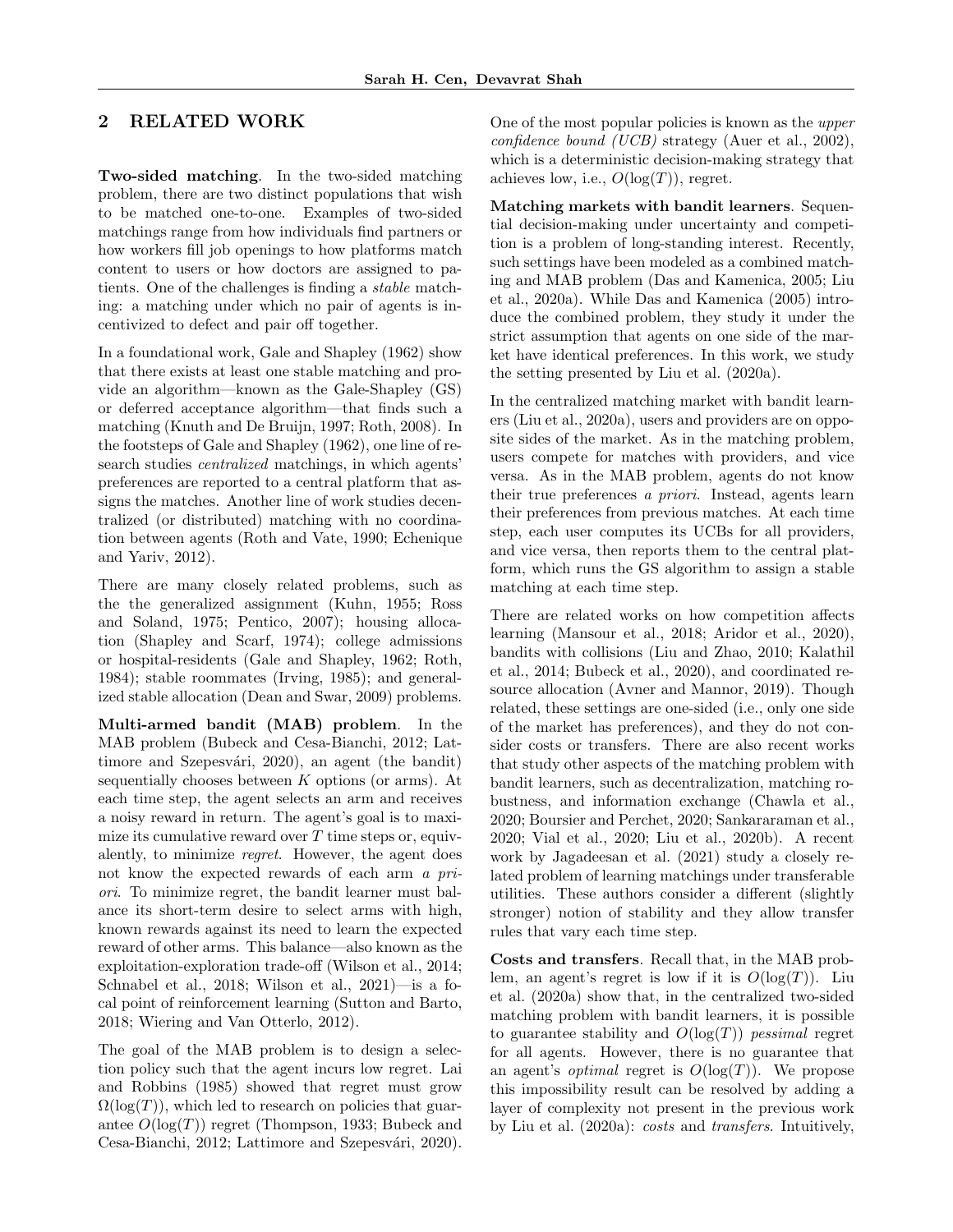due to competition in matching markets, it is natural for transfers (e.g., payments) to arise or for agents to internalize costs (e.g., fatigue).

Incorporating transfers in matching is not new. Several works on the standard two-sided matching problem allow transfers between agents (Shapley and Shubik, 1971; Becker, 1973). They show that transfers are important to balancing supply and demand, allowing markets to clear (Shapley and Shubik, 1971; Kelso Jr. and Crawford, 1982). It has also been suggested that transfers (e.g., prices) and costs (e.g., search frictions) can explain discrepancies between predicted and observed matching behaviors (Hitsch et al., 2010).

Stability, fairness, and social welfare. Early works on matchings study stability (Gale and Shapley, 1962) while later works consider other objectives, such as high social welfare (Axtell and Kimbrough, 2008), fairness (Masarani and Gokturk, 1989; Klaus and Klijn, 2006; Sühr et al., 2019), envy-freeness (Wu and Roth, 2018), and strategy-proofness (Roth, 1982; Ashlagi and Gonczarowski, 2018). While important, stability is a local objective and does not necessarily reflect global performance. For example, stability can come at the expense of social welfare (the sum of all agents' payoffs) and fairness (the balanced distribution of regret across agents) (Axtell and Kimbrough, 2008). In this work, we consider stability, fairness, and social welfare. We do not study envy-freeness and strategyproofness. As our main contribution, we show that it is possible to simultaneously guarantee stability, fairness, and high social welfare as well as low regret.

### 3 PROBLEM STATEMENT

In this section, we formalize the centralized matching problem with bandit learners. The setup is similar to that given by Liu et al. (2020a). Our main modification is the incorporation of costs and transfers, and our definitions are adjusted accordingly.

#### 3.1 Setup

Suppose that there are two types of agents who sit on opposite sides of the market. For linguistic convenience, we call the agents on one side users and those on the other providers. We denote the sets of users and providers by  $\mathcal{U} = \{u_1, u_2, \dots, u_N\}$  and  $\mathcal{P} = \{p_1, p_2, \ldots, p_L\}$ , respectively, where  $\mathcal{U} \cap \mathcal{P} = \emptyset$ . Let  $\mathcal{A} = \mathcal{U} \cup \mathcal{P}$  denote the set of all agents and  $\mathcal{A}^+ = \mathcal{A} \cup \{\emptyset\}$ , where  $\emptyset$  denotes no agent. Without loss of generality, let  $N \geq L$ .

Each user has a set of preferences over providers, and vice versa. These true preferences are unknown a priori and must be learned with time. For example, the true preference of an applicant for a job could capture how enjoyable the applicant would find the job if given the job, and the true preference of an advertiser for a Facebook user would be how profitable that user is to the advertiser if matched to it. Here, the "agents" are the applicants and jobs in the first example, and the advertisers and Facebook users in the second example.

Let  $\mu(a_1, a_2)$  denote agent  $a_1$ 's true (unknown) preference for agent  $a_2$ , where  $\mu : \mathcal{A} \times \mathcal{A}^+ \to \mathbb{R}_{\geq 0}$ , and  $a_1$  and  $a_2$  cannot both belong to U or to P. We assume that there are no ties, i.e.,  $a' \neq a'' \implies$  $\mu(a, a') \neq \mu(a, a'')$  for all  $a \in \mathcal{A}$ . We also assume that  $\mu(a, a') + \mu(a', a) \neq \mu(a''', a'') + \mu(a'', a''')$  unless  $(a, a') = (a'', a''')$  or  $(a, a') = (a'', a''')$ . This assumption can be relaxed, as we discuss in the Appendix.

**Matching.** Let  $T \in \mathbb{N}_{>0}$  be the time horizon. At every time step  $t \in [T]$ , a platform matches users and providers based on the agents' preferences  $H_t$  at time t. Let  $\mathcal{M}(a; H_t)$  denote the agent to which a is matched at time t, where  $\mathcal{M} : \mathcal{A} \to \mathcal{A}^+$  denotes the matching, and  $\mathcal{M}(a; H_t) = \emptyset$  implies that agent a is unmatched at time  $t$ . Without loss of generality, we assume that agents always prefer to be matched than to be unmatched. A feasible matching is one in which each user is matched to at most one provider, and all providers are matched to exactly one user. Let  $W$  be the set of all feasible matchings between users and providers.

An agent a learns how compatible they are with agent  $a'$  through trial and error. Formally, if  $a$  is matched to a' at time t, then a receives a reward  $X_t(a, a') \stackrel{\text{i.i.d.}}{\sim}$  $\mathcal{D}(a, a')$ , where  $\mathcal{D}(a, a')$  is a sub-Gaussian distribution with parameter  $\sigma^2$  centered at  $\mu(a, a')$ . We adopt the convention that  $\mu(a, \emptyset) = X_t(a, \emptyset) = 0$ . Each agent may also incur a cost and/or partake in a transfer. Let  $C(a, a'; H_t)$  denote the *cost* that a would incur if matched to a' at time t, where  $C : \mathcal{A} \times \mathcal{A}^+ \to \mathbb{R}$ . Let  $\mathcal{T}(a, a'; H_t)$  denote the *transfer* that a would receive from  $a'$  if matched to  $a'$  at time t, where  $\mathcal{T} : \mathcal{A} \times$  $\mathcal{A}^+ \to \mathbb{R}$  and  $\mathcal{T}(a, a'; H_t) = -\mathcal{T}(a', a; H_t)$ . We use the convention that  $\mathcal{C}(a, \emptyset) = \mathcal{T}(a, \emptyset) = 0$  for all  $a \in \mathcal{A}$ .

Therefore, if agent  $a$  is matched to  $a'$  based on preferences  $H_t$ , then a's observed payoff is

$$
U_t(a, a'; H_t) = X_t(a, a') - C(a, a'; H_t) + \mathcal{T}(a, a'; H_t).
$$

Each agent observes its own match, reward, cost, and transfer but not the private information of any other agent. Other than the matchings, costs, and transfers that it assigns, the platform only observes the preferences  $H_t$  at time t. The platform cannot observe the agents' other private information.

Bandit learners. We refer to the agents as bandit learners because their task—to learn one's pref-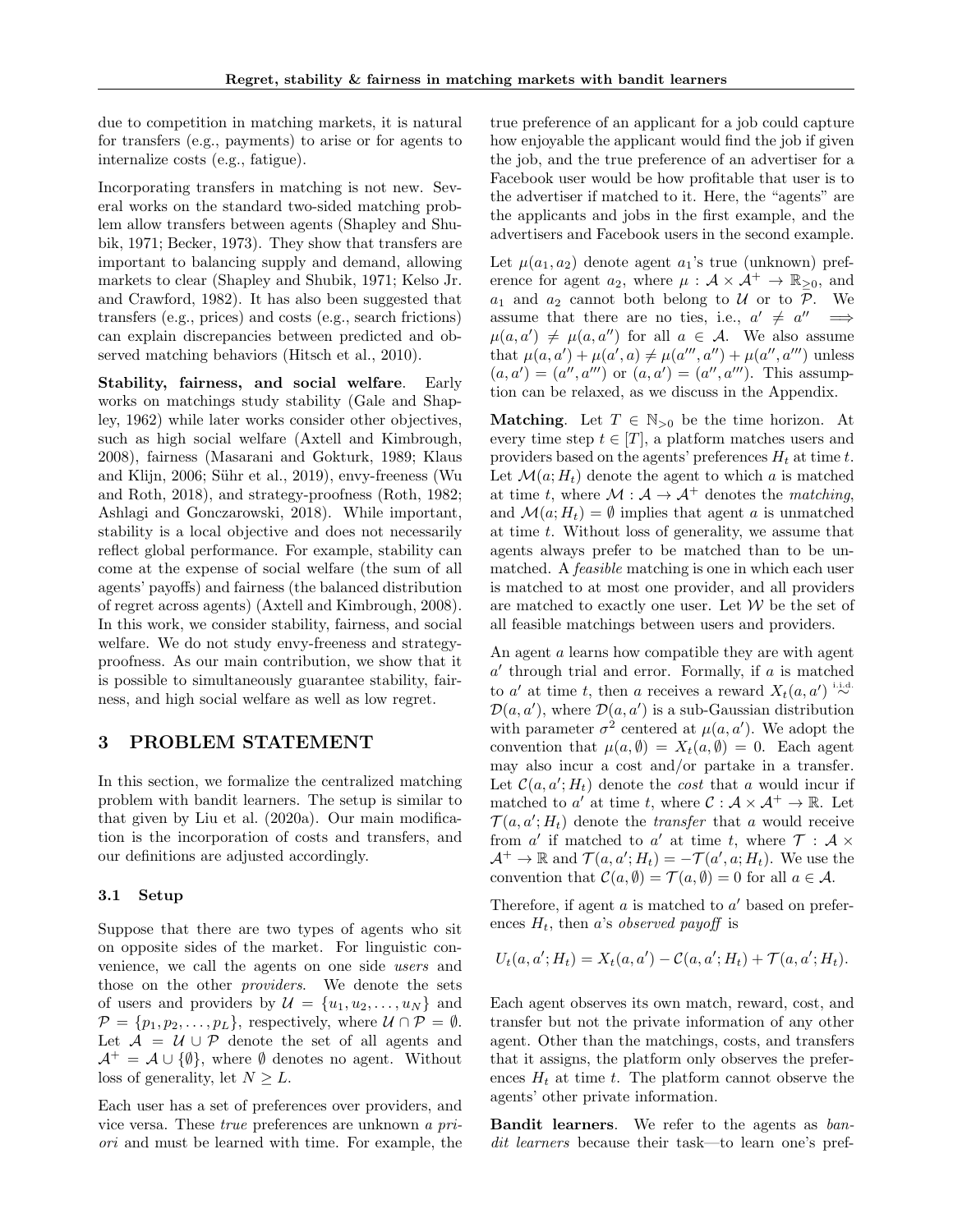erences by sequentially sampling the options—mirrors the MAB problem. Let each agent  $a \in \mathcal{A}$  begin with  $T_0(a, a')$  samples  $\{X^1(a, a'), \ldots, X^{T_0(a, a')}(a, a')\},\$ where  $X^{\tau}(a, a') \stackrel{\text{i.i.d.}}{\sim} \mathcal{D}(a, a')$  for all  $\tau \in [T_0(a, a')]$ and  $T_0(a, a') = T_0(a', a)$ . Let  $T_0(u, p)$ ,  $T_0(p, u) > 0$ for all  $u \in \mathcal{U}$  and  $p \in \mathcal{P}$ . In words, agents have at least one noisy sample before matching begins. $<sup>1</sup>$  Let</sup>  $T_t(a, a') = T_0(a, a') + \sum_{\tau \in [t]} \mathbf{1}(\mathcal{M}(a; H_\tau) = a')$  be the number of samples  $a$  has for  $a'$  up to time  $t$  and  $\hat{\mu}_t(a, a') = (T_{t-1}(a, a'))^{-1} \left( \sum_{\tau \in [t-1]} \mathbf{1}(\mathcal{M}(a; H_\tau)) \right)$  $a'$ ) $X_{\tau}(a, a') + \sum_{\tau \in [T_0(a, a')]}\nX^{\tau}(a, a')$  denote the empirical mean of the samples.

Under the  $\sigma^2$ -sub-Gaussian assumption above, the  $\alpha$ upper confidence bound (UCB) of a for  $a'$  is:

$$
\nu_t(a, a') = \hat{\mu}_t(a, a') + \sqrt{(2\sigma^2 \alpha \log(t))/T_{t-1}(a, a')},
$$

where  $\alpha \in \mathbb{R} \cap (2,\infty)$  and  $\nu_t(a,\emptyset) = 0$  for all  $a, a' \in \mathcal{A}$ . We call  $\nu_t(a, \cdot)$  the *transient* preferences of agent a at time  $t$ . To see why, note that in the absence of competition and if  $C = T = 0$ , our setup is identical to the classical MAB problem, and  $\nu_t(a, a')$  captures  $a$ 's preference for being matched to (i.e., sampling)  $a'$ at time t under the UCB algorithm.

In this work, we let  $H_t = \nu_t$ , i.e., agents report their transient preferences  $\nu_t$  to the platform at time  $t^2$ .

Summary of matching process. In summary, the matching process with costs and transfers proceeds as follows. At  $t = 0$ , the platform decides on  $(M, \mathcal{C}, \mathcal{T})$ , which is made known to all agents. Then, at every time step  $t \in [T]$ , there are four stages:

- 1. Update: Every agent a updates estimates  $\hat{\mu}_t(a, \cdot)$ .
- 2. Report: Using  $\hat{\mu}_t(a, \cdot)$ , every agent a reports its transient preferences  $\nu_t(a, \cdot)$  to the platform.
- 3. Match and Observe: Based on  $\nu_t$ , the platform matches users and providers according to  $\mathcal{M}(\cdot; \nu_t)$ . Each agent a observes its own match  $\mathcal{M}(a; \nu_t)$  and stochastic reward  $X_t(a, \mathcal{M}(a; \nu_t)).$
- 4. Pay and transfer: Each agent a may incur the cost  $C(a, \mathcal{M}(a; \nu_t); \nu_t)$  and/or receive the transfer  $\mathcal{T}(a,\mathcal{M}(a;\nu_t);\nu_t)$  from its match  $\mathcal{M}(a;\nu_t)$ .

As mentioned above, the platform can only observe the agents' transient preferences as well as the matches, costs, and transfers that it assigns to the agents. An agent can only observe its own information, including its preferences, match, reward, cost, and transfer.

#### 3.2 Desiderata

The platform's role is to design the matching mechanism  $M$ , cost rule  $\mathcal{C}$ , and transfer rule  $\mathcal{T}$ . In this work, there are four desiderata of interest: stability, regret, fairness, and social welfare.

We first introduce some notation. We say that  $V(a, a')$ is the payoff that agent a receives if matched to agent a' under some payoff function  $V : \mathcal{A} \times \mathcal{A}^+ \to \mathbb{R}$ . When we are concerned with a specific set of preferences  $\psi$ :  $\mathcal{A} \times \mathcal{A}^+ \to \mathbb{R}$ , we use the following notation:

$$
V(a, a'; \psi) = \psi(a, a') - C(a, a'; \psi) + \mathcal{T}(a, a'; \psi),
$$

for all  $a \in \mathcal{A}$  and  $a' \in \mathcal{A}^+$ .

(a) Stability. A matching  $M \in \mathcal{W}$  is not stable under V if there exist  $a, a' \in \mathcal{A}$  such that  $V(a, M(a))$  <  $V(a, a')$  and  $V(a', M(a')) < V(a', a)$ .<sup>3</sup> In words, a matching is not stable when there exists a userprovider pair that, under payoffs  $V$ , would rather defect than participate in the matching. Let  $S(V) \subset W$ be the set of stable matchings under payoffs V .

**Definition 1.**  $(M, \mathcal{C}, \mathcal{T})$  is stable if and only if  $\mathcal{M}(\cdot; \nu_t) \in S(V(\cdot, \cdot; \nu_t))$  for all  $t \in [T]$ .

 $(b)$  Low regret. Regret measures the loss incurred by an agent as it learns. Let the optimal and pessimal matchings for agent  $a$  at time  $t$  be defined as:

$$
\overline{M}_t^a \in \arg\max_{M \in S(V(\cdot, \cdot; \mu))} \mathbb{E}_{X_t \sim \mathcal{D}} \left[ U_t(a, M(a); \nu_t) \right],
$$
  

$$
\underline{M}_t^a \in \arg\min_{M \in S(V(\cdot, \cdot; \mu))} \mathbb{E}_{X_t \sim \mathcal{D}} \left[ U_t(a, M(a); \nu_t) \right],
$$

respectively. For intuition, recall that a stable matching is not necessarily unique, i.e.,  $|S(V(\cdot,\cdot;\mu))| \geq 1$ .  $\bar{M}_t^a$  and  $\underline{M}_t^a$  are both stable matchings under  $V(\cdot, \cdot; \mu)$ that, respectively, yield the highest and lowest expected payoffs for agent  $a$  at time  $t$ . Let the *optimal* regret  $\overline{R}(a; \mathcal{M})$  of agent a under  $(\mathcal{M}, \mathcal{C}, \mathcal{T})$  be:

$$
\sum_{t=1}^T \mathbb{E}[U_t(a, \overline{M}_t^a(a); \nu_t) - U_t(a, \mathcal{M}(a; \nu_t); \nu_t)].
$$

Let *pessimal regret* be defined analogously, exchanging  $\overline{M}_t^a$  for  $\underline{M}_t^{a,4}$  Note that  $\overline{R}(a;\mathcal{M}) \geq \underline{R}(a;\mathcal{M})$ . If there is a unique stable matching, i.e.,  $|S(V(\cdot,\cdot;\mu))|=1$ , then  $\overline{M}_t^a = \underline{M}_t^a$  and  $\overline{R}(a; \mathcal{M}) = \underline{R}(a; \mathcal{M})$  for all  $a \in \mathcal{A}$ and  $t \in [T]$ . We define low regret as follows.

<sup>&</sup>lt;sup>1</sup>This construction is equivalent (with small modifications) to cyclically matching users and providers in the first  $N$  time steps, as often done in the MAB setting.

<sup>&</sup>lt;sup>2</sup>Letting  $H_t = \nu_t$  is natural because an agent's preferences at a given time  $t$  must balance exploration and exploitation, as captured by UCB preferences. Note that we could equivalently let  $H_t = \hat{\mu}_t$ , i.e., agents report their empirical estimates of  $\mu$ . Our results would still hold. The only modification would be that the platform computes  $\nu_t$ from  $\hat{\mu}_t$  based on the matching history.

<sup>3</sup> In some works, this definition of stability is known as "weak stability" (Irving, 1994; Manlove, 2002). In this work, when we use "stability", we mean "weak stability".

<sup>&</sup>lt;sup>4</sup>Note that we often suppress  $\mathcal C$  and  $\mathcal T$  in our notation, such as in  $\overline{R}$ ,  $V$ , and  $W_t$ .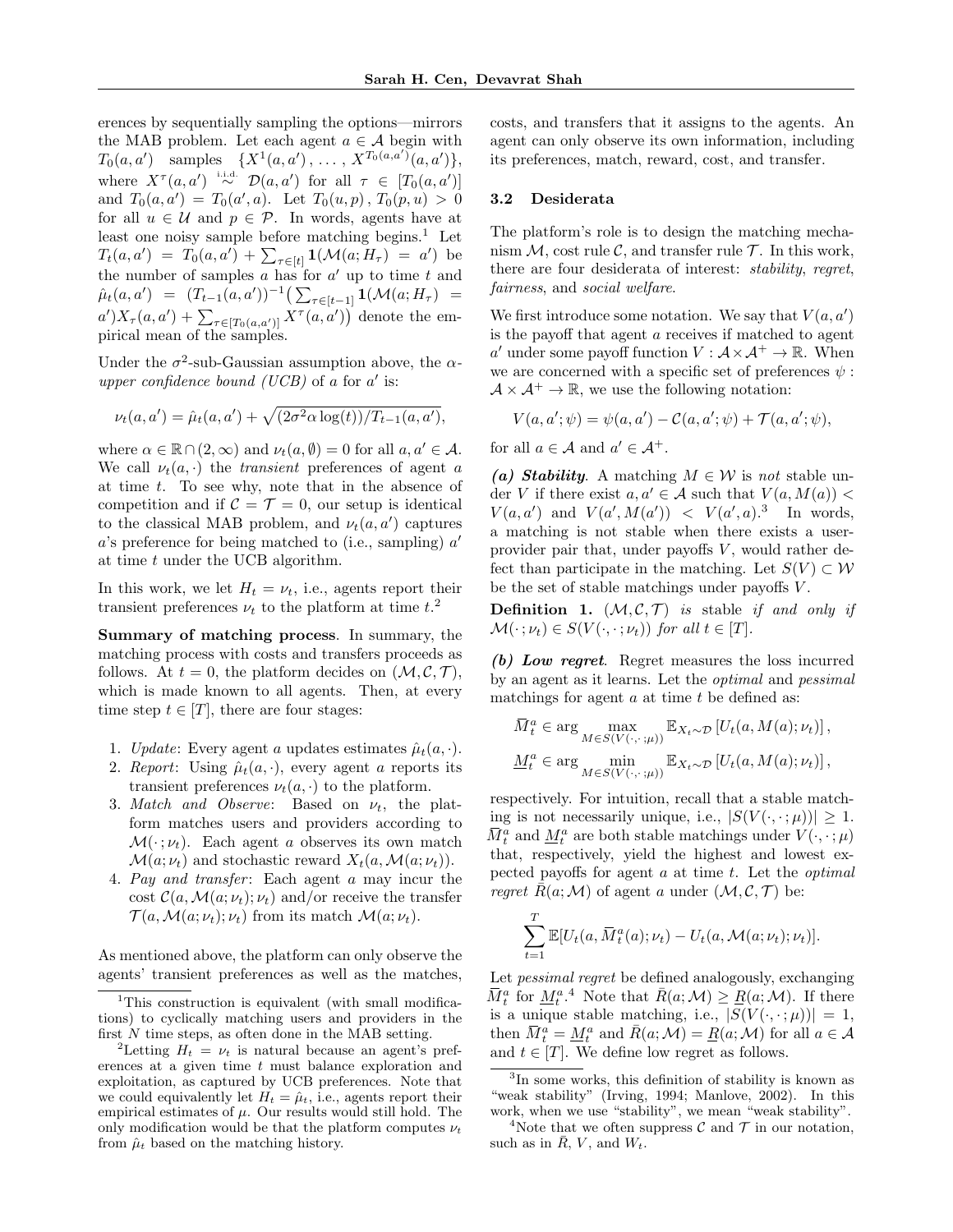Algorithm 1: Gale-Shapley algorithm (with providers as proposers)

**Input:** Set of agents  $\mathcal{A} = \mathcal{U} \cup \mathcal{P}$ , where  $\mathcal{U} = \{u_1, u_2, \ldots, u_N\},\$  $\mathcal{P} = \{p_1, p_2, \ldots, p_L\}, \mathcal{U} \cap \mathcal{P} = \emptyset$ , and  $N \geq L$ . Payoff function  $V : \mathcal{A} \times \mathcal{A}^+ \to \mathbb{R}$ . **Output:** Matching  $M \in S(V) \subset W$ .

1 Initialize  $M : \mathcal{A} \to \mathcal{A}^+$  s.t.  $M(a) \leftarrow \emptyset$   $\forall a \in \mathcal{A}$ ;

- 2 while ∃ unmatched provider  $p \in \mathcal{P} : M(p) = \emptyset$  do
- $\mathbf{3}$  Let u denote p's most preferred user to which p has not yet proposed;
- 4 If u is unmatched, i.e.,  $M(u) = \emptyset$ , then match u and p such that:  $M(u) \leftarrow p$  and  $M(p) \leftarrow u$ ;
- $\mathfrak{s}$  | Otherwise, if u prefers p to current match, i.e.,  $V(u, p) > V(u, M(u))$ , match u and p s.t.  $M'(M(u)) \leftarrow \emptyset$ ,  $M(u) \leftarrow p$ , and  $M(p) \leftarrow u$ ;

<sup>6</sup> end

The GS algorithm is given in detail in the Appendix.

Definition 2. An agent incurs low regret when  $R(a; \mathcal{M}) \leq R(a; \mathcal{M}) = O(\log(T)).$ 

(c) Fairness. We say that  $(M, \mathcal{C}, \mathcal{T})$  is unfair if some agents incur low regret while others incur high regret.

**Definition 3.**  $(\mathcal{M}, \mathcal{C}, \mathcal{T})$  is unfair if there exists a pair of agents  $(a, a')$  such that  $\bar{R}(a; \mathcal{M}) = O(\log(T))$  and  $\overline{R}(a';\mathcal{M}) = \omega(\log(T)).$  Otherwise, it is fair.

(d) High social welfare. Social welfare is a utilitarian metric defined as the sum of all agents' payoffs. Formally, the *social welfare* of  $(M, \mathcal{C}, \mathcal{T})$  at time step t is  $W_t(\mathcal{M}) = \sum_{a \in \mathcal{A}} V(a, \mathcal{M}(a; \nu_t); \nu_t).$ 

**Definition 4.**  $(M, \mathcal{C}, \mathcal{T})$  guarantees  $\kappa$ -high social welfare at time t if  $W_t(\mathcal{M}) \geq \kappa \max_{\mathcal{M}'} W_t(\mathcal{M}')$  and  $W_t(\mathcal{M}) > 0$ . If there does not exist such a  $\kappa > 0$ or  $W_t(\mathcal{M}) = 0$ , then the social welfare at t is low.

### 4 MAIN RESULTS

In this section, we give two results. Using our setup, we first re-state the impossibility result of Liu et al. (2020a). We then give our main result, which says that, with costs and transfers, one can simultaneously guarantee stability, low regret, fairness, and high social welfare. All proofs can be found in the Appendix.

Before proceeding, one tool we require is a classical algorithm known as the Gale-Shapley (GS) algorithm, which we restate in Algorithm 1. Several well-known results about the GS algorithm are given in Appendix B. The most relevant result for the understanding of this work is that the GS algorithm always returns a stable matching relative to the given payoff function.

Impossibility result. We begin with an impossibility result that is analogous to that given by Liu et al. (2020a) with minor modifications. It states that, in the absence of costs and transfers, all agents are guaranteed to have low pessimal regret, but there is no guarantee that they have low optimal regret, which can grow  $\Omega(T)$ . Let:

$$
\Delta_{\max}(a) = \max_{a_1, a_2 \in \mathcal{A}^+} (\mu(a, a_1) - \mu(a, a_2)),
$$
  

$$
\Delta_{\min} = \min_{a_1 \in \mathcal{A}, a_2 \in \mathcal{A}^+, a_3 \in \mathcal{A}^+ \setminus a_2} |\mu(a_1, a_2) - \mu(a_1, a_3)|.
$$

Proposition 1. Suppose that there are no costs or transfers such that:  $\mathcal{C}(a_1, a_2; \psi) = 0$  and  $\mathcal{T}(a_1, a_2; \psi) = 0$  for all  $a_1 \in \mathcal{A}, a_2 \in \mathcal{A}^+$ , and  $\psi : \mathcal{A} \times$  $\mathcal{A}^+ \to \mathbb{R}$ . If the GS algorithm is applied over  $V(\cdot, \cdot; \nu_t)$ at every  $t \in [T]$ , then the system is stable. Moreover,  $R(a;\mathcal{M}) \leq 2N^2L\Delta_{\max}(a)\left(\frac{8\sigma^2\alpha\log(T)}{\Delta^2}\right)$  $\frac{\partial \alpha \log(T)}{\partial \Delta_{\min}^2} + \frac{\alpha}{\alpha - 2}$  for all  $a \in \mathcal{A}$ . However, under stability, it is not possible to guarantee fairness or high social welfare, and there exist settings  $(A, \mu)$  for which  $\bar{R}(a; \mathcal{M}) = \Omega(T)$  for at least one agent  $a \in \mathcal{A}$ .

Proposition 1 states that applying the GS algorithm at each time step ensures that every matching is stable and that every agent has low pessimal regret. However, the second half of Proposition 1 reveals an impossibility result: without costs or transfers, it is not possible to guarantee low optimal regret alongside stability. In fact, there are settings in which the optimal regret of at least one agent grows  $\Omega(T)$ . Guaranteeing low pessimal regret reassures pessimistic agents that they will at least reach their worst-case performance under a true stable matching in  $O(\log(T))$  time steps. However, because low optimal regret is not guaranteed, any optimistic agent will be disappointed: it can take  $\Omega(T)$  time steps to surpass their worst-case performance under a true stable matching.

Incorporating costs and transfers. Therefore, without costs or transfers, the platform cannot simultaneously guarantee stability and fairness or high social welfare. This negative result begs the question: Is it possible to do better and guarantee low optimal regret, fairness, or high social welfare alongside stability? It turns out that the answer is yes.

Theorem 2. There exist cost and transfer rules  $\mathcal{C}(\cdot, \cdot; \nu_t)$  and  $\mathcal{T}(\cdot, \cdot; \nu_t)$  such that, if the GS algorithm is applied over  $V(\cdot, \cdot; \nu_t)$  at every  $t \in [T]$ , then stability, low regret, fairness, and  $\frac{1}{2}$ -high social welfare are guaranteed for all  $(\mathcal{A}, \mu)$ .

Theorem 2 states that, with costs and/or transfers, it is possible to simultaneously guarantee all four desiderata. It implies that the impossibility result of Proposition 1 only holds when costs and transfers are not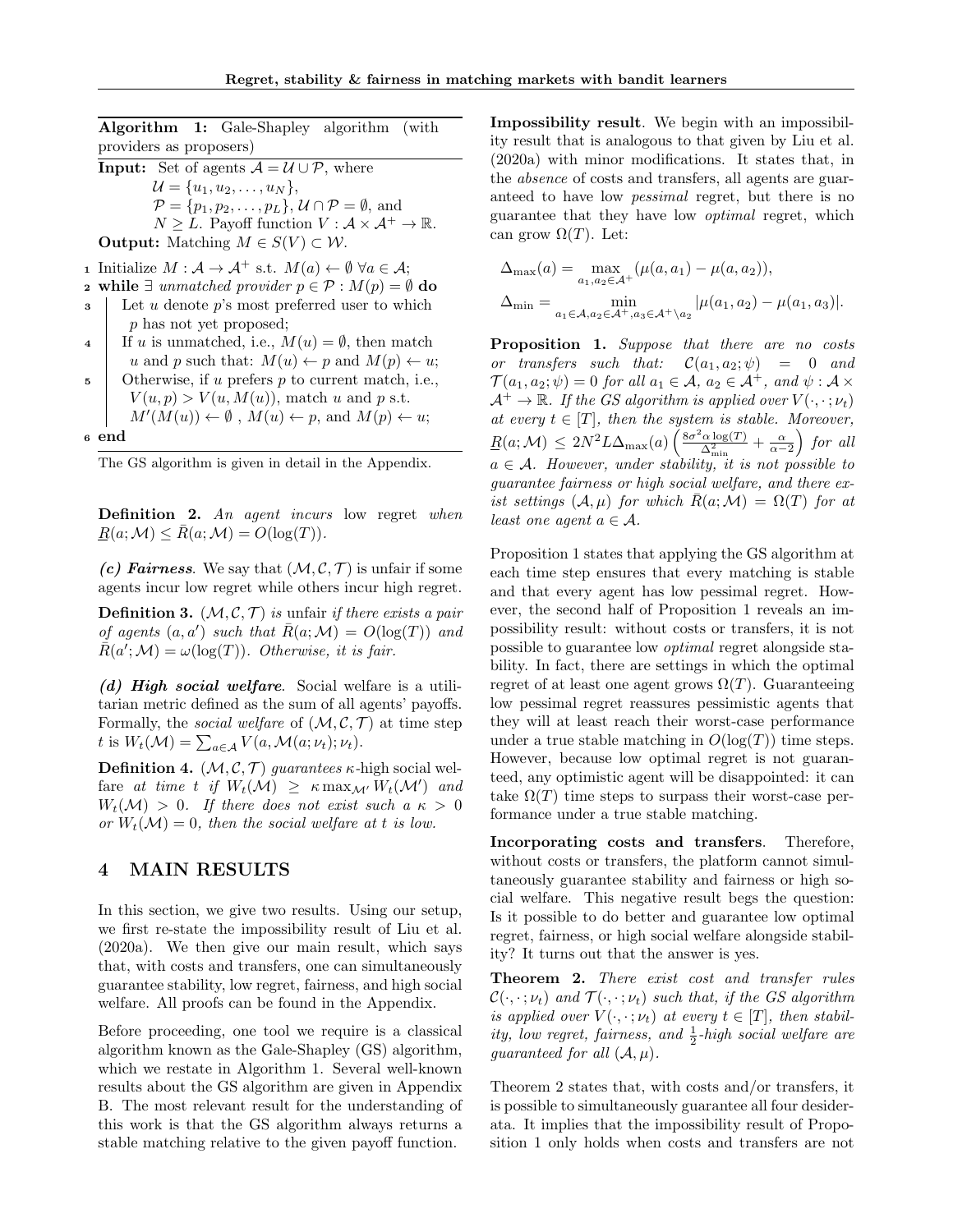allowed. We give intuition for the proof in Section 6. Several questions arise, such as, what types of costs and transfers provide guarantees on stability and regret? Moreover, do such costs and transfers arise in practice? In the following section, we provide insights into these questions by studying a few examples.

# 5 EXAMPLE SETTINGS

In the previous section, we found that, without costs and transfers, it is impossible to simultaneously guarantee stability and low optimal regret. On the other hand, with costs and transfers, it becomes possible to achieve all four desiderata described in Section 3.2. In this section, we unpack several examples in order to understand when this outcome is possible as well as give intuition for when costs and transfers arise. As before, all proofs can be found in the Appendix.

We emphasize that our objective is not to issue recommendations on how to implement costs and transfers. Rather, our goal is to highlight the role of costs and transfers in competitive settings. Intuitively, transfers can be viewed as payments between agents (e.g., prices or distance traveled), and costs can be viewed as frictions (e.g., time expended or entry fees). Neither are necessarily monetary, and both naturally surface in competitive settings. In the following examples, we study three of many possible cost and transfer rules.

#### 5.1 Proportional cost with no transfer

In this section, we study cost and transfer rules and show that, while appealing to the platform, they fail to guarantee that low regret holds alongside stability. In the proportional-cost, no-transfer setting,

$$
C(a_1, a_2; \psi) = \gamma \psi(a_1, a_2) \qquad \mathcal{T}(a_1, a_2; \psi) = 0, \quad (1)
$$

for all  $a_1, a_2 \in \mathcal{A}$  and  $\psi : \mathcal{A} \times \mathcal{A}^+ \to \mathbb{R}$ , where  $\gamma \in [0, 1]$ . Intuitively, the amount that an agent  $a_1$  expends is proportional to its desire to be matched to  $a_2$ . For example, the amount that a retailer pays a platform to have its advertisement shown to a user or the amount of effort a worker puts into an internship depends on the respective agent's level of interest. The following result shows that proportional costs do not improve upon the no-cost, no-transfer setting.

**Proposition 3.** Suppose that  $C$  and  $T$  are set  $according to (1).$  If the GS algorithm is applied over  $V(\cdot, \cdot; \nu_t)$  at every  $t \in [T]$ , then the system is stable. If  $\gamma \in [0,1)$ ,  $\underline{R}(a; \mathcal{M}) \leq$  $2N^2L(1-\gamma)\Delta_{\text{max}}(a)\left(\frac{8\sigma^2\alpha\log(T)}{(1-\gamma)^2\Delta^2}\right)$  $\frac{8\sigma^2\alpha\log(T)}{(1-\gamma)^2\Delta^2_{\min}} + \frac{\alpha}{\alpha-2}$  and, if  $\gamma =$ 1,  $R(a; \mathcal{M}) \leq 0$ . However, under stability, it is not possible to guarantee fairness or high social welfare,

and there exist settings  $(A, \mu)$  for which  $\bar{R}(a; \mathcal{M}) =$  $\Omega(T)$  for at least one agent  $a \in \mathcal{A}$ .

Proposition 3 shows that this intuitively pleasing setting unfortunately yields the same negative result as the no-cost, no-transfer setting. Interestingly, this setting is appealing to platforms, as shown next.

**Corollary 4.** Suppose that  $C$  and  $T$  are set according to (1) and that the platform wishes to maximize  $F_t : \mathcal{W} \to \mathbb{R}$  at every  $t \in [T]$ . Then, when  $\gamma = 1$ , there is no performance cost to stability: i.e.,  $\arg \max_{M \in \mathcal{W}} F_t(M) \in S(V(\cdot, \cdot; \nu_t))$  for all  $t \in [T]$ .

In other words, when  $\gamma = 1$ , the platform can maximize any objective function it desires while remaining confident that the users and providers will continue to use the platform's services. However, by the impossibility result given in Proposition 3, the fact that users and providers continue to use the platform for matching does not mean that they do so happily. Some agents may be unhappy because the platform's matchings cause them to incur high optimal regret. Furthermore, they may incur high regret while other agents are allowed to incur low regret. This finding suggests that such a platform may be barely holding onto its agents and may lose them if an alternate platform that offers slightly better outcomes arises.

This setting also illustrates why it is prudent to consider the agents' optimal regret in addition to their pessimal regret. By Proposition 3, an agent's pessimal regret can be non-positive while its optimal regret grows linearly in T. This finding reinforces the notion that it is not enough to upper bound the pessimal regret because there may be a very large gap between optimal and pessimal regrets.

#### 5.2 Balanced transfer

We now introduce a transfer rule under which the platform can simultaneously guarantee all four desiderata. In the no-cost and balanced-transfer setting,

$$
\mathcal{C}(a_1, a_2; \psi) = 0,\tag{2}
$$

$$
\mathcal{T}(a_1, a_2; \psi) = (\psi(a_2, a_1) - \psi(a_1, a_2))/2, \quad (3)
$$

for all  $a_1, a_2 \in \mathcal{A}$  and  $\psi : \mathcal{A} \times \mathcal{A}^+ \to \mathbb{R}$ . To gain an intuition for this setting, suppose  $\psi(a_1, a_2) > \psi(a_2, a_1)$ such that agent  $a_1$  benefits more from the match  $(a_1, a_2)$  than  $a_2$  does. Under (2),  $a_1$  compensates for this imbalance by investing resources to make the experience more amenable for  $a_2$ . For example, suppose that an athlete  $a_1$  is more interested in lessons with coach  $a_2$  than  $a_2$  is interested in coaching  $a_1$ . Then,  $a_1$  can offset this difference by offering to pay more for lessons with  $a_2$ . In the literature, the balanced transfer is viewed as compensation or a bargaining solution.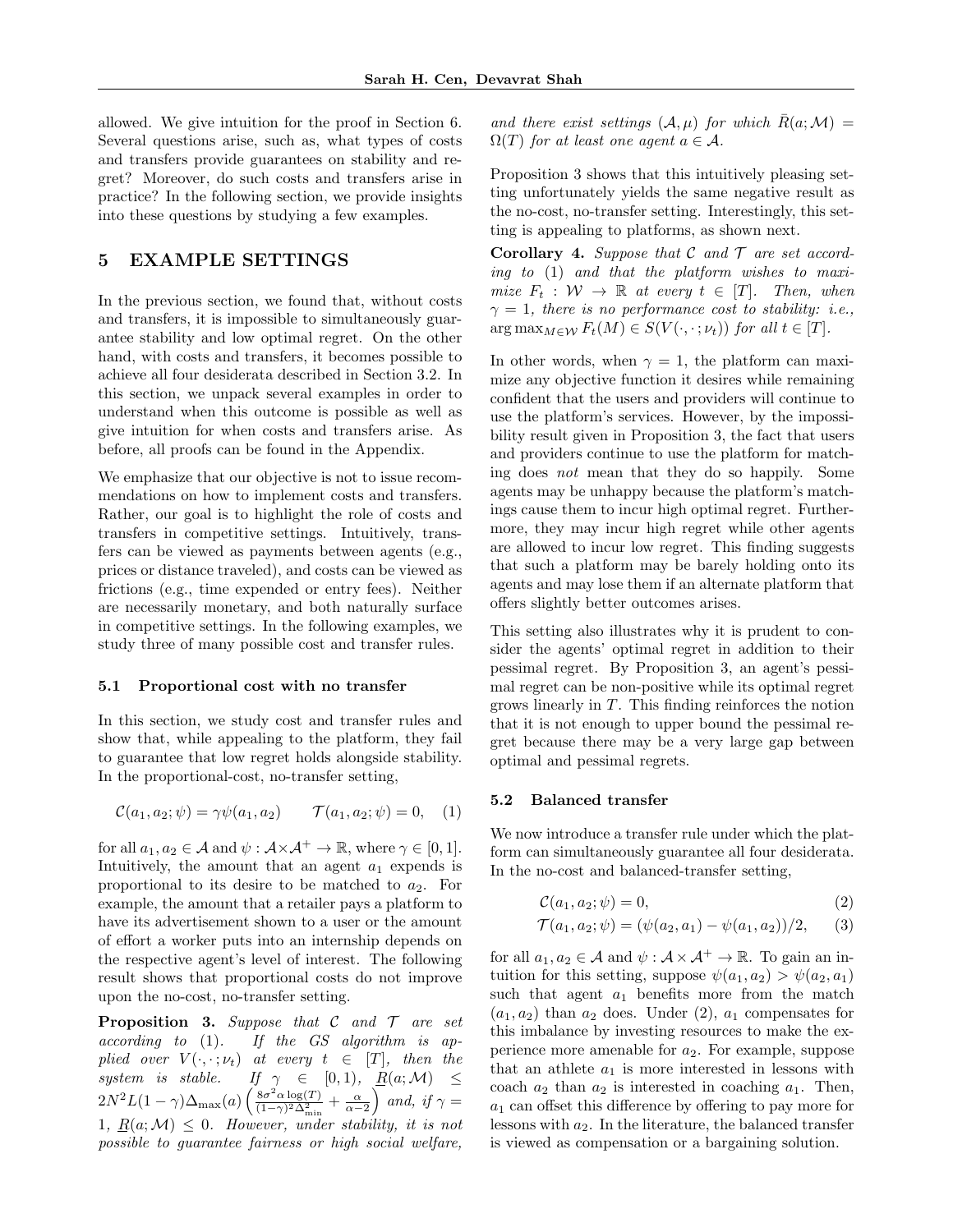The next result shows that the platform can simultaneously guarantee all four desiderata. Let

$$
\rho(a, a') = \frac{1}{2} (\mu(a, a') + \mu(a', a)),
$$
  
\n
$$
\Delta_{\min}^{\rho} = \min_{a_1 \in \mathcal{A}, a_2 \in \mathcal{A}^+, a_3 \in \mathcal{A}^+ \setminus a_2} |\rho(a_1, a_2) - \rho(a_1, a_3)|.
$$

**Theorem 5.** Suppose that  $C$  and  $T$  are set according to (2)-(3). Then,  $|S(\rho)| = 1$ . Let  $M^{*,\rho}$  be the only element in  $S(\rho)$  and  $\Delta_{\max}^{*,\rho}(a)$  =  $\max_{a' \in \mathcal{A}^+} (\rho(a, M^{*, \rho}(a)) - \rho(a, a'))$ . If the GS algorithm is applied over  $V(\cdot, \cdot; \nu_t)$  at every  $t \in [T]$ , then the system is stable, the social welfare is  $\frac{1}{2}$ -high at all  $t \in [T]$ , M is fair, and  $\underline{R}(a; \mathcal{M}) = \overline{R}(a; \mathcal{M}) \leq$  $\Delta_{\max}^{*,\rho}(a)N^2L\left(\frac{8\sigma^2\alpha\log(T)}{(\Delta^\rho\,cdot)^2}\right)$  $\frac{\sigma^2 \alpha \log(T)}{(\Delta_{\min}^{\rho})^2} + \frac{\alpha}{\alpha - 2}$  for all  $a \in \mathcal{A}$ .

Therefore, under balanced transfers, applying the GS algorithm at every time step simultaneously guarantees stability, low regret, fairness, and high social welfare. Put differently, under balanced transfers between matched agents, if one guarantees that the matchings are stable, one gets low optimal regret, fairness, and high social welfare for free. One would not necessarily expect such a result to hold true when agents compete while learning (or, equivalently, learn while competing). For example, a college student hoping to learn their ideal career path through internships may be hurt by the presence of competition. It is not clear that an assignment could be stable and allow all agents to learn their preferences efficiently, let alone guarantee fairness and high social welfare.

#### 5.3 Pricing

In the previous section, we study a transfer rule in which the payment between agents depends on the preferences of both agents. While such transfers are often feasible, there are settings in which the amount transferred cannot be tailored to the parties involved in the match. For example, suppose each provider is selling a product for which the price does not depend on which user purchases it. To capture such contexts, we turn our attention to the pricing setting, in which:

$$
\mathcal{C}(p, u; \psi) = c_1 \qquad \mathcal{T}(p, u; \psi) = g(p; \psi) \tag{4}
$$

$$
\mathcal{C}(u, p; \psi) = c_2 \qquad \mathcal{T}(u, p; \psi) = -g(p; \psi) \tag{5}
$$

for all  $u \in \mathcal{U}, p \in \mathcal{P}$ , and  $\psi : \mathcal{A} \times \mathcal{A}^+ \to \mathbb{R}$ , where  $c_1, c_2 \in \mathbb{R}$  and  $g: \mathcal{P} \to \mathbb{R}^5$ . The transfer  $g(p; \psi)$  can be viewed as the "price" of being matched with  $p$  that is constant across all agents wishing to "purchase" a match with  $p$ . This setting differs from previous ones in that  $\mathcal C$  and  $\mathcal T$  do not depend on the preferences of both matched agents. Rather, based on  $\nu_t$ ,  $g(p; \nu_t)$  is assigned to providers in a way that is reminiscent of assigning prices to goods.

For example, suppose  $U$  is a set of patients, each hoping to book an appointment with a doctor in  $\mathcal{P}$ . Suppose the price of an appointment with  $p$  is fixed such that  $g(p; \nu_t)$  does not depend on the specific patient u. Since there are a limited number of available appointments,  $q(p; \nu_t)$  may depend on the current demand  $\nu_t$ , which can reflect, for instance, different patient needs and different doctor specialties. If an appointment is booked (i.e., a match is made), then the patient pays the doctor (i.e., makes a transfer). With time, patients learn their preferences over doctors, and doctors learn which patients require their services. In such settings, fairness matters greatly, and preferences must be learned from a small number of sparse interactions.

We now show that, under mild conditions, there always exists at least one pricing rule that simultaneously guarantees stability, low regret, and fairness.

**Theorem 6.** Suppose that  $C$  and  $T$  are set according to  $(4)-(5)$ . If the GS algorithm is applied over  $V(\cdot, \cdot; \nu_t)$  at every  $t \in [T]$ , then the system is stable. Moreover, if there exists a  $B \in \mathbb{R}_{>0}$  such that  $|\mu(u, \cdot)| \leq B$  for all  $u \in \mathcal{U}$ , then  $|S(V(\cdot, \cdot;\mu))|$  = 1 and there exist constants  $c_1$  and  $c_2$  as well as a pricing rule g such that M is fair and  $R(a;M) =$  $\bar{R}(a;\mathcal{M}) \leq 2\Delta_{\max}^{*,B}(a)N^2L\left(\frac{8\sigma^2\alpha\log(T)}{(\Delta_{\min})^2}\right)$  $\frac{\sigma^2\alpha\log(T)}{(\Delta_{\min})^2}+\frac{\alpha}{\alpha-2}\right)$  for all  $a \in \mathcal{A}$ , where  $M^{*,B}$  is the only element in  $S(V(\cdot, \cdot; \mu))$  and  $\Delta_{\max}^{*, B}(a) = 2B(L-1)\mathbf{1}(a \in \mathcal{U}) +$  $\max_{a' \in \mathcal{A}^+} (\mu(a, M^{*,B}(a)) - \mu(a, a')).$ 

This result shows that, under mild conditions, there is always at least one way to price matches such that the platform simultaneously guarantees stability, low optimal regret, and fairness. Put differently, one can always find a pricing rule such that, if the matching is stable, low optimal regret and fairness come for free. Under the pricing rule with which we show existence in the proof, high social welfare is not guaranteed, but it may be possible under other pricing rules.

Finally, note that the results in this section hold with small modifications, such as if users and providers are switched; if  $\mathcal{C}(u, p; \psi) = g(p; \psi) - c_1, \mathcal{C}(p, u; \psi) = 0$ , and  $\mathcal{T} = 0$ ; or if  $\mathcal{C}(u, p; \psi) = c_2 + (1 - \gamma')g(p; \psi)$ ,  $\mathcal{T}(u, p; \psi) = -\gamma' g(p; \psi), \quad \mathcal{C}(p, u; \psi) = c_1 - (1 \gamma'$ ) $g(p; \psi)$ , and  $cT(p, u; \psi) = \gamma' g(p; \psi)$ .

<sup>&</sup>lt;sup>5</sup>Note that the presence of costs  $c_1$  and  $c_2$  is a technical detail. For those interested, recall that, without loss of generality, we assume all agents prefer to be matched than unmatched, and  $\mathcal{C}(a, \emptyset) = \mathcal{T}(a, \emptyset) = 0$  for all  $a \in \mathcal{A}$ .  $c_1$  and  $c<sub>2</sub>$  are normalizing constants to ensure that this assumption

is consistent with our analysis. For instance, in one setting that we examine in the Appendix,  $c_1 = 0$  and  $c_2 < 0$ .  $-c_2$ can be viewed as a baseline utility that all agents gain if they are matched versus when they are unmatched.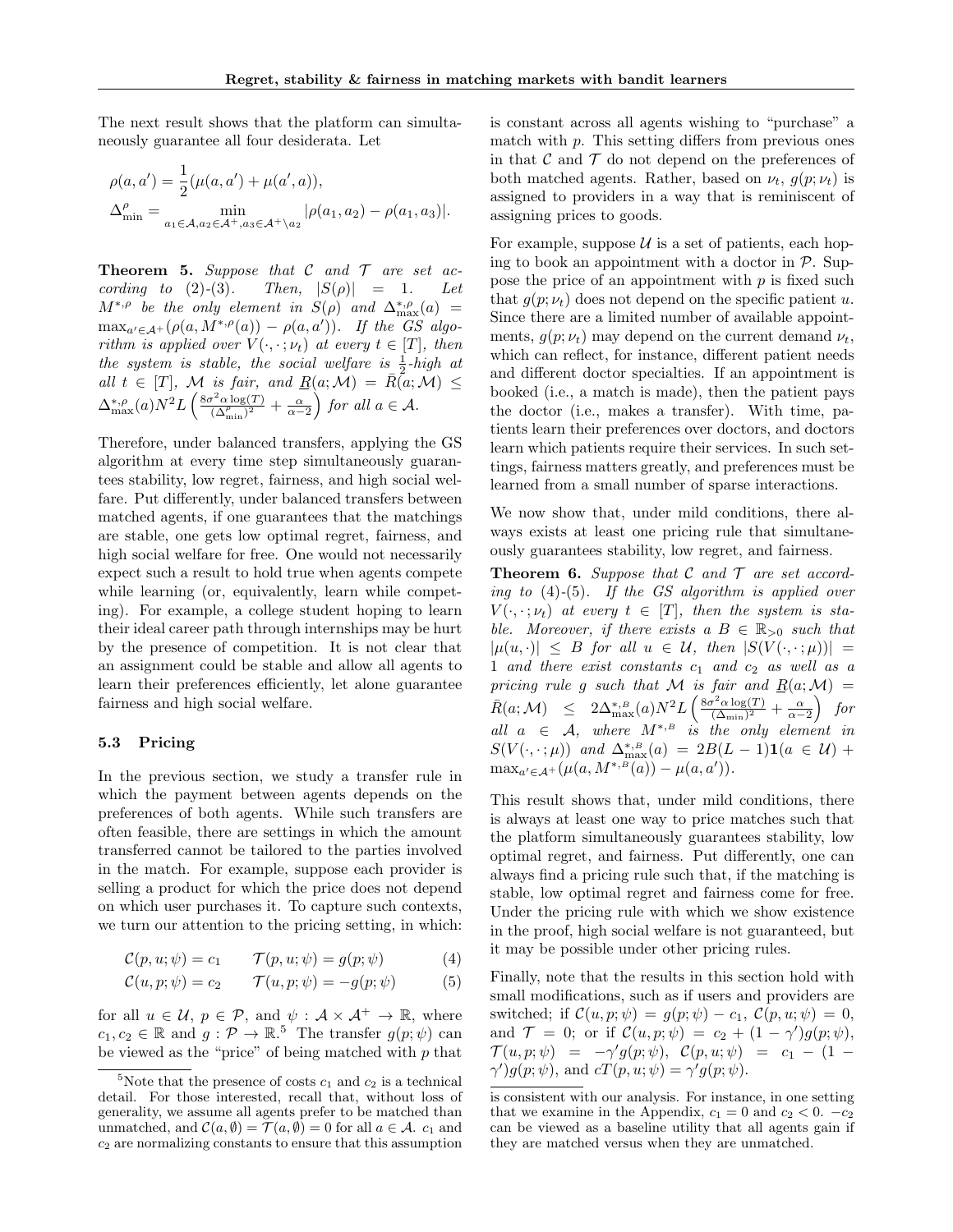## 6 DISCUSSION

Summary. In this work, we model matching under learning by blending the matching and MAB problems. As in the two-sided matching problem, users compete for matches with providers, and vice versa. As in the MAB problem, agents do not know their preferences a priori and must learn them from experience.

We focus our attention on the *centralized matching* market with bandit learners, extending the results of Liu et al. (2020a). In particular, the framework offered by Liu et al. (2020a) suggests that it is not possible for competitive matching markets to simultaneously guarantee stability and low optimal regret (a measure of long-term happiness). This impossibility result could have harmful consequences, such as providing a justification for platforms to treat some of its agents well while treating others poorly.

In this work, we show that this impossibility does not always hold. We show that, if we account for two natural components of competition—costs and transfers it is possible to simultaneously guarantee four desiderata: (1) stability such that no pair of agents is incentivized to defect from the matching; (2) low regret such that all agents incur  $O(\log(T))$  optimal and pessimal regret; (3) the *fair* distribution of regret across agents; and (4) high social welfare.

**Proof intuition.** Ensuring  $(M, \mathcal{C}, \mathcal{T})$  satisfies the first three desiderata consists of three main ingredients. First, the GS algorithm is applied over  $V(\cdot, \cdot; \nu_t)$ at every time step  $t \in [T]$  to guarantee stability. Second,  $\mathcal C$  and  $\mathcal T$  are chosen such that, under the appropriate conditions,  $|S(V(\cdot,\cdot;\psi))| = 1$  for any  $\psi$ . In other words,  $\mathcal C$  and  $\mathcal T$  yield a *unique* stable matching given preferences  $\psi$ . Recalling the definition of regret in Section 3.2, uniqueness ensures that it is not possible for the following to occur: the system converges to a stable matching  $M \in S(V(\cdot, \cdot; \mu))$  for which one agent incurs  $O(\log(T))$  regret at the expense of another agent a incurring  $\Omega(T)$  regret because a's optimal stable matching is  $M' \in S(V(\cdot, \cdot; \mu))\setminus M$ . Finally, one must be careful that the rules  $\mathcal C$  and  $\mathcal T$  that induce a unique stable matching do not interfere with agents' abilities to learn their preferences  $\mu$ , as discussed next.

Uniqueness is not enough. Selecting  $(M, \mathcal{C}, \mathcal{T})$ such that there is a unique stable matching implies that the user- and provider-optimal stable matchings are identical. It therefore implies that the optimal and pessimal regret are the same. What it does not imply, is that the optimal and pessimal regret are  $O(\log(T))$ . One may be tempted to draw the following conclusion: Since Liu et al. (2020) show that pessimal regret is  $O(\log(T))$ , the optimal regret should also be  $O(\log(T))$  when there is a unique stable matching.

However, drawing this conclusion would be a mistake. Why? Because the very tool used to induce a unique stable matching—specifically,  $\mathcal{C}$  and  $\mathcal{T}$ —can interfere efficient learning and prevent the system from converging to a matching that is stable under  $\mu$ . In other words, when there are costs and transfers, even the pessimal regret is not guaranteed to be  $O(\log(T))$ . The key observation here is that the  $O(\log(T))$  bound on pessimal regret given by Liu et al. (2020)—and re-stated in Proposition 1—is proven for a setting in which  $\mathcal C$  and  $\mathcal T$  do not exist. When  $\mathcal C$  and  $\mathcal T$  are used to induce a unique stable matching, it takes extra care to ensure that  $\mathcal C$  and  $\mathcal T$  do not interfere with learning in the process. Furthermore, recall that  $\mu$  is unknown and only  $\nu_t$  is available. Although the goal is to arrive at a matching that is stable under  $\mu$  in  $O(\log(T))$ time steps, one must do so without knowledge of  $\mu$ . Instead,  $\mathcal C$  and  $\mathcal T$  must be enforced with respect to the time-varying preferences  $\nu_t$ .

Takeaways for matching platforms. This work shows that, under costs and transfers, one can simultaneously guarantee four desiderata of interest. We provide one such rule—the balanced transfer—in Section 5.2. We provide another example in Section 5.3 in which the costs and transfers are reminiscent of the pricing of goods. However, there are many more cost and transfer rules that may be of interest.

One of the takeaways of this work is that it is possible to guarantee stability without ensuring low regret, as shown in Proposition 1 and Section 5.1. This fact indicates that the continued participation of agents (e.g., social media users) is *not* a sign that agents are satisfied with the platform's matchings. Indeed, as discussed in Section 5.1, agents can incur high regret even if they do not leave the platform because, by definition, stability implies that agents are not incentivized to defect. It may be to the long-term benefit of a platform to remedy this issue since it leaves room for other platforms that guarantee low regret alongside stability to attract agents away from the platform.

Future work. There are many possible paths for future work, such as considering strategy-proofness or allowing information sharing. One could also study related problems with bandit learners under costs and transfers, including decentralized matchings, matchings with ties, the hospital-residents problem (in which multiple users can be matched to the same provider), and more. In addition to the costs and transfers examined in Sections 5, one could characterize the full set of cost and transfer rules under which each desideratum is achievable. Another research direction would be to apply and test the theoretical findings of this work on real-world systems, such as online labor markets or recommender systems.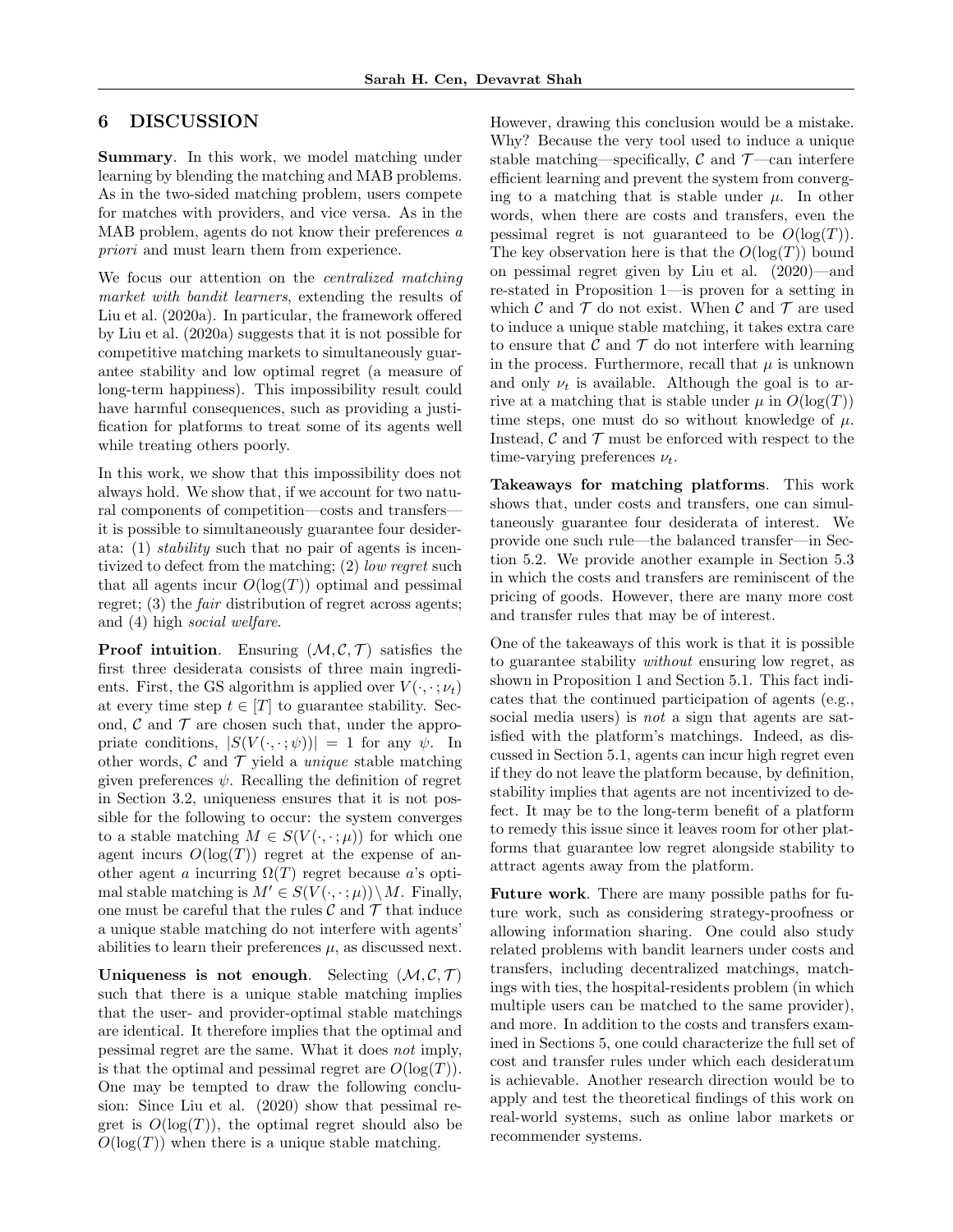#### Acknowledgements

We would like to thank our reviewers for their time and thoughtful comments. We would also like to thank Meena Jagadeesan, Alexander Wei, Karthik A. Sastry, Zachary Schiffer, and especially Horia Mania for their feedback. This work was supported in parts by the MIT-IBM project on "Representation Learning as a Tool for Causal Discovery", the NSF TRIPODS Phase II grant towards Foundations of Data Science Institute, the Chyn Duog Shiah Memorial Fellowship, and the Hugh Hampton Young Memorial Fund Fellowship.

#### References

- Guy Aridor, Yishay Mansour, Aleksandrs Slivkins, and Zhiwei Steven Wu. Competing Bandits: The Perils of Exploration Under Competition.  $arXiv:2007.10144$  [cs.  $GT$ ], 2020.
- Itai Ashlagi and Yannai A. Gonczarowski. Stable matching mechanisms are not obviously strategyproof. Journal of Economic Theory, 177:405–425, 2018.
- Peter Auer, Nicolò Cesa-Bianchi, and Paul Fischer. Finite-time Analysis of the Multiarmed Bandit Problem. Machine learning, 47(2):235–256, 2002.
- Orly Avner and Shie Mannor. Multi-User Communication Networks: A Coordinated Multi-Armed Bandit Approach. IEEE/ACM Transactions on Networking, 27(6):2192–2207, 2019.
- Robert L. Axtell and Steven O. Kimbrough. The High Cost of Stability in Two-Sided Matching: How Much Social Welfare Should be Sacrificed in the Pursuit of Stability. In Proceedings of the 2008 World Congress on Social Simulation (WCSS 2008), Fairfax, USA, 2008.
- Gary S. Becker. A Theory of Marriage: Part I. Journal of Political Economy, 81(4):813–846, 1973.
- Etienne Boursier and Vianney Perchet. Selfish Robustness and Equilibria in Multi-Player Bandits. In Jacob Abernethy and Shivani Agarwal, editors, Proceedings of Thirty Third Annual Conference on Learning Theory (COLT 2020), pages 530–581, Online, 2020. PMLR.
- Sébastien Bubeck and Nicolò Cesa-Bianchi. Regret Analysis of Stochastic and Nonstochastic Multiarmed Bandit Problems. Foundations and Trends in Machine Learning, 5(1), 2012.
- Sébastien Bubeck, Yuanzhi Li, Yuval Peres, and Mark Sellke. Non-Stochastic Multi-Player Multi-Armed Bandits: Optimal Rate With Collision Information, Sublinear Without. In Jacob Abernethy and Shivani Agarwal, editors, Proceedings of Thirty Third An-

nual Conference on Learning Theory (COLT 2020), volume 125, pages 961–987, Online, 2020. PMLR.

- Nicol'o Cesa-Bianchi and Gábor Lugosi. *Prediction*, Learning, and Games. Cambridge University Press, New York, NY, USA, 2006.
- Ronshee Chawla, Abishek Sankararaman, Ayalvadi Ganesh, and Sanjay Shakkottai. The Gossiping Insert-Eliminate Algorithm for Multi-Agent Bandits. In Silvia Chiappa and Roberto Calandra, editors, Proceedings of the Twenty Third International Conference on Artificial Intelligence and Statistics (AISTATS 2020), pages 3471–3481, Online, 2020. PMLR.
- Sanmay Das and Emir Kamenica. Two-Sided Bandits and the Dating Market. In Leslie Pack Kaelbling, editor, Proceedings of the Nineteenth International Joint Conference on Artificial Intelligence (IJCAI 2005), volume 5, pages 947–952, Edinburgh, Scotland, 2005.
- Brian C Dean and Namrata Swar. The Generalized Stable Allocation Problem. In Proceedings of Third International Workshop on Algorithms and Computation (WALCOM 2009), volume 5431, pages 238– 249, Kolkata, India, 2009. Springer-Verlag.
- Federico Echenique and Leeat Yariv. An Experimental Study of Decentralized Matching. Technical report, California Institute of Technology, Pasadena, CA, USA, 2012.
- David Gale and Lloyd S. Shapley. College Admissions and the Stability of Marriage. The American Mathematical Monthly, 69(1):9–15, 1962.
- Gunter J. Hitsch, Ali Hortaçsu, and Dan Ariely. Matching and Sorting in Online Dating. The American Economic Review, 100(1):130–63, 2010.
- Robert W. Irving. An Efficient Algorithm for the "Stable Roommates" Problem. Journal of Algorithms, 6 (4):577–595, 1985.
- Robert W. Irving. Stable marriage and indifference. Discrete Applied Mathematics, 48(3):261–272, 1994.
- Meena Jagadeesan, Alexander Wei, Yixin Wang, Michael I Jordan, and Jacob Steinhardt. Learning equilibria in matching markets from bandit feedback. arXiv preprint arXiv:2108.08843, 2021.
- Dileep Kalathil, Naumaan Nayyar, and Rahul Jain. Decentralized Learning for Multiplayer Multiarmed Bandits. IEEE Transactions on Information Theory, 60(4):2331–2345, 2014.
- Alexander S. Kelso Jr. and Vincent P. Crawford. Job Matching, Coalition Formation, and Gross Substitutes. Econometrica, 50(6):1483–1504, 1982.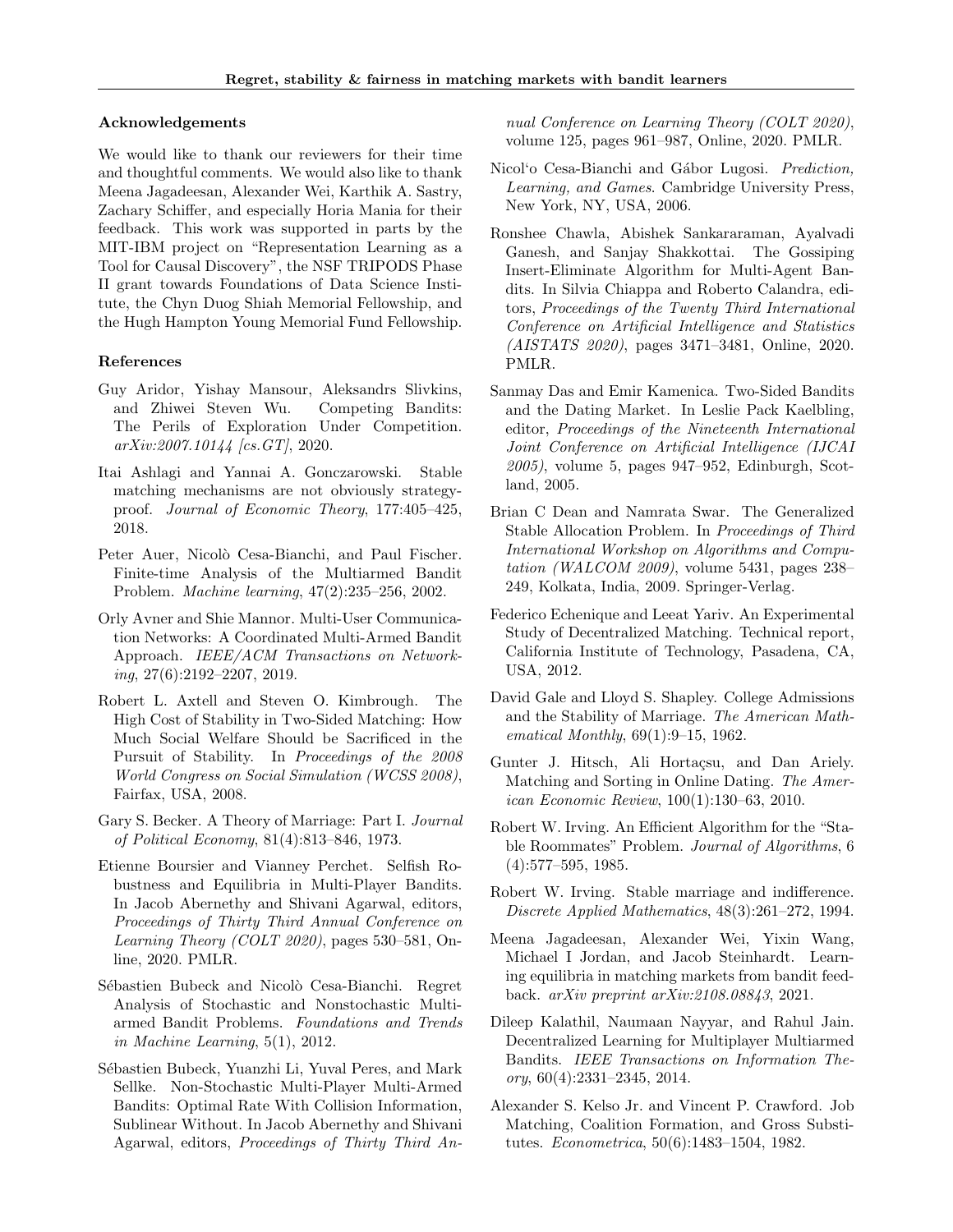- Bettina Klaus and Flip Klijn. Procedurally fair and stable matching. Economic Theory, 27(2):431–447, 2006.
- Donald Ervin Knuth and N. G. De Bruijn. Stable Marriage and Its Relation to Other Combinatorial Problems: An Introduction to the Mathematical Analysis of Algorithms, volume 10 of CRM proceedings  $\mathcal{C}'$  lecture notes. American Mathematical Society, 1997.
- Harold W. Kuhn. The Hungarian method for the assignment problem. Naval Research Logistics Quarterly,  $2(1-2):83-97, 1955.$
- T. L. Lai and Herbert Robbins. Asymptotically efficient adaptive allocation rules. Advances in Applied Mathematics, 6(1):4–22, 1985.
- Tor Lattimore and Csaba Szepesvári. Bandit Algorithms. Cambridge University Press, Cambridge, UK, 2020.
- Keqin Liu and Qing Zhao. Distributed Learning in Multi-Armed Bandit With Multiple Players. IEEE Transactions on Signal Processing, 58(11):5667– 5681, 2010.
- Lydia T. Liu, Horia Mania, and Michael I. Jordan. Competing Bandits in Matching Markets. In Silvia Chiappa and Roberto Calandra, editors, Proceedings of the Twenty Third International Conference on Artificial Intelligence and Statistics (AISTATS 2020), pages 1618–1628, Online, 2020a. PMLR.
- Lydia T. Liu, Feng Ruan, Horia Mania, and Michael I. Jordan. Bandit Learning in Decentralized Matching markets. arXiv:2012.07348 [cs.LG], 2020b.
- David F. Manlove. The structure of stable marriage with indifference. Discrete Applied Mathematics, 122(1-3):167–181, 2002.
- Yishay Mansour, Aleksandrs Slivkins, and Zhiwei Steven Wu. Competing Bandits: Learning Under Competition. In Anna R. Karlin, editor, 9th Innovations in Theoretical Computer Science Conference (ITCS 2018), volume 94 of Leibniz International Proceedings in Informatics (LIPIcs), pages 48:1–48:27, Dagstuhl, Germany, 2018. Schloss Dagstuhl–Leibniz-Zentrum fuer Informatik.
- F. Masarani and Sadik S. Gokturk. On the existence of fair matching algorithms. Theory and Decision, 26(3):305–322, 1989.
- David W. Pentico. Assignment problems: A golden anniversary survey. European Journal of Operational Research, 176(2):774–793, 2007.
- G. Terry Ross and Richard M. Soland. A branch and bound algorithm for the generalized assignment problem. Mathematical Programming, 8:91– 103, 1975.
- Alvin E. Roth. The Economics of Matching: Stability and Incentives. Mathematics of Operations Research, 7(4):617–628, 1982.
- Alvin E. Roth. The Evolution of the Labor Market for Medical Interns and Residents: A Case Study in Game Theory. 92(6):991–1016, 1984.
- Alvin E Roth. Deferred acceptance algorithms: history, theory, practice, and open questions. International Journal of Game Theory, 36:537–569, 2008.
- Alvin E. Roth and John H. Vande Vate. Random Paths to Stability in Two-Sided Matching. Econometrica, 58(6):1475–1480, 1990.
- Abishek Sankararaman, Soumya Basu, and Karthik Abinav Sankararaman. Dominate or Delete: Decentralized Competing Bandits with Uniform Valuation.  $arXiv:2006.15166$  [cs. LG], 2020.
- Tobias Schnabel, Paul N. Bennett, Susan T. Dumais, and Thorsten Joachims. Short-Term Satisfaction and Long-Term Coverage: Understanding How Users Tolerate Algorithmic Exploration. In Proceedings of the Eleventh ACM International Conference on Web Search and Data Mining (WSDM 2018), pages 513–521, Marina Del Rey, CA, USA, 2018.
- Lloyd Shapley and Herbert Scarf. On cores and indivisibility. Journal of Mathematical Economics, 1: 23–37, 1974.
- Lloyd S. Shapley and Martin Shubik. The Assignment Game I: The Core. International Journal of Game theory,  $1(1):111-130$ , 1971.
- Tom Sühr, Asia J. Biega, Meike Zehlike, Krishna P. Gummadi, and Abhijnan Chakraborty. Two-Sided Fairness for Repeated Matchings in Two-Sided Markets: A Case Study of a Ride-Hailing Platform. In Proceedings of the Twenty Fifth ACM SIGKDD International Conference on Knowledge Discovery  $& Data\ Mining$ , pages 3082–3092, New York, NY, USA, 2019. Association for Computing Machinery.
- Richard S. Sutton and Andrew G. Barto. Reinforcement Learning: An Introduction. The MIT Press, 2nd edition, 2018.
- William R. Thompson. On the Likelihood that One Unknown Probability Exceeds Another in View of the Evidence of Two Samples. Biometrika, 25(3-4): 285–294, 1933.
- Roman Vershynin. High-Dimensional Probability: An Introduction with Applications in Data Science, volume 47 of Cambridge Series in Statistical and Probabilistic Mathematics. Cambridge University Press, Cambridge, UK, 2018.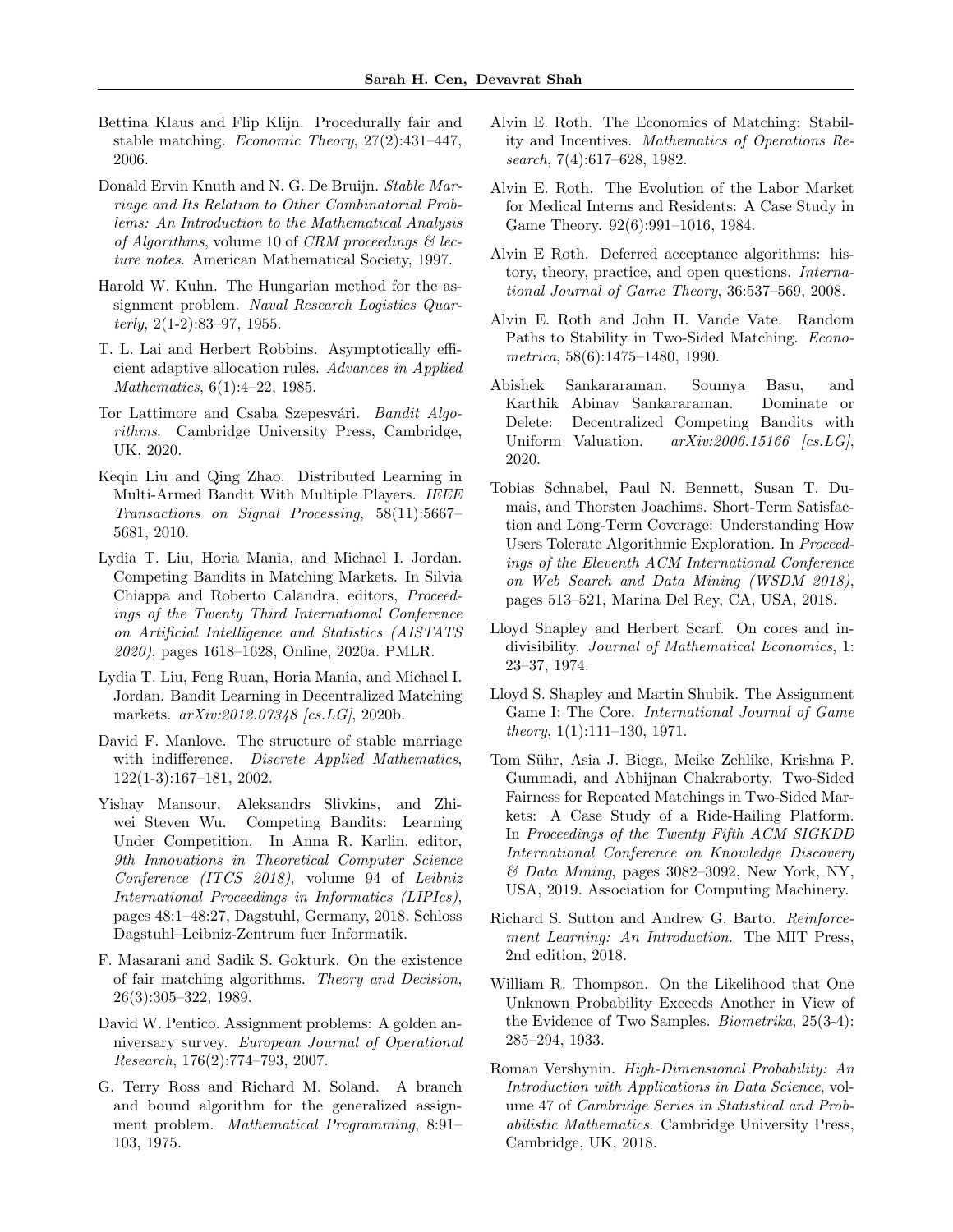- Daniel Vial, Sanjay Shakkottai, and R. Srikant. Robust Multi-Agent Multi-Armed Bandits. arXiv:2007.03812 [cs.LG], 2020.
- Marco Wiering and Martijn Van Otterlo. Reinforcement Learning: State-of-the-Art. Adaptation, Learning, and Optimization, 12(3), 2012.
- Robert C. Wilson, Andra Geana, John M. White, and Jonathan D. Ludvig, Elliot A .and Cohen. Humans use directed and random exploration to solve the explore–exploit dilemma. Journal of Experimental Psychology: General, 143(6):2074–2081, 2014.
- Robert C. Wilson, Elizabeth Bonawitz, Vincent D. Costa, and R. Becket Ebitz. Balancing exploration and exploitation with information and randomization. Current Opinion in Behavioral Sciences, 38: 49–56, 2021.
- Qingyun Wu and Alvin E. Roth. The lattice of envyfree matchings. Games and Economic Behavior, 109:201–211, 2018.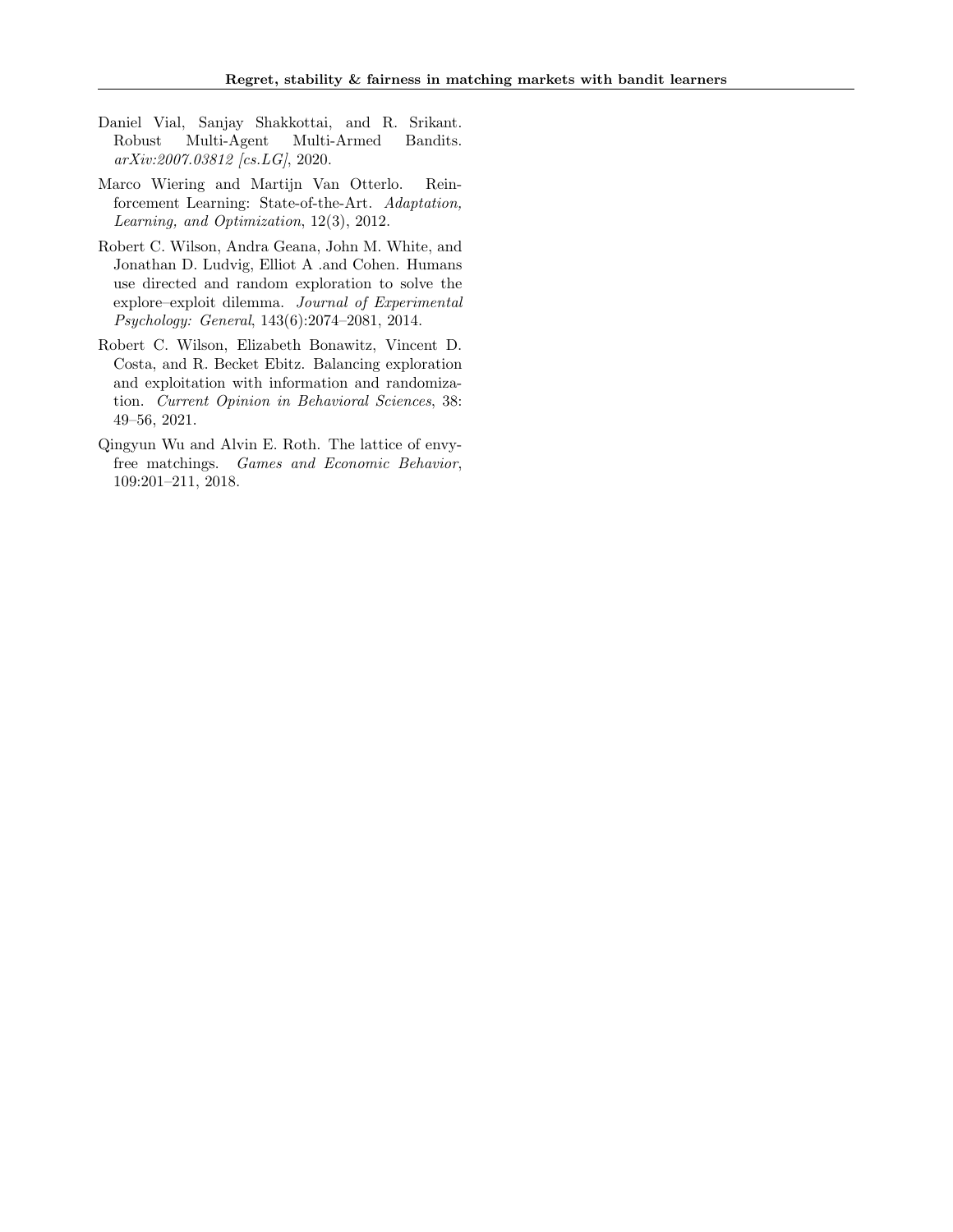# Supplementary Material: Regret, stability & fairness in matching markets with bandit learners

All results that appear in the manuscript are numbered in the same manner below. Results that appear in the Appendix but not in the manuscript are preceded by the letter of the corresponding section.

### A TECHNICAL DETAILS

We re-state the GS algorithm given in Algorithm 1 in detail below. In this algorithm, the providers are the proposers. The version of the algorithm in which users are the proposers is given in Appendix F.

Algorithm 2: Gale-Shapley algorithm (with providers as proposers)

**Input:** Set of agents  $\mathcal{A} = \mathcal{U} \cup \mathcal{P}$ , where the set of users is  $\mathcal{U} = \{u_1, u_2, \dots, u_N\}$ , the set of providers is  $\mathcal{P} = \{p_1, p_2, \ldots, p_L\}, \mathcal{U} \cap \mathcal{P} = \emptyset$ , and  $N \geq L$ . A payoff function  $V : \mathcal{A} \times \mathcal{A}^+ \to \mathbb{R}$ . **Output:** Matching  $M \in S(V) \subset W$ .

1 Initialize matching  $M : \mathcal{A} \to \mathcal{A}^+$  such that  $M(a) \leftarrow \emptyset$  for all  $a \in \mathcal{A}$ ;

**2** Initialize empty (FIFO) queues  $Q(p) \leftarrow \Box$  for all  $p \in \mathcal{P}$ ;

// Fill each provider's queue with users in order of decreasing preference.

```
3 for p \in \mathcal{P} do
 4 | for i = 1, 2, ..., N do
 \begin{array}{ll} \texttt{5} & | & \texttt{Append}\ r^{-1}(i;V(p,\cdot)) \text{ to } Q(p); \textit{// Add}\ p\text{'s }i\text{-th ranked user}. \end{array}6 end
 7 end
   // As long as there exists a provider who is unmatched...
 s while ∃p \in \mathcal{P} : M(p) = ∅ do
 9 u \leftarrow \text{pop}(Q(p)); // Provider p's favorite user of those remaining in p's queue.
       // If user u is unmatched, match u and p.
10 if M(u) = \emptyset then
11 M(u) \leftarrow p;12 M(p) \leftarrow u;// If user u prefers p to its current match M(u), match u and p.
13 else if V(u, p) > V(u, M(u)) then
14 \mid M'(M(u)) \leftarrow \emptyset;15 M(u) \leftarrow p;
16 M(p) \leftarrow u;17 end
18 Return M;
```
In the GS algorithm presented here, the providers are the proposers. The version of the algorithm in which users are the proposers is given in Appendix F.

**Shorthands.** In this Appendix, we make use of the following notational shorthands. Let  $\psi : \mathcal{A} \times \mathcal{A}^+ \to \mathbb{R}$ denote an arbitrary function (e.g., preferences). We say that  $a_1 \succ_{\psi(a_3,\cdot)} a_2$  if  $\psi(a_3,a_1) > \psi(a_3,a_2)$ . We denote the rank—or ordinal preference—of agent a' under  $\psi(a, \cdot)$  by  $r(a'; \psi(a, \cdot))$ , where  $r : A^+ \to \mathbb{N}_{>0}$ and  $r(a';\psi(a,\cdot)) \langle r(a'';\psi(a,\cdot)) \rangle \iff \psi(a,a') \rangle \langle \psi(a,a'') \rangle$ . For example, if  $p = \arg \max_{p \in \mathcal{P}} \psi(u,p)$ , then  $r(p; \psi(u, \cdot)) = 1$ . Accordingly,  $r^{-1}(n; \psi(a, \cdot))$  is the *n*-th highest ranked user under  $\psi(a, \cdot)$ .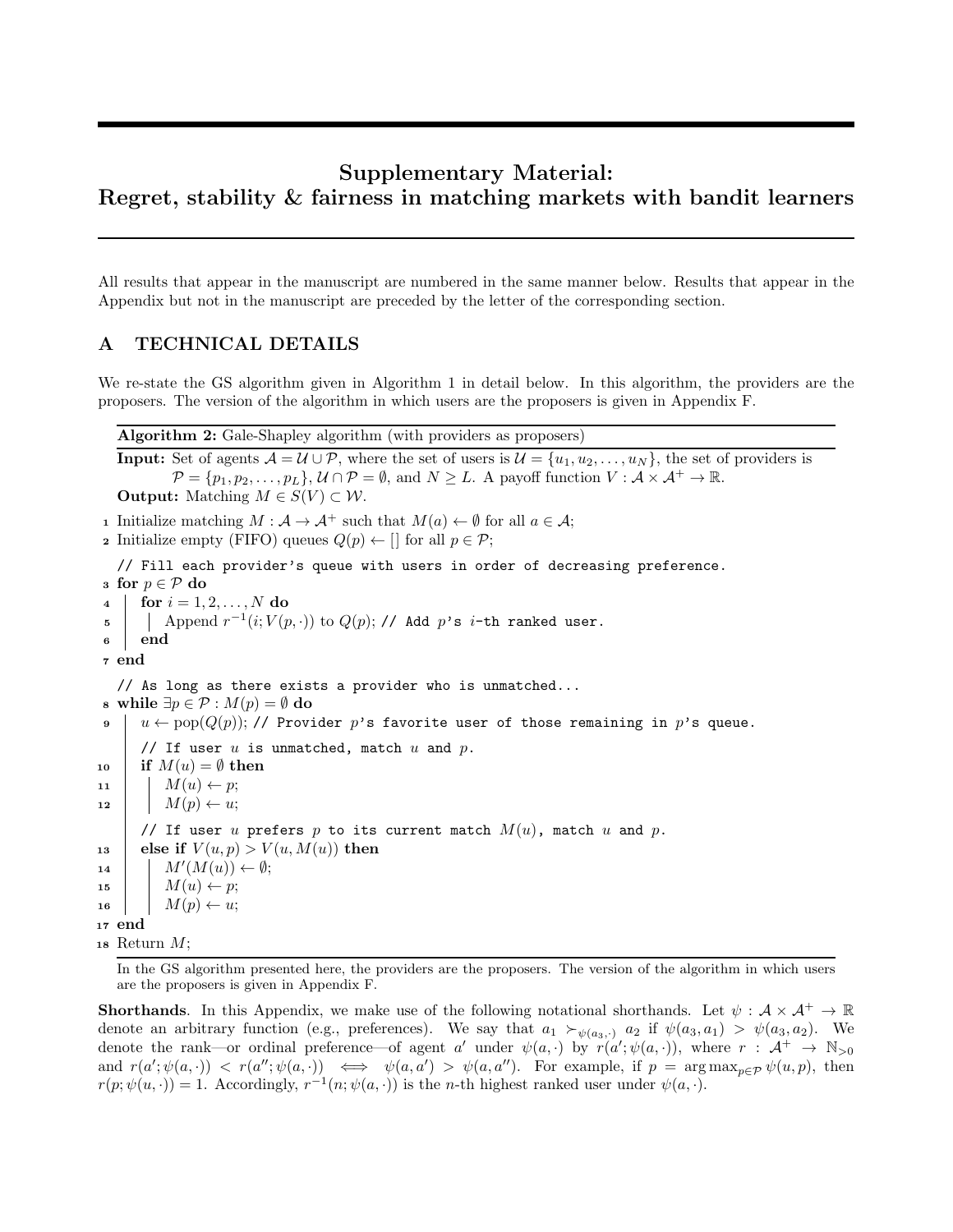Assumptions. At various points in our analysis, we make uniqueness assumptions. These assumptions are fairly mild, as they require that the corresponding real-valued preferences (or payoffs) differ by some amount, however small. Intuitively, an assumption of uniqueness is equivalent to an assumption that an agent has a strict ordering of preferences (or payoffs). This assumption is therefore not valid when there are ties (i.e., indifference) in an agent's preferences (or payoffs). We can also relax one of our assumptions that  $\mu(a, a') + \mu(a', a) \neq$  $\mu(a''',a'') + \mu(a'',a''')$  unless  $(a,a') = (a'',a''')$  or  $(a,a') = (a'',a''')$ . This assumption is only relevant to Theorem 2 and Theorem 5. Even so, it is not strictly necessary. The assumption could be removed by introducing a consistent tie-breaking rule that the platform uses to choose between matchings, as discussed in Section F. Because this setup requires additional notation, we opt for the more straightforward construction above.

# B PROOFS FOR STABILITY RESULTS

**Lemma B.1.** Let  $\psi : \mathcal{A} \times \mathcal{A}^+ \to \mathbb{R}$  denote an arbitrary preference function. Let  $\mathcal{M}(\cdot; \psi)$  denote a matching returned by the GS algorithm, as given in Algorithm 2, when applied over payoffs  $V(\cdot,\cdot;\psi)$ . Then,  $\mathcal{M}(\cdot;\psi)$  is a stable matching under payoffs  $V(\cdot, \cdot; \psi)$ : i.e.,  $\mathcal{M}(\cdot; \psi) \in S(V(\cdot, \cdot; \psi))$ .

Proof. This is a well-known result, cf. Gale and Shapley (1962) or Roth (2008). To prove it, consider Algorithm 2. Suppose that the result is not true, in which case there exists a  $p_1 \in \mathcal{P}$ ,  $p_2 \in \mathcal{P} \cup \emptyset$ , and  $u_1, u_2 \in \mathcal{U}$  such that  $\mathcal{M}(u_1; \psi) = p_1$  and  $\mathcal{M}(u_2; \psi) = p_2$ , but  $u_2 \succ_{V(p_1, \cdot; \psi)} u_1$  and  $p_1 \succ_{V(u_2, \cdot; \psi)} p_2$  by the definition of stability (see Section 3.2).

 $u_2 \succ_{V(p_1,\cdot;\psi)} u_1$  implies that  $p_1$  proposes to  $u_2$  before proposing to  $u_1$ . However, since  $p_1 \succ_{V(u_2,\cdot;\psi)} p_2$ , it is not possible that (a)  $u_2$  rejects  $p_1$  in favor of  $p_2$  or (b)  $u_2$  rejects  $p_1$  in favor of  $p_3 \in \mathcal{P} \setminus \{p_1, p_2\}$  but that  $u_2$  does not reject  $p_2$  in favor of  $p_3$ . Therefore, by contradiction, the GS algorithm returns a stable matching. П

**Lemma B.2.** Consider the setup in Section 3.1. Suppose that, at every time step  $t \in [T]$ ,  $\mathcal{M}(\cdot; \nu_t)$  is a matching returned by the GS algorithm using the payoffs  $V(\cdot, \cdot; \nu_t)$ . Then,  $(\mathcal{M}, \mathcal{C}, \mathcal{T})$  is stable.

Proof. This result follows from Lemma B.1 and Definition 1.

In the remaining analysis, we will also make use of the following definition and lemma.

**Definition B.1.** A stable matching  $M \in S(V)$  is G-optimal under payoffs  $V : \mathcal{A} \times \mathcal{A}^+ \to \mathbb{R}$  if  $V(a, M(a)) \geq$  $V(a, M'(a))$  for all  $M' \in S(V)$  and  $a \in \mathcal{G}$ . A stable matching  $M \in S(V)$  is  $\mathcal{G}$ -pessimal under payoffs V:  $\mathcal{A} \times \mathcal{A}^+ \to \mathbb{R}$  if  $V(a, M(a)) \leq V(a, M'(a))$  for all  $M' \in S(V)$  and  $a \in \mathcal{G}$ .

**Lemma B.3.** Suppose that the GS algorithm is performed over payoffs  $V : A \times A^+ \to \mathbb{R}$  and with G as proposers. Suppose further that  $a' \neq a'' \implies V(a,a') \neq V(a,a'')$  for all  $a \in \mathcal{A}$ . Then, if the matching M is returned by the GS algorithm,  $M \in S(V)$  is  $\mathcal G$ -optimal and  $(\mathcal A \setminus \mathcal G)$ -pessimal.

Proof. This result is well-known, cf. Theorem 3 given by Roth (2008).

### C PRELIMINARY RESULTS

Let  $T(\mathcal{E}) = \sum_{t=1}^{T} \mathbf{1}(\mathcal{E} \text{ occurs at time step } t)$  denote the number of times event  $\mathcal{E}$  occurs over all T time steps.

Lemma C.4. Consider an agent faced with K arms, as in the standard multi-armed bandit (MAB) problem. Let  $T \in \mathbb{N}_{>0}$  be the time horizon. Suppose that, at each time step  $t \in [T]$ , the agent is either: (1) matched with arm  $I_t$ , in which case it receives reward  $Y_{I_t,t}$ ; or (2) unmatched, in which case it receives no reward. Suppose  $Y_{i,t}$  is drawn i.i.d. from a sub-Gaussian distribution with parameter  $\sigma^2$  for all  $i \in [K]$ . Let  $m(i) = \mathbb{E}[Y_{i,0}],$  $m^* = \max_{i \in [K]} m(i)$ , and  $T_t(i) = \sum_{\tau=1}^t \mathbf{1}(I_\tau = i)$ . Let

$$
v_t(i) = \frac{1}{T_{t-1}(i)} \sum_{t=1}^T Y_{i,t} \mathbf{1}(I_t = i) + \sqrt{\frac{2\sigma^2 \alpha \log(t)}{T_{t-1}(i)}},
$$

 $\Box$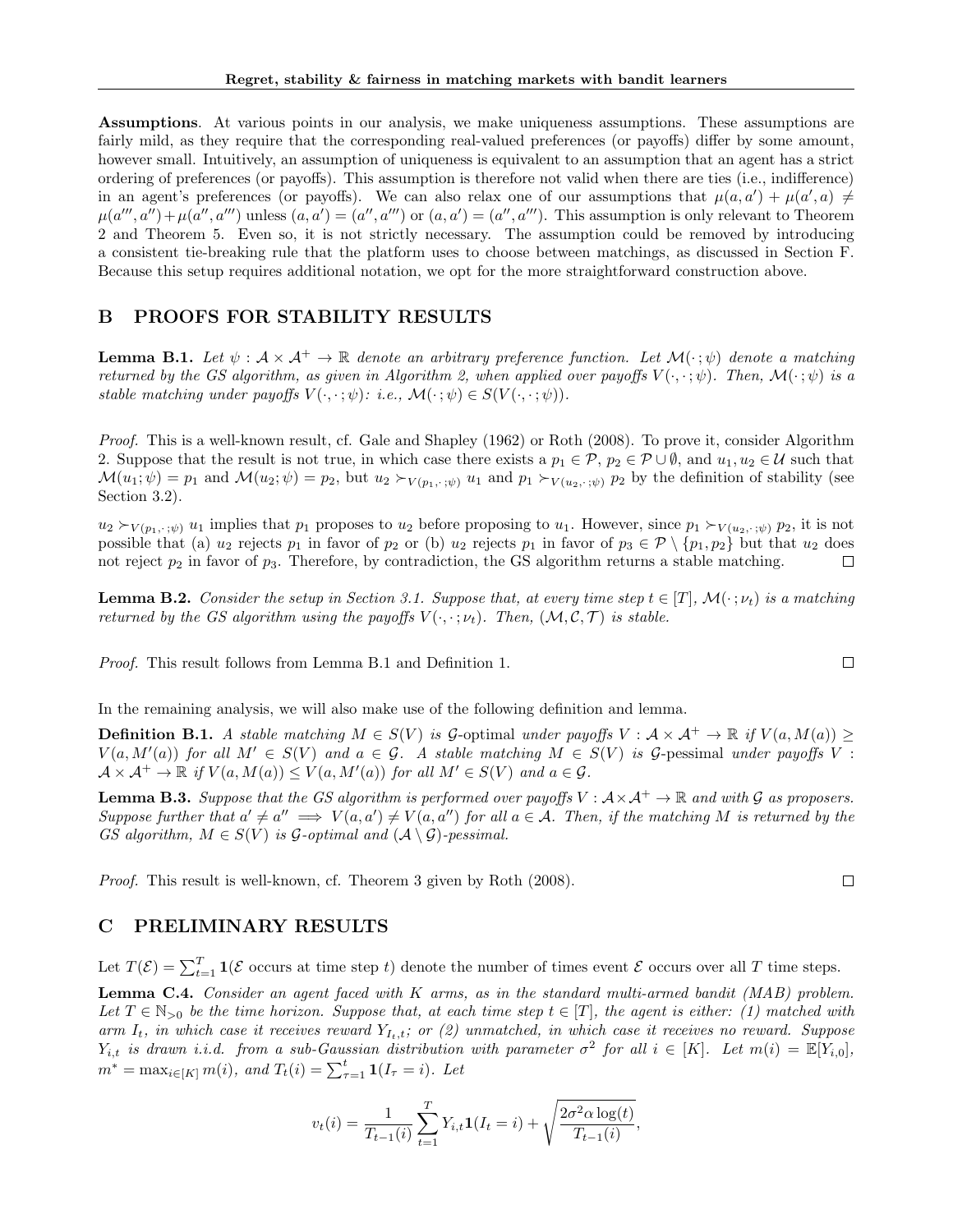be the agent's upper confidence bound (UCB) for all arms  $i \in [K]$ , where  $\alpha > 2$ . Then,

$$
\mathbb{E}[T(I_t = i \cap v_t(i) \ge v_t(j) \cap m(i) < m(j))] = \mathbb{E}\left[\sum_{t=1}^T \mathbf{1}(I_t = i \cap v_t(i) \ge v_t(j) \cap m(i) < m(j))\right] \le \frac{8\sigma^2 \alpha \log(T)}{(m(j) - m(i))^2} + \frac{\alpha}{\alpha - 2},
$$

for all  $i, j \in [K]$  and  $i \neq j$ , where the expectation is taken with respect to the randomness of rewards  $Y_{I_t,t}$ .

Proof. This proof is adapted from the proof that upper bounds regret in the MAB problem under the UCB strategy, cf. Theorem 2.1 presented by Bubeck and Cesa-Bianchi (2012).

Let  $\hat{m}_t(i) = \frac{1}{T_{t-1}(i)} \sum_{\tau=1}^t Y_{i,\tau} \mathbf{1}(I_\tau = i), \Delta(i,j) = |m(i) - m(j)|$ , and  $\Psi^*(\epsilon) := \frac{\epsilon^2}{2\sigma^2}$ . If  $I_t = i$ ,  $v_t(i) \ge v_t(j)$ , and  $m(i) < m(j)$ , then at least one of the following must be true:

$$
\hat{m}_t(j) + (\Psi^*)^{-1} \left( \frac{\alpha \log(t)}{T_{t-1}(j)} \right) \le m(j),\tag{6}
$$

$$
\hat{m}_t(i) > m(i) + (\Psi^*)^{-1} \left( \frac{\alpha \log(t)}{T_{t-1}(i)} \right),\tag{7}
$$

$$
T_{t-1}(i) < \frac{\alpha \log(t)}{\Psi^*(\Delta(i,j)/2)}.\tag{8}
$$

To confirm that one of the prior statements must be true, suppose that all three statement are false. Then,

$$
v_t(j) = \hat{m}_t(j) + (\Psi^*)^{-1} \left( \frac{\alpha \log(t)}{T_{t-1}(j)} \right)
$$
\n(9)

$$
> m(j) \tag{10}
$$

$$
= m(i) + \Delta(i, j) \tag{11}
$$

$$
\geq m(i) + 2(\Psi^*)^{-1} \left( \frac{\alpha \log(t)}{T_{t-1}(i)} \right) \tag{12}
$$

$$
\geq \hat{m}_t(i) + (\Psi^*)^{-1} \left( \frac{\alpha \log(t)}{T_{t-1}(i)} \right) \tag{13}
$$

$$
=v_t(i),\tag{14}
$$

where (9) and (14) follow from the definition of  $v_t$ ; (10) follows from the assumption that (6) is false; (11) follows from the definition of  $\Delta(i, j)$  and that  $m(j) > m(i)$ ; (12) follows from the assumption that (8) is false; and (13) follows from the assumption that (7) is false. However, (14) implies that  $v_t(j) > v_t(i)$ , which cannot be true by assumption.

Therefore, we have a contradiction, which implies that, if  $I_t = i$ ,  $v_t(i) \ge v_t(j)$ , and  $m(i) < m(j)$ , then at least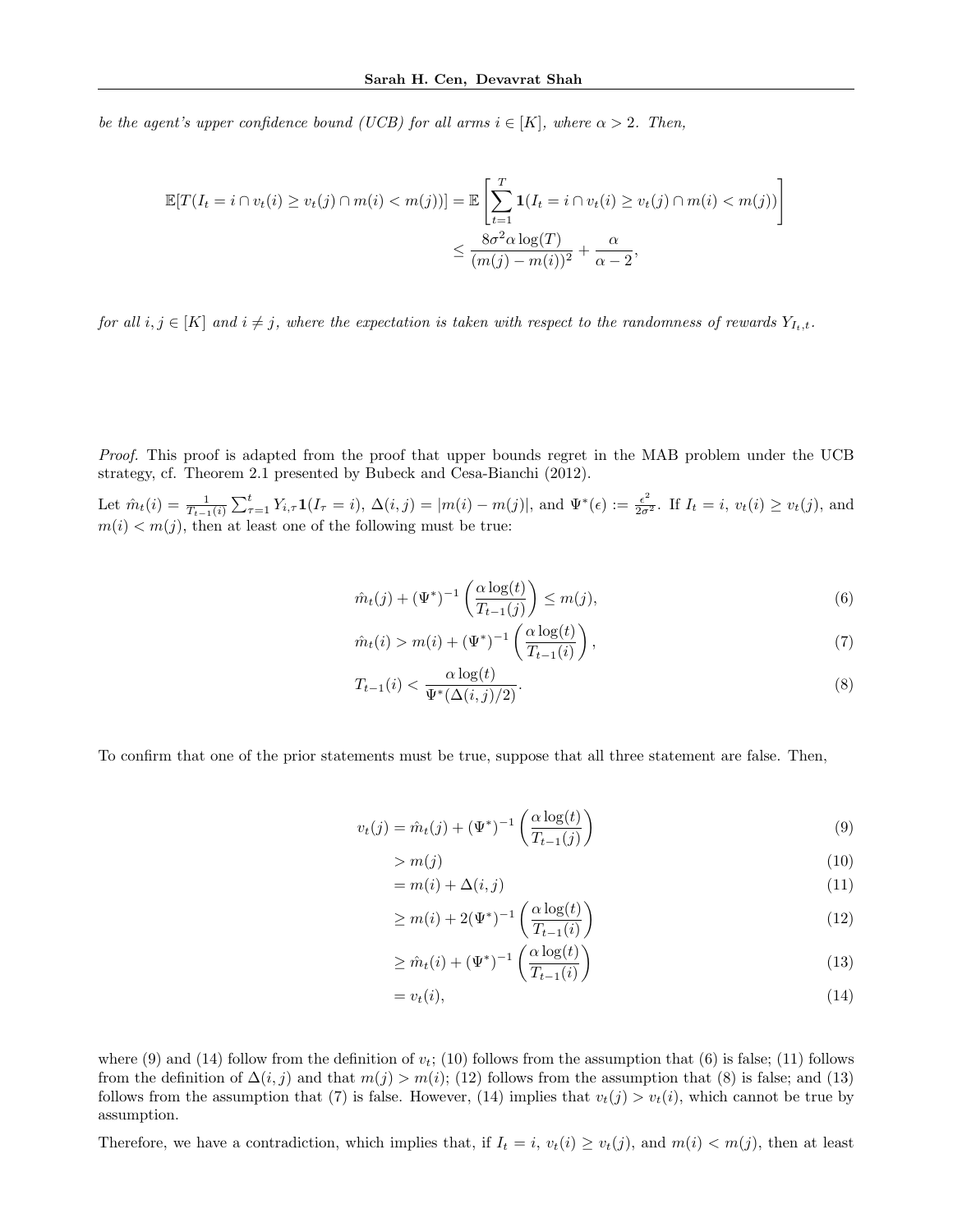one of the statements (6)-(8) must be true. Let  $\overline{T}_{ij} = \lceil \frac{\alpha \log(T)}{\Psi^*(\Delta(i,j)/2)} \rceil$ . Then,

$$
\mathbb{E}[T(I_t = i \cap v_t(i) \ge v_t(j) \cap m(i) < m(j))] \n= \mathbb{E}\left[\sum_{t=1}^T \mathbf{1}(I_t = i \cap v_t(i) \ge v_t(j) \cap m(i) < m(j))\right] \n\le \mathbb{E}\left[\sum_{t=1}^T \mathbf{1}\left(I_t = i \cap T_{t-1}(i) < \frac{\alpha \log(t)}{\Psi^*(\Delta(i,j)/2)}\right)\right] \n+ \mathbb{E}\left[\sum_{t=T_{ij}+1}^T \mathbf{1}\left(\hat{m}_t(j) + (\Psi^*)^{-1}\left(\frac{\alpha \log(t)}{T_{t-1}(j)}\right)\right) \n\le m(j) \cup \hat{m}_t(i) > m(i) + (\Psi^*)^{-1}\left(\frac{\alpha \log(t)}{T_{t-1}(i)}\right)\right)\right] \n\le \mathbb{E}\left[\sum_{t=1}^T \mathbf{1}\left(I_t = i \cap T_{t-1}(i) < \frac{\alpha \log(T)}{\Psi^*(\Delta(i,j)/2)}\right)\right] \n+ \mathbb{E}\left[\sum_{t=T_{ij}+1}^T \mathbf{1}\left(\hat{m}_t(j) + (\Psi^*)^{-1}\left(\frac{\alpha \log(t)}{T_{t-1}(j)}\right) \le m(j) \right) \n\cup \hat{m}_t(i) > m(i) + (\Psi^*)^{-1}\left(\frac{\alpha \log(t)}{T_{t-1}(i)}\right)\right)\right] \n\le \hat{T}_{ij} + \mathbb{E}\left[\sum_{t=T_{ij}+1}^T \mathbf{1}\left(\hat{m}_t(j) + (\Psi^*)^{-1}\left(\frac{\alpha \log(t)}{T_{t-1}(j)}\right) \le m(j) \right) \n\cup \hat{m}_t(i) > m(i) + (\Psi^*)^{-1}\left(\frac{\alpha \log(t)}{T_{t-1}(i)}\right)\right)\right] \n\le \hat{T}_{ij} + \sum_{t=T_{ij}+1}^T \mathbb{P}\left(\hat{m}_t(j) + (\Psi^*)^{-1}\left(\frac{\alpha \log(t)}{T_{t-1}(j)}\right) \le m(j) \n+ \mathbb{P}\left(\hat{m}_t(i) > m(i) + (\Psi^*)^{-1}\left(\frac{\alpha \log(t)}{T_{t-1}(i)}\right)\right).
$$

It remains to bound the probabilities on the right-hand side in (15). Beginning with the left term under the sum in (15):

$$
\mathbb{P}\left(\hat{m}_t(j) + (\Psi^*)^{-1}\left(\frac{\alpha \log(t)}{T_{t-1}(j)}\right) \leq m(j)\right)
$$
\n
$$
\leq \mathbb{P}\left(\exists \tau \in \{1, \ldots, t\} : T_{t-1}(j) = \tau \cap \hat{m}_t(j) + (\Psi^*)^{-1}\left(\frac{\alpha \log(t)}{\tau}\right) \leq m(j)\right)
$$
\n
$$
\leq \sum_{\tau=1}^t \mathbb{P}\left(T_{t-1}(j) = \tau \cap \hat{m}_t(j) + (\Psi^*)^{-1}\left(\frac{\alpha \log(t)}{\tau}\right) \leq m(j)\right)
$$
\n
$$
\leq \sum_{\tau=1}^t \frac{1}{t^{\alpha}}
$$
\n
$$
= \frac{1}{t^{\alpha-1}},
$$

where the second-to-last line follows from the concentration properties of sub-Gaussian random variables (Ver-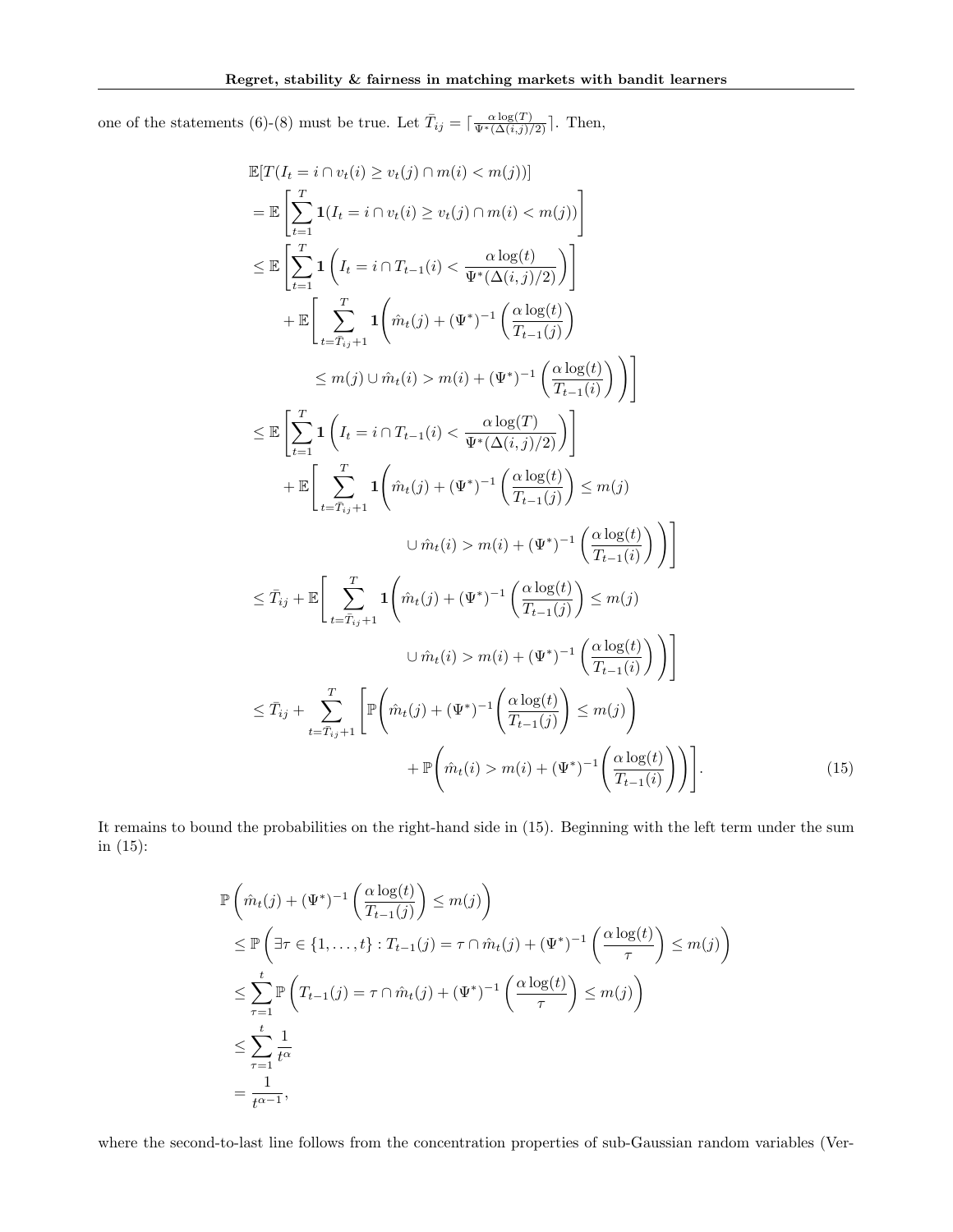shynin, 2018). Incorporating the sum in (15),

$$
\sum_{t=\bar{T}_{ij}+1}^{T} \mathbb{P}\left(\hat{m}_t(j) + (\Psi^*)^{-1}\left(\frac{\alpha \log(t)}{T_{t-1}(j)}\right) \le m(j)\right) \le \sum_{t=\bar{T}_{ij}+1}^{T} \frac{1}{t^{\alpha-1}}
$$
\n
$$
\le \sum_{t=\bar{T}_{ij}+1}^{\infty} \frac{1}{t^{\alpha-1}}
$$
\n
$$
\le \sum_{t=2}^{\infty} \frac{1}{t^{\alpha-1}}
$$
\n
$$
\le \int_{1}^{\infty} \frac{1}{t^{\alpha-1}} dt
$$
\n
$$
= \frac{1}{\alpha-2}.
$$
\n(16)

Using a symmetric analysis, the right term under the sum in (15) can be upper bounded by the same quantity, such that

$$
\sum_{t=\overline{T}_{ij}+1}^{T} \mathbb{P}\left(\hat{m}_t(i) > m(i) + (\Psi^*)^{-1}\left(\frac{\alpha \log(t)}{T_{t-1}(i)}\right)\right) \le \frac{1}{\alpha - 2}.\tag{17}
$$

Combining with  $(16)$  and  $(17)$  with  $(15)$ :

$$
\mathbb{E}[T(I_t = i \cap v_t(i) \ge v_t(j) \cap m(i) < m(j))] \le \bar{T}_{ij} + \frac{2}{\alpha - 2} \\
 \le \frac{\alpha \log(T)}{\Psi^*(\Delta(i, j)/2)} + 1 + \frac{2}{\alpha - 2} \\
 \le \frac{\alpha \log(T)}{\Psi^*(\Delta(i, j)/2)} + \frac{\alpha}{\alpha - 2},
$$

which, after substituting in for the definition of  $\Psi^*$ , gives the result as stated in the lemma.

To connect this proof to Theorem 2.1 in Bubeck and Cesa-Bianchi (2012), note that Ψ<sup>∗</sup> is the Legendre transform (convex-conjugate) of  $Y - \mathbb{E}[Y]$ , where Y is a sub-Gaussian random variable with parameter  $\sigma^2$  and that

$$
(\Psi^*)^{-1}\left(\frac{\alpha \log(t)}{T_{t-1}(i)}\right) = \sqrt{\frac{2\sigma^2 \alpha \log(t)}{T_{t-1}(i)}},
$$

is the additive term in the UCB formula.

**Lemma C.5.** Consider the setup described in Section 3.1. Let  $\psi, \psi': \mathcal{A} \times \mathcal{A}^+ \to \mathbb{R}$ . If  $\mathcal{M}(\cdot; \psi') \in S(V(\cdot, \cdot; \psi'))$ and  $\mathcal{M}(\cdot; \psi') \notin S(V(\cdot, \cdot; \psi))$ , then there exists  $a_1, a_2, a_3, a_4 \in \mathcal{A}$  such that  $\mathcal{M}(a_1; \psi') = a_2$  and  $\mathcal{M}(a_3; \psi') = a_3$  $a_4$ , but  $V(a_1, a_4; \psi) > V(a_1, a_2; \psi)$  and  $V(a_4, a_1; \psi) > V(a_4, a_3; \psi)$  and either  $V(a_1, a_4; \psi') \leq V(a_1, a_2; \psi')$  or  $V(a_4, a_1; \psi') \leq V(a_4, a_3; \psi').$ 

Proof. If  $\mathcal{M}(\cdot; \psi') \notin S(V(\cdot, \cdot; \psi))$ , then there exists  $a_1, a_2 \in \mathcal{A}$  such that  $\mathcal{M}(a_1; \psi') = a_2$  but  $(a_1, a_2)$  is not stable under payoffs  $V(\cdot, \cdot; \psi)$ . The latter implies that there exists  $a_3, a_4 \in \mathcal{A}$  such that  $\mathcal{M}(a_3; \psi') = a_4$  and  $V(a_1, a_4; \psi) > V(a_1, a_2; \psi)$  and  $V(a_4, a_1; \psi) > V(a_4, a_3; \psi)$ . However, because the matches  $(a_1, a_2)$  and  $(a_3, a_4)$ are stable under  $V(\cdot, \cdot; \psi')$ , either  $V(a_1, a_4; \psi') \leq V(a_1, a_2; \psi')$  or  $V(a_4, a_1; \psi') \leq V(a_4, a_3; \psi')$ . □

**Lemma C.6.** Consider the setup described in Section 3.1. Let  $\Delta_{\min} = \min_{a_1 \in A, a_2 \in A^+, a_3 \in A^+ \setminus a_2} |\mu(a_1, a_2) - \mu(a_2, a_3)|$  $\mu(a_1, a_3)$ . Suppose there is no cost and no transfer such that  $\mathcal{C} = \mathcal{T} = 0$ . Then,

$$
\mathbb{E}T(\mathcal{M}(\cdot\,;\nu_t)\notin S(V(\cdot,\cdot,\cdot;\mu)))=\mathbb{E}T(\mathcal{M}(\cdot\,;\nu_t)\notin S(\mu))\leq 2N^2L\left(\frac{8\sigma^2\alpha\log(T)}{\Delta_{\min}^2}+\frac{\alpha}{\alpha-2}\right).
$$

 $\Box$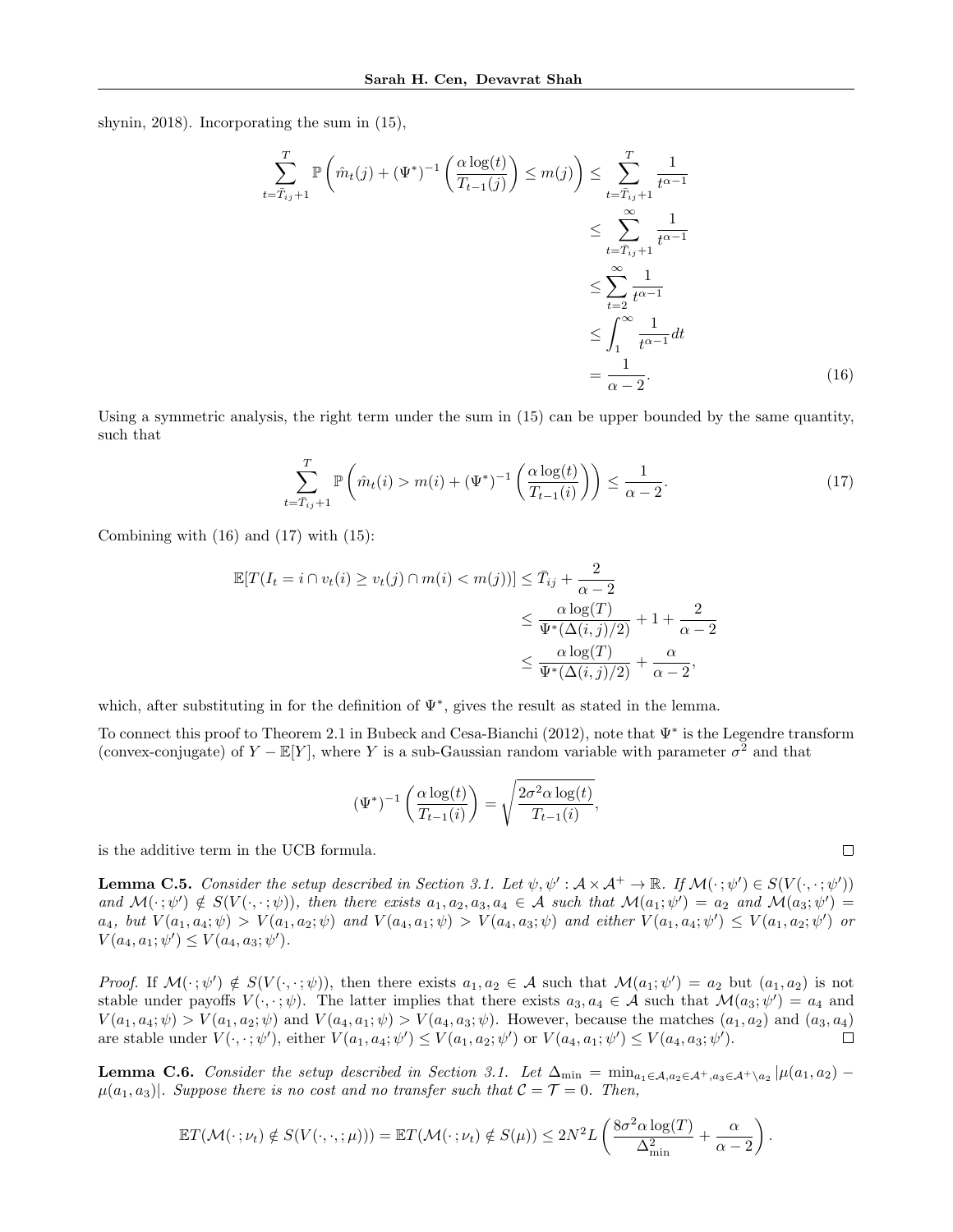*Proof.* Under no cost and no transfer,  $V(\cdot, \cdot; \mu) = \mu(\cdot, \cdot)$  and  $V(\cdot, \cdot; \nu_t) = \nu_t(\cdot, \cdot)$ . Recall that, by construction,  $\mathcal{M}(\cdot; \nu_t) \in S(V(\cdot, \cdot; \nu_t)) = S(\nu_t)$ . If, additionally,  $\mathcal{M}(\cdot; \nu_t) \notin S(V(\cdot, \cdot; \mu)) = S(\mu)$ , then, by Lemma C.5, there exists  $a_1, a_2, a_3, a_4 \in \mathcal{A}$  such that  $\mathcal{M}(a_1; \nu_t) = a_2, \mathcal{M}(a_3; \nu_t) = a_4, \mu(a_1, a_4) > \mu(a_1, a_2)$ , and  $\mu(a_4, a_1) > \mu(a_4, a_3)$ and either  $\nu_t(a_1, a_4) \leq \nu_t(a_1, a_2)$  or  $\nu_t(a_4, a_1) \leq \nu_t(a_4, a_3)$ . As such,

$$
\mathbb{E}T(\mathcal{M}(\cdot; \nu_{t}) \notin S(\mu))
$$
\n
$$
\leq \mathbb{E}T(\exists a_{1}, a_{2}, a_{3}, a_{4} \in \mathcal{A} : \mathcal{M}(a_{1}; \nu_{t}) = a_{2} \cap \mathcal{M}(a_{3}; \nu_{t}) = a_{4}
$$
\n
$$
\cap \mu(a_{1}, a_{4}) > \mu(a_{1}, a_{2})
$$
\n
$$
\cap \mu(a_{4}, a_{1}) > \mu(a_{4}, a_{3})
$$
\n
$$
\cap (\nu_{t}(a_{1}, a_{4}) \leq \nu_{t}(a_{1}, a_{2}) \cup \nu_{t}(a_{4}, a_{1}) \leq \nu_{t}(a_{4}, a_{3}))
$$
\n
$$
\leq \mathbb{E}T(\exists a_{1}, a_{2}, a_{3}, a_{4} \in \mathcal{A} : \mathcal{M}(a_{1}; \nu_{t}) = a_{2} \cap \mathcal{M}(a_{3}; \nu_{t}) = a_{4}
$$
\n
$$
\cap \mu(a_{1}, a_{4}) > \mu(a_{1}, a_{2})
$$
\n
$$
\cap \mu(a_{4}, a_{1}) > \mu(a_{4}, a_{3})
$$
\n
$$
\cap \nu_{t}(a_{1}, a_{4}) \leq \nu_{t}(a_{1}, a_{2}))
$$
\n
$$
+ \mathbb{E}T(\exists a_{1}, a_{2}, a_{3}, a_{4} \in \mathcal{A} : \mathcal{M}(a_{1}; \nu_{t}) = a_{2} \cap \mathcal{M}(a_{3}; \nu_{t}) = a_{4}
$$
\n
$$
\cap \mu(a_{1}, a_{4}) > \mu(a_{1}, a_{2})
$$
\n
$$
\cap \mu(a_{4}, a_{1}) > \mu(a_{4}, a_{3})
$$
\n
$$
\cap \nu_{t}(a_{4}, a_{1}) \leq \nu_{t}(a_{4}, a_{3})
$$
\n
$$
\cap \nu_{t}(a_{4}, a_{1}) \leq \nu_{t}(a_{4}, a_{3})
$$
\n
$$
+ \mathbb{E}T(\exists a_{1}, a_{2}, a_{4} : \mathcal{M}(a_{1}; \nu_{t}) = a_{2} \cap \mu(a_{1}, a_{4}) > \mu(a_{4}, a_{3}) \cap \nu_{t}(a_{4}, a_{1
$$

Then,

$$
\mathbb{E}T(\mathcal{M}(\cdot;\nu_t) \notin S(\mu))
$$
\n
$$
\leq 2\mathbb{E}T(\exists a_1, a_2, a_3 : \mathcal{M}(a_1; \nu_t) = a_2 \cap \mu(a_1, a_3) > \mu(a_1, a_2) \cap \nu_t(a_1, a_3) \leq \nu_t(a_1, a_2))
$$
\n
$$
\leq 2 \sum_{a_1, a_2, a_3 \in \mathcal{A}} \mathbb{E}T(\mathcal{M}(a_1; \nu_t) = a_2 \cap \mu(a_1, a_3) > \mu(a_1, a_2) \cap \nu_t(a_1, a_3) \leq \nu_t(a_1, a_2))
$$
\n
$$
\leq 2N^2 L\left(\frac{8\sigma^2 \alpha \log(T)}{\Delta_{\min}^2} + \frac{\alpha}{\alpha - 2}\right),
$$

where the last line follows from Lemma C.4 since, from the perspective of agent  $a_1$ , being matched with  $a_2$  is identical to  $a_1$  sampling arm  $a_2$  in the MAB problem. П

### D PROOFS OF MAIN RESULTS (SECTION 4)

Recall that

$$
\Delta_{\max}(a) = \max_{a_1, a_2 \in \mathcal{A}^+} (\mu(a, a_1), -\mu(a, a_2))
$$
  

$$
\Delta_{\min} = \min_{a_1 \in \mathcal{A}, a_2 \in \mathcal{A}^+, a_3 \in \mathcal{A}^+ \setminus a_2} |\mu(a_1, a_2) - \mu(a_1, a_3)|.
$$

**Proposition 1.** Suppose that there are no costs or transfers such that:  $\mathcal{C}(a_1, a_2; \psi) = 0$  and  $\mathcal{T}(a_1, a_2; \psi) = 0$  for all  $a_1 \in \mathcal{A}, a_2 \in \mathcal{A}^+$ , and  $\psi : \mathcal{A} \times \mathcal{A}^+ \to \mathbb{R}$ . If the GS algorithm is applied over  $V(\cdot, \cdot; \nu_t)$  at every  $t \in [T]$ , then the system is stable. Moreover,  $\underline{R}(a; \mathcal{M}) \leq 2N^2 L \Delta_{\max}(a) \left( \frac{8\sigma^2 \alpha \log(T)}{\Delta^2} \right)$  $\frac{\Delta^2 \log(T)}{\Delta^2_{\min}} + \frac{\alpha}{\alpha - 2}$  for all  $a \in \mathcal{A}$ . However, under stability, it is not possible to guarantee fairness or high social welfare, and there exist settings  $(A, \mu)$  for which  $\bar{R}(a;\mathcal{M}) = \Omega(T)$  for at least one agent  $a \in \mathcal{A}$ .

Proof. By Lemma B.2, the system is stable since the GS algorithm is applied at each time step. Next, we perform the regret analysis.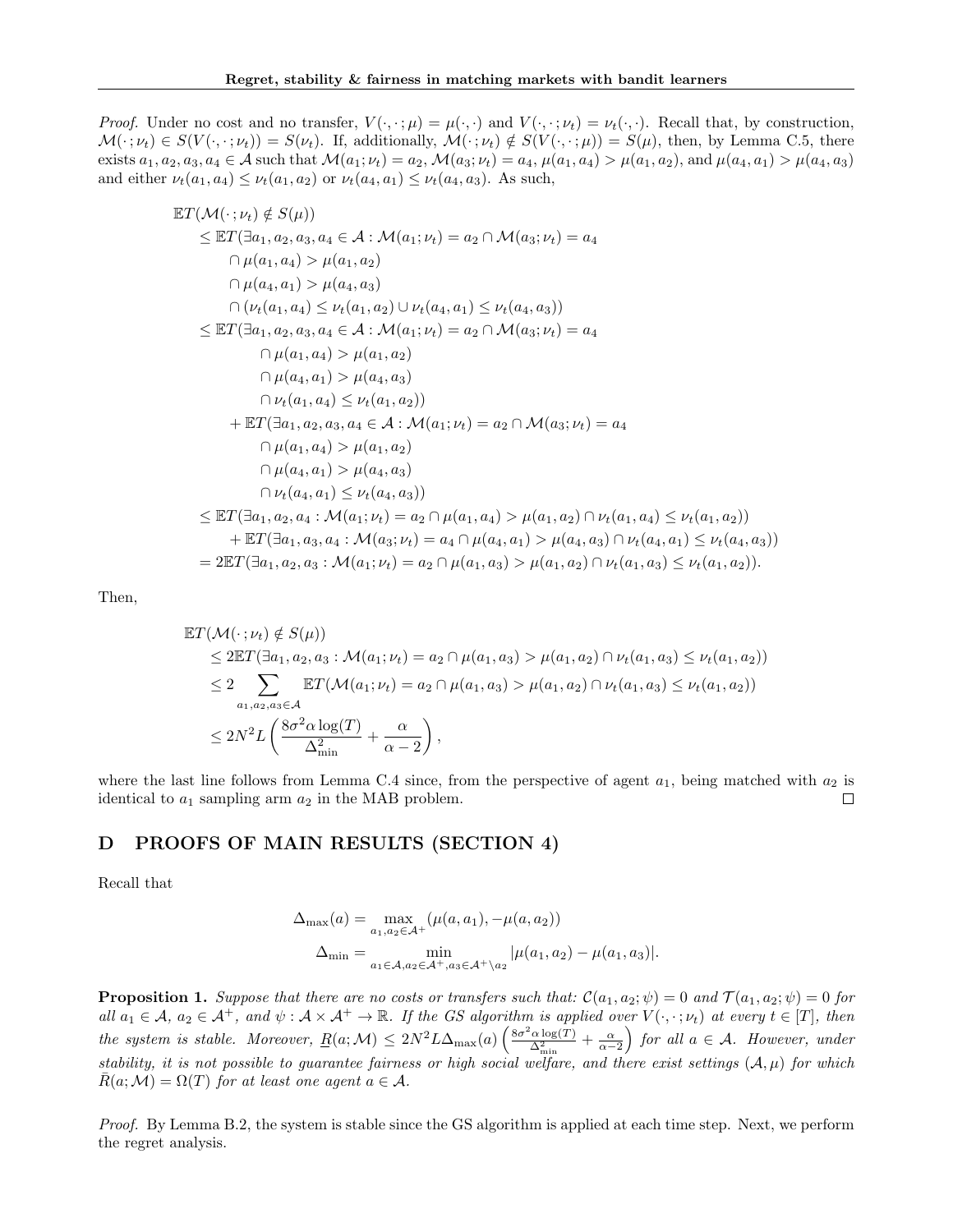**Logarithmic pessimal regret.** Recall that  $\underline{M}_t^a \in \arg \min_{M \in S(V(\cdot, \cdot; \mu))} \mathbb{E}[U_t(a, M(a); \nu_t)].$  Under no cost or transfer,  $\mathbb{E}[U_t(a, a'; \nu_t)] = \mu(a, a')$  and  $V(\cdot; \cdot; \mu) = \mu(\cdot, \cdot)$ . As such,  $\underline{M}_t^a \in \arg \min_{M \in S(\mu)} \mu(a, M(a))$ , and the pessimal regret is

$$
R(a; \mathcal{M}) = \mathbb{E} \left[ \sum_{t=1}^{T} \left( X_t(a, \underline{M}_t^a(a)) - X_t(a, \mathcal{M}(a; \nu_t)) \right) \right]
$$
  
\n
$$
= \sum_{t=1}^{T} \mu(a, \underline{M}_t^a(a)) - \mu(a, \mathcal{M}(a; \nu_t))
$$
  
\n
$$
= \sum_{t=1}^{T} \mathbf{1}(\mathcal{M}(\cdot; \nu_t) \in S(\mu)) \left( \mu(a, \underline{M}_t^a(a)) - \mu(a, \mathcal{M}(a; \nu_t)) \right)
$$
  
\n
$$
+ \sum_{t=1}^{T} \mathbf{1}(\mathcal{M}(\cdot; \nu_t) \notin S(\mu)) \left( \mu(a, \underline{M}_t^a(a)) - \mu(a, \mathcal{M}(a; \nu_t)) \right)
$$
  
\n
$$
\leq \sum_{t=1}^{T} \mathbf{1}(\mathcal{M}(\cdot; \nu_t) \notin S(\mu)) \left( \mu(a, \underline{M}_t^a(a)) - \mu(a, \mathcal{M}(a; \nu_t)) \right),
$$

where the last line follows from the definition of  $\underline{M}^a_t$ . Converting the sum over time steps to a sum over possible matches:

$$
\underline{R}(a; \mathcal{M}) \leq \sum_{t=1}^{T} \mathbf{1}(\mathcal{M}(\cdot; \nu_t) \notin S(\mu)) \left( \mu(a, \underline{M}_t^a(a)) - \mu(a, \mathcal{M}(a; \nu_t)) \right)
$$
  
= 
$$
\sum_{M' \notin S(\mu)} T(\mathcal{M}(\cdot; \nu_t) = M) \left( \mu(a, \underline{M}_t^a(a)) - \mu(a, M(a; \nu_t)) \right).
$$

Note that, in this setting,  $\underline{M}_t^a(a)$  does not depend on t because  $\underline{M}_t^a \in \arg \min_{M \in S(\mu)} \mu(a, M(a))$ . Let  $\underline{\Delta}(a, a') =$  $\mu(a, \underline{M}_t^a(a)) - \mu(a, a')$ . Then,

$$
\underline{R}(a; \mathcal{M}) \leq \sum_{M' \notin S(\mu)} T(\mathcal{M}(\cdot; \nu_t) = M) \underline{\Delta}(a, M(a))
$$
  

$$
\leq \max_{a' \in \mathcal{A}^+} \underline{\Delta}(a, a') T(\mathcal{M}(\cdot; \nu_t) \notin S(\mu)).
$$

Then, applying Lemma C.6:

$$
\underline{R}(a; \mathcal{M}) \leq \max_{a' \in \mathcal{A}} \underline{\Delta}(a, a') T(\mathcal{M}(\cdot; \nu_t) \notin S(\mu))
$$
  

$$
\leq 2N^2 L \Delta_{\max}(a) \left( \frac{8\sigma^2 \alpha \log(T)}{\Delta_{\min}^2} + \frac{\alpha}{\alpha - 2} \right)
$$

**Linear optimal regret.** Recall that  $\overline{M}_t^a \in \arg \max_{M \in S(V(\cdot, \cdot; \mu))} \mathbb{E}[U_t(a, M(a); \nu_t)].$  In the no-cost, no-transfer setting,  $\bar{M}_t^a \in \arg \max_{M \in S(\mu)} \mu(a, M(a))$  such that

$$
\bar{R}(a; \mathcal{M}) = \mathbb{E}\left[\sum_{t=1}^{T} \left(X_t(a, \bar{M}_t^a(a)) - X_t(a, \mathcal{M}(a; \nu_t))\right)\right]
$$
\n
$$
= \sum_{t=1}^{T} \mu(a, \bar{M}_t^a(a)) - \mu(a, \mathcal{M}(a; \nu_t))
$$
\n
$$
\leq T\Delta_{\max}(a). \tag{18}
$$

.

Since  $a' \neq a'' \implies \mu(a, a') \neq \mu(a, a'')$  for all  $a \in \mathcal{A}$ ,  $\Delta_{\max}(a) > 0$ , which implies that  $\bar{R}(a; \mathcal{M}) = O(T)$  for all agents  $a \in \mathcal{A}$ . In other words, the optimal regret of any agent can be upper bounded by a function that grows linearly in T. To show that this upper bound is tight, we now construct an example in which at least one agent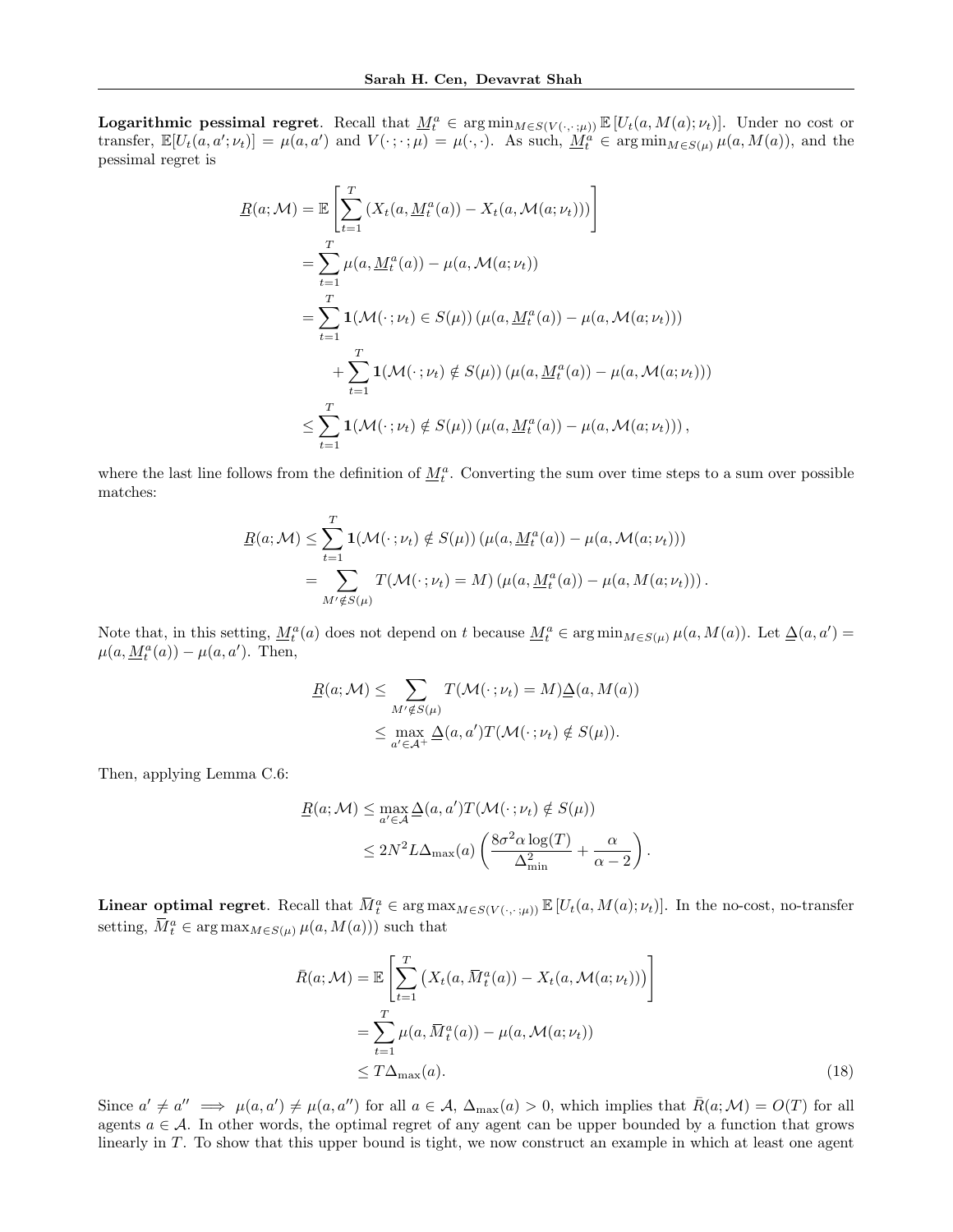$a \in \mathcal{A}$  experiences regret that grows  $\Omega(T)$ , i.e., the optimal regret of at least one agent a can be lower bounded by a function that grows linearly in T such that  $\bar{R}(a;M) = \Omega(T)$ .

Suppose  $\mathcal{U} = \{u_1, u_2, u_3\}, \mathcal{P} = \{p_1, p_2, p_3\}, \text{ and}$ 

$$
u_1 \succ_{\mu(p_1,.)} u_2 \succ_{\mu(p_1,.)} u_3,
$$
  
\n
$$
u_1 \succ_{\mu(p_2,.)} u_2 \succ_{\mu(p_2,.)} u_3,
$$
  
\n
$$
u_2 \succ_{\mu(p_3,.)} u_3,
$$
  
\n
$$
u_3 \succ_{\mu(u_3,.)} u_2 \succ_{\mu(p_3,.)} u_1,
$$
  
\n
$$
u_4 \succ_{\mu(p_4,.)} u_2 \succ_{\mu(p_5,.)} u_1,
$$
  
\n
$$
u_5 \succ_{\mu(u_3,.)} p_2 \succ_{\mu(u_3,.)} p_3.
$$

Then, the only two stable matchings under  $V(\cdot, \cdot; \mu)$  are

$$
M_1(a) = \begin{cases} p_2, & a = u_1, \\ p_1, & a = u_2, \\ p_3, & a = u_3, \\ u_2, & a = p_1, \\ u_1, & a = p_2, \\ u_3, & a = p_3. \end{cases} \qquad M_2(a) = \begin{cases} p_2, & a = u_1, \\ p_3, & a = u_2, \\ p_1, & a = u_3, \\ u_3, & a = p_1, \\ u_1, & a = p_2, \\ u_2, & a = p_3. \end{cases}
$$

As such,  $\bar{M}_t^{u_1} \in \{M_1, M_2\}$ ,  $\bar{M}_t^{u_2} = M_2$ ,  $\bar{M}_t^{u_3} = M_2$ ,  $\bar{M}_t^{p_1} = M_1$ ,  $\bar{M}_t^{p_2} \in \{M_1, M_2\}$ , and  $\bar{M}_t^{p_3} = M_1$ . The optimal regret of  $p_1$  and  $u_2$  can be lower bounded as follows.

$$
\bar{R}(a; \mathcal{M}) = \mathbb{E}\left[\sum_{t=1}^{T} \left(X_t(a, \bar{M}_t^a(a)) - X_t(a, \mathcal{M}(a; \nu_t))\right)\right]
$$
\n
$$
= \sum_{t=1}^{T} \mu(a, \bar{M}_t^a(a)) - \mu(a, \mathcal{M}(a; \nu_t))
$$
\n
$$
\geq T(\mathcal{M}(a; \nu_t) = M_1)(\mu(a, \bar{M}_t^a(a)) - \mu(a, M_1(a)))
$$
\n
$$
+ T(\mathcal{M}(a; \nu_t) = M_2)(\mu(a, \bar{M}_t^a(a)) - \mu(a, M_2(a))), \tag{19}
$$

which implies that

$$
\bar{R}(p_1; \mathcal{M}) \ge T(\mathcal{M}(\cdot; \nu_t) = M_1)(\mu(p_1, \bar{M}_t^{p_1}(p_1)) - \mu(p_1, M_1(p_1))) \n+ T(\mathcal{M}(\cdot; \nu_t) = M_2)(\mu(p_1, \bar{M}_t^{p_1}(p_1)) - \mu(p_1, M_2(p_1))) \n= T(\mathcal{M}(\cdot; \nu_t) = M_1)(\mu(p_1, M_1(p_1)) - \mu(p_1, M_1(p_1))) \n+ T(\mathcal{M}(\cdot; \nu_t) = M_2)(\mu(p_1, M_1(p_1)) - \mu(p_1, M_2(p_1))) \n= T(\mathcal{M}(\cdot; \nu_t) = M_2)(\mu(p_1, M_1(p_1)) - \mu(p_1, M_2(p_1))) \n= T(\mathcal{M}(\cdot; \nu_t) = M_2)(\mu(p_1, u_2) - \mu(p_1, u_3)).
$$
\n(20)

Recall that  $\mu(p_1, u_2) - \mu(p_1, u_3) > 0$ . Therefore, the optimal regret for  $p_1$  grows linearly in T if  $T(\mathcal{M}(\cdot; \nu_t) = M_2)$ grows linearly in T. Similarly, applying  $(19)$  to agent  $u_2$  gives

$$
\bar{R}(u_2; \mathcal{M}) \geq T(\mathcal{M}(\cdot; \nu_t) = M_1)(\mu(u_2, \bar{M}_t^{u_2}(u_2)) - \mu(u_2, M_1(u_2))) \n+ T(\mathcal{M}(\cdot; \nu_t) = M_2)(\mu(u_2, \bar{M}_t^{u_2}(u_2)) - \mu(u_2, M_2(u_2))) \n= T(\mathcal{M}(\cdot; \nu_t) = M_1)(\mu(u_2, M_2(u_2)) - \mu(u_2, M_1(u_2))) \n+ T(\mathcal{M}(\cdot; \nu_t) = M_2)(\mu(u_2, M_2(u_2)) - \mu(u_2, M_2(u_2))) \n= T(\mathcal{M}(\cdot; \nu_t) = M_1)(\mu(u_2, M_2(u_2)) - \mu(u_2, M_1(u_2))) \n= T(\mathcal{M}(\cdot; \nu_t) = M_1)(\mu(u_2, p_3) - \mu(u_2, p_1))).
$$
\n(21)

Recall that  $\mu(u_2, p_3) - \mu(u_2, p_1) > 0$ . Therefore, the optimal regret for  $u_2$  grows linearly in T if  $T(\mathcal{M}(\cdot; \nu_t) = M_1)$ grows linearly in T.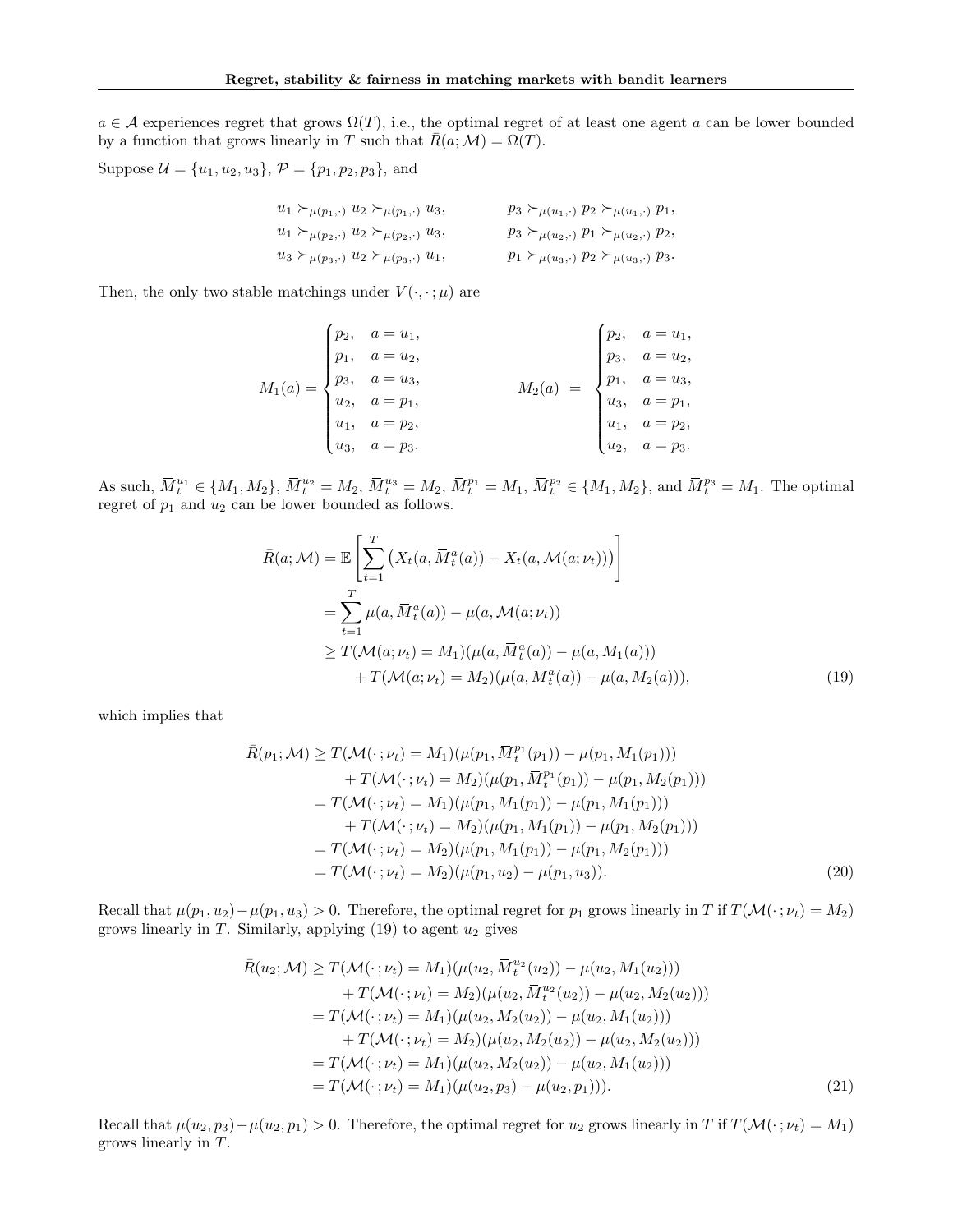We now show that either  $T(\mathcal{M}(\cdot; \nu_t) = M_1)$  or  $T(\mathcal{M}(\cdot; \nu_t) = M_2)$  grows linearly in T, or both do.

$$
T = \sum_{M \in \mathcal{W}} T(\mathcal{M}(\cdot; \nu_t) = M)
$$
  
\n
$$
= \sum_{M \in S(\mu)} T(\mathcal{M}(\cdot; \nu_t) = M) + \sum_{M \notin S(\mu)} T(\mathcal{M}(\cdot; \nu_t) = M),
$$
  
\n
$$
\implies \sum_{M \in S(\mu)} T(\mathcal{M}(\cdot; \nu_t) = M) = T - \sum_{M \notin S(\mu)} T(\mathcal{M}(\cdot; \nu_t) = M)
$$
  
\n
$$
= T - T(\mathcal{M}(\cdot; \nu_t) \notin S(\mu))
$$
  
\n
$$
\geq T - 2N^2 L \left( \frac{8\sigma^2 \alpha \log(T)}{\Delta_{\min}^2} + \frac{\alpha}{\alpha - 2} \right)
$$

which implies that  $T(\mathcal{M}(\cdot; \nu_t) = M_1) + T(\mathcal{M}(\cdot; \nu_t) = M_2) = \Omega(T)$ . Since  $T(\mathcal{E}) \geq 0$  and  $T > 0$ , it is not possible that  $T(\mathcal{M}(\cdot; \nu_t) = M_1)$  and  $T(\mathcal{M}(\cdot; \nu_t) = M_2)$  both grow sub-linearly in T. Therefore,  $T(\mathcal{M}(\cdot; \nu_t) = M_1)$  $\Omega(T)$ ,  $T(\mathcal{M}(\cdot; \nu_t) = M_2) = \Omega(T)$ , or both. By (20) and (21), the optimal regret of at least one agent grows  $\Omega(T)$ .

Intuitively, since it is impossible for the matching at a given time step to simultaneously be both  $M_1$  and  $M_2$ , at least one agent must incur a non-zero optimal regret for  $\Omega(T)$  time steps.

Fairness not guaranteed. To show that fairness is not guaranteed, it suffices to show the existence of an example in which the matchings are unfair. That fairness is not guaranteed follows directly from the example under "Linear optimal regret" above. In particular, we use the same example and show that it is possible for at least one agent's optimal regret to grow  $O(\log(T))$  while another agent's regret grows  $\Omega(T)$ .

Suppose  $T(\mathcal{M}(\cdot; \nu_t) = M_2) = O(\log(T))$  such that  $T(\mathcal{M}(\cdot; \nu_t) = M_1) = \Omega(T)$ . (This is possible under Algorithm 2, which returns matchings  $\mathcal{M}(\cdot; \nu_t)$  that are P-optimal at every time step by Lemma B.3.) As such, for all  $p \in \mathcal{P}$ ,

$$
\bar{R}(p; \mathcal{M}) = \sum_{t=1}^{T} \mu(p, \bar{M}_{t}^{p}(p)) - \mu(p, \mathcal{M}(p; \nu_{t}))
$$
\n
$$
= (\mu(p, \bar{M}_{t}^{p}(p)) - \mu(p, M_{1}(p)))T(\mathcal{M}(\cdot; \nu_{t}) = M_{1})
$$
\n
$$
+ (\mu(p, \bar{M}_{t}^{p}(p)) - \mu(p, M_{2}(p)))T(\mathcal{M}(\cdot; \nu_{t}) = M_{2})
$$
\n
$$
+ \sum_{M \in \mathcal{W} \setminus \{M_{1}, M_{2}\}} (\mu(p, \bar{M}_{t}^{p}(p)) - \mu(p, M(p)))T(\mathcal{M}(\cdot; \nu_{t}) = M)
$$
\n
$$
= (\mu(p, \bar{M}_{t}^{p}(p)) - \mu(p, M_{2}(p)))T(\mathcal{M}(\cdot; \nu_{t}) = M_{2})
$$
\n
$$
+ \sum_{M \in \mathcal{W} \setminus \{M_{1}, M_{2}\}} (\mu(p, \bar{M}_{t}^{p}(p)) - \mu(p, M(p)))T(\mathcal{M}(\cdot; \nu_{t}) = M)
$$
\n
$$
\leq \Delta_{\max}(a) \left[ T(\mathcal{M}(\cdot; \nu_{t}) = M_{2}) + \sum_{M \in \mathcal{W} \setminus \{M_{1}, M_{2}\}} T(\mathcal{M}(\cdot; \nu_{t}) = M) \right]
$$
\n
$$
= O(\log(T)),
$$

where the second to last line follows from the fact that  $\overline{M}_t^p = M_1$  for all  $p \in \mathcal{P}$ , and the last line follows from Lemma C.6 and that M can be chosen such that  $T(\mathcal{M}(\cdot; \nu_t) = M_2) = O(\log(T))$ . However, as shown in the example under "Linear optimal regret", when  $T(\mathcal{M}(\cdot; \nu_t) = M_2) = O(\log(T))$ , it must hold true that  $T(\mathcal{M}(\cdot;\nu_t)=M_1)=\Omega(T)$ , which implies that the regret of a user must grow  $\Omega(T)$ . By the definition of fairness (Definition 3), since there exists at least one agent (i.e., a provider) whose optimal regret grows  $O(\log(T))$  and at least one agent (i.e., a user) whose optimal regret grows  $\Omega(T)$ , fairness is not guaranteed.

High social welfare not guaranteed. To show that high social welfare is not guaranteed, it suffices to show the existence of an example in which the social welfare is low. Let us again use the example under "Linear optimal regret". Fix  $\kappa > 1$ . Suppose  $\mathcal{M}(\cdot; \nu_t) = M_1$  and  $\nu_t(u_2, p_3) > \frac{1}{\kappa} W_t(\mathcal{M}) = \frac{1}{\kappa} \sum_{a \in \mathcal{A}} \nu_t(a, M_1(a))$ . This outcome is possible because (1)  $u_2$  and  $p_3$  are not matched under  $M_1$ , which means that the values over which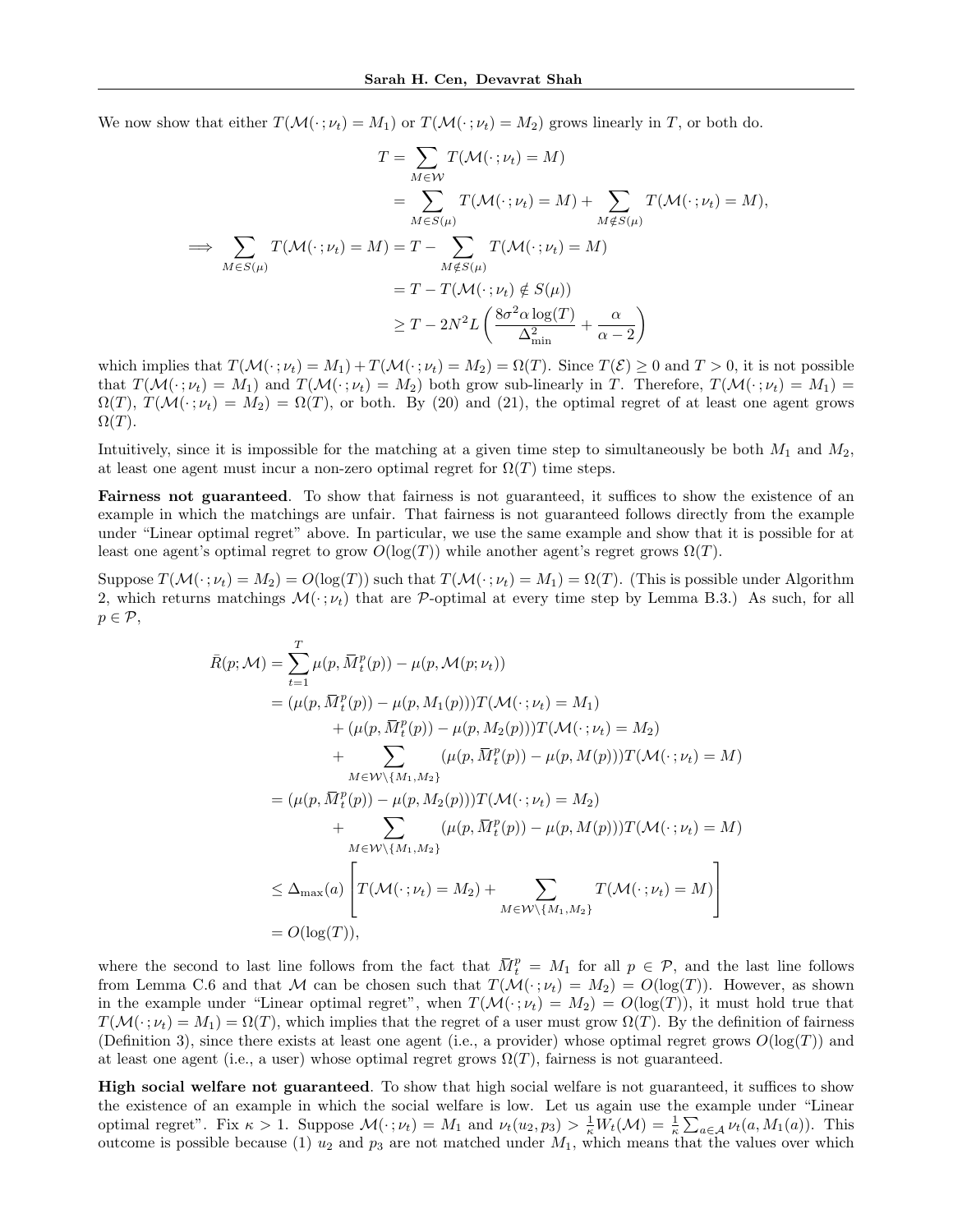$W_t(\mathcal{M})$  is summed does not include  $\nu_t(u_2, p_3)$ ; (2) the magnitude of  $u_2$ 's transient preferences does not affect the GS algorithm; and (3) it is possible for  $\nu_t(u_2, p_3) > \nu_t(u_2, p_1)$  even when  $\mathcal{M}(u_2; \nu_t) = p_1$  (simply apply the same logic as that given in the example under "Linear optimal regret"). As such,  $\max_{M \in \mathcal{W}} \sum_{a \in \mathcal{A}} \nu_t(a, M(a)) \ge$  $\nu_t(u_2, p_3) > \frac{1}{\kappa} W_t(\mathcal{M})$ . Since this reasoning holds true for any choice of  $\kappa > 1$ , by Definition 4, the social welfare is low. Therefore, high social welfare is not guaranteed under no costs and no transfers.

**Theorem 2.** There exist cost and transfer rules  $\mathcal{C}(\cdot, \cdot; \nu_t)$  and  $\mathcal{T}(\cdot, \cdot; \nu_t)$  such that, if the GS algorithm is applied over  $V(\cdot, \cdot; \nu_t)$  at every  $t \in [T]$ , then stability, low regret, fairness, and  $\frac{1}{2}$ -high social welfare are guaranteed for all  $(\mathcal{A}, \mu)$ .

Proof. This is an existence statement. We prove existence in the proof of Theorem 5.

 $\Box$ 

# E PROOFS FOR PROPORTIONAL-COST, NO-TRANSFER SETTING (SECTION 5.1)

**Lemma E.7.** Suppose that C and T are set according to (1). If  $\gamma = 1$ , then all matchings are stable, i.e., for any  $\psi : \mathcal{A} \times \mathcal{A}^+ \to \mathbb{R}$  and  $M \in \mathcal{W}, M \in S(V(\cdot, \cdot; \psi)).$ 

*Proof.* When  $\gamma = 1$ ,  $V_t(\cdot, \cdot; \psi) = 0$  for all  $\psi : A \times A^+ \to \mathbb{R}$ . Under any matching  $M \in \mathcal{W}$ , there cannot exist another matching  $M' \in W$  such that  $V(a, M'(a); \psi) > V(a, M(a); \psi)$  for some a since  $0 > 0$  is always false, which implies that M is stable. This result holds for any  $M \in \mathcal{W}$ .  $\Box$ 

**Proposition 3.** Suppose that C and T are set according to (1). If the GS algorithm is applied over  $V(\cdot, \cdot; \nu_t)$  at every  $t \in [T]$ , then the system is stable. If  $\gamma \in [0,1)$ ,  $\underline{R}(a; \mathcal{M}) \leq 2N^2L(1-\gamma)\Delta_{\max}(a) \left(\frac{8\sigma^2\alpha\log(T)}{(1-\gamma)^2\Delta^2}\right)$  $\frac{8\sigma^2\alpha\log(T)}{(1-\gamma)^2\Delta_{\min}^2} + \frac{\alpha}{\alpha-2}$  and, if  $\gamma = 1$ ,  $R(a; \mathcal{M}) \leq 0$ . However, under stability, it is not possible to guarantee fairness or high social welfare, and there exist settings  $(A, \mu)$  for which  $R(a; \mathcal{M}) = \Omega(T)$  for at least one agent  $a \in \mathcal{A}$ .

*Proof.* For  $\gamma \in [0, 1)$ , the setting described in this claim is equivalent to that in Proposition 1, except that the payoffs are scaled by  $(1 - \gamma)$ . To see this, observe that  $V(a, a'; \psi) = \psi(a, a') - \gamma \psi(a, a') = (1 - \gamma)\psi(a, a')$ . Therefore, the same results as in Proposition 1 can be applied here with the appropriate scaling.

We consider  $\gamma = 1$  next. By Lemma B.2, the system is stable since the GS algorithm is applied at each time step. Next, we perform the regret analysis.

**Non-positive pessimal regret.** By (1),  $\mathcal{T} = 0$  and  $\mathcal{C}(a, a'; \nu_t) = \nu_t(a, a')$  for all  $a \in \mathcal{A}$ ,  $a' \in \mathcal{A}^+$ , and  $t \in [T]$  when  $\gamma = 1$ . As such, the observed payoff at each time step t is  $U_t(a, a'; \nu_t) = X_t(a, a') - \nu_t(a, a')$ , and  $\mathbb{E}[U_t(a, a'; \nu_t)] = \mu(a, a') - \mathbb{E}[\nu_t(a, a')].$  Recall that

$$
\underline{M}_t^a \in \underset{M \in S(V(\cdot, \cdot; \mu))}{\text{arg min}} \mathbb{E}[U_t(a, M(a); \nu_t)]
$$
  
= 
$$
\underset{M \in S(V(\cdot, \cdot; \mu))}{\text{arg min}} \mathbb{E}[X_t(a, M(a)) - \nu_t(a, M(a))].
$$

Under the cost rule,  $V(\cdot, \cdot; \psi) = 0$  for all choices of  $\psi$ . By Lemma E.7,

$$
\underline{M}_t^a \in \underset{M \in \mathcal{W}}{\arg \min} \mathbb{E}[X_t(a, M(a)) - \nu_t(a, M(a))]
$$

$$
= \underset{M \in \mathcal{W}}{\arg \min} (\mu(a, M(a)) - \mathbb{E}[\nu_t(a, M(a))]) .
$$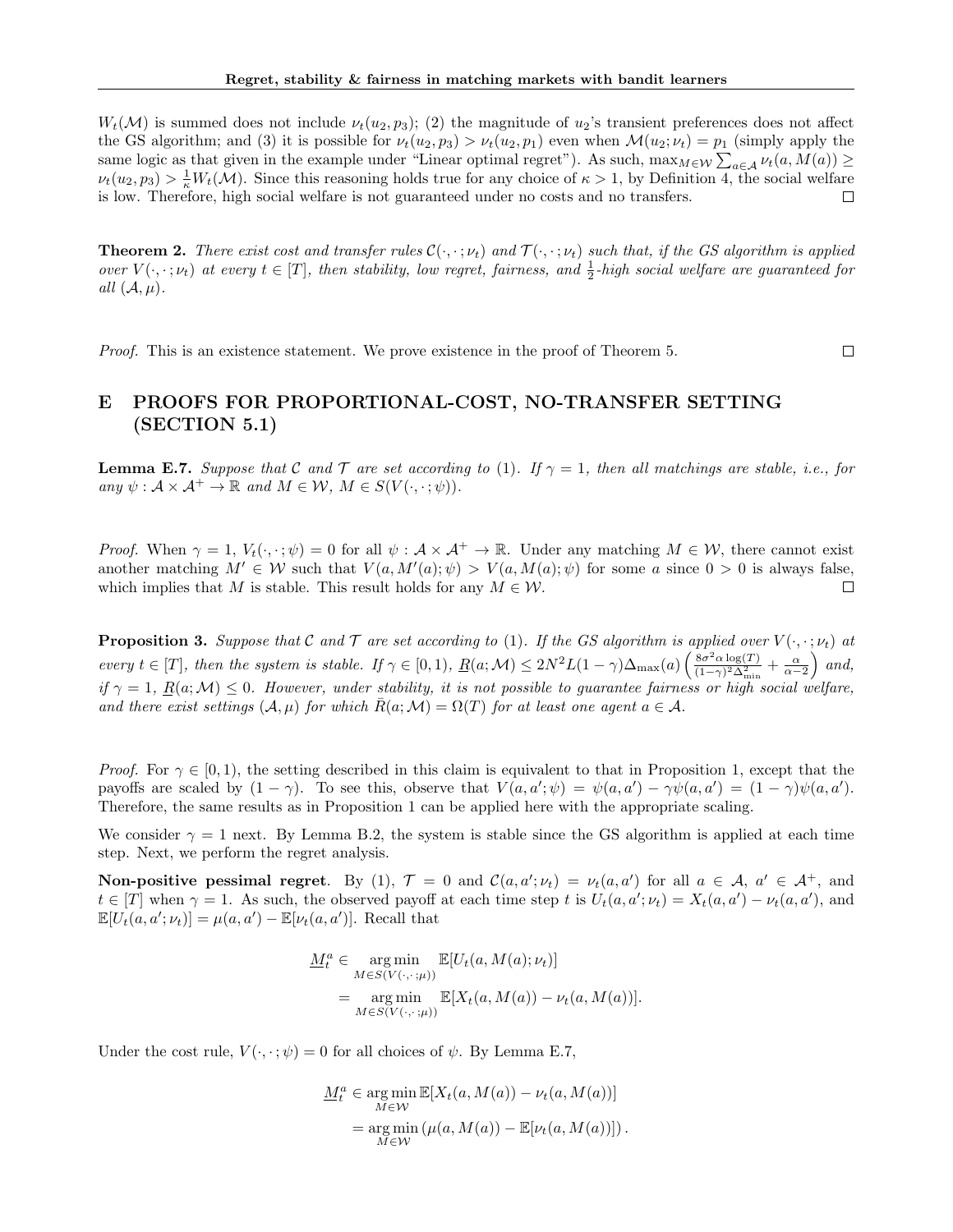The pessimal regret for a is

$$
\underline{R}(a; \mathcal{M}) = \sum_{t=1}^{T} \mathbb{E} \left[ U_t(a, \underline{M}(a)_t^a; \nu_t) - U_t(a, \mathcal{M}(a; \nu_t); \nu_t) \right]
$$
\n
$$
= \sum_{t=1}^{T} \mathbb{E} \left[ X_t(a, \underline{M}_t^a(a)) - \nu_t(a, \underline{M}_t^a(a); \nu_t) - X_t(a, \mathcal{M}(a; \nu_t)) + \nu_t(a; \mathcal{M}(a; \nu_t); \nu_t) \right]
$$
\n
$$
= \sum_{t=1}^{T} \mathbb{E} \left[ X_t(a, \underline{M}_t^a(a)) - \nu_t(a, \underline{M}_t^a(a); \nu_t) - X_t(a, \mathcal{M}(a; \nu_t)) + \nu_t(a; \mathcal{M}(a; \nu_t); \nu_t) \right].
$$

Recall that both domains  $S(V(\cdot,\cdot;\mu))$  and  $S(V(\cdot,\cdot;\nu_t))$  over which  $\underline{M}^a_t$  and  $\mathcal{M}(\cdot;\nu_t)$  are chosen are unrestricted (i.e.,  $S(V(\cdot, \cdot; \mu)) = S(V(\cdot, \cdot; \nu_t)) = W$ ). Then, by definition of  $\underline{M}_t^a$ ,

$$
\mathbb{E}\left[X_t(a,\underline{M}_t^a(a)) - \nu_t(a,\underline{M}_t^a(a)) - X_t(a,\mathcal{M}(a;\nu_t)) + \nu_t(a;\mathcal{M}(a;\nu_t))\right] \leq 0,
$$

which implies  $R(a; \mathcal{M}) \leq 0$ , as stated in the result.

**Linear optimal regret**. By definition, the optimal regret of any agent grows  $O(T)$  (see (18) for reference), i.e., the optimal regret of any agent can be upper bounded by a function that grows linearly in  $T$  such that  $\bar{R}(a;\mathcal{M}) = O(T)$  for all  $a \in \mathcal{A}$ . To show that this upper bound is tight, we now construct an example in which at least one agent  $a \in \mathcal{A}$  experiences regret that grows  $\Omega(T)$ , i.e., the optimal regret of at least one agent a can be lower bounded by a function that grows linearly in T such that  $R(a;M) = \Omega(T)$ .

$$
\bar{R}(a; \mathcal{M}) = \sum_{t=1}^{T} \mathbb{E} \left[ U_t(a, \bar{M}_t^a(a); \nu_t) - U_t(a, \mathcal{M}(a; \nu_t); \nu_t) \right]
$$
\n
$$
= \sum_{t=1}^{T} \mathbb{E} \left[ X_t(a, \bar{M}_t^a(a)) - \nu_t(a, \bar{M}_t^a(a); \nu_t) - X_t(a, \mathcal{M}(a; \nu_t)) + \nu_t(a; \mathcal{M}(a; \nu_t); \nu_t) \right]
$$
\n
$$
= \sum_{t=1}^{T} -\mathbb{E} \left[ \sqrt{\frac{2\sigma^2 \alpha \log(t)}{T_{t-1}(a, \bar{M}_t^a(a))}} \right] + \mathbb{E} \left[ \sqrt{\frac{2\sigma^2 \alpha \log(t)}{T_{t-1}(a, \mathcal{M}(a; \nu_t))}} \right]
$$
\n
$$
= \sum_{t=1}^{T} \sqrt{2\sigma \alpha \log(t)} \mathbb{E} \left[ \sqrt{\frac{1}{T_{t-1}(a, \mathcal{M}(a; \nu_t))}} - \sqrt{\frac{1}{T_{t-1}(a, \bar{M}_t^a(a))}} \right].
$$
\n(22)

Recall that

$$
\overline{M}_{t}^{a} \in \underset{M \in S(V(\cdot, \cdot; \mu))}{\arg \max} \mathbb{E}[U_{t}(a, M(a); \nu_{t})]
$$
\n
$$
= \underset{M \in S(V(\cdot, \cdot; \mu))}{\arg \max} \mathbb{E}[X_{t}(a, M(a)) - \nu_{t}(a, M(a))]
$$
\n
$$
= \underset{M \in S(V(\cdot, \cdot; \mu))}{\arg \max} - \mathbb{E}\left[\sqrt{\frac{1}{T_{t-1}(a, M(a))}}\right]
$$
\n
$$
= \underset{M \in S(V(\cdot, \cdot; \mu))}{\arg \max} \mathbb{E}[T_{t-1}(a, M(a))].
$$

Under the cost rule,  $V(\cdot, \cdot; \psi) = 0$  for all choices of  $\psi$ , which implies that

$$
\overline{M}_t^a \in \underset{M \in \mathcal{W}}{\arg \max} \mathbb{E}\left[T_{t-1}(a, M(a))\right].\tag{23}
$$

Using this observation, we now construct an example to show that the optimal regret of an agent can grow linearly. To do so, we make repeated use of Lemma E.7, which implies that both of the domains  $S(V(\cdot,\cdot;\mu))$  and  $S(V(\cdot,\cdot;\nu_t))$  over which  $\overline{M}_t^a$  and  $\mathcal{M}(\cdot;\nu_t)$  are chosen are unrestricted (i.e.,  $S(V(\cdot,\cdot;\mu)) = S(V(\cdot,\cdot;\nu_t)) = \mathcal{W}$ ).

Suppose  $p_1, p_2 \in \mathcal{P}$ , where  $N \ge L > 2$ . Suppose that, at every time step, M matches  $p_1$  to  $u_1, p_2$  uniformly at random to a user  $u \in \mathcal{U} \setminus u_1$ , and all remaining providers arbitrarily to complete the matching. Let  $\eta_t^*(a) =$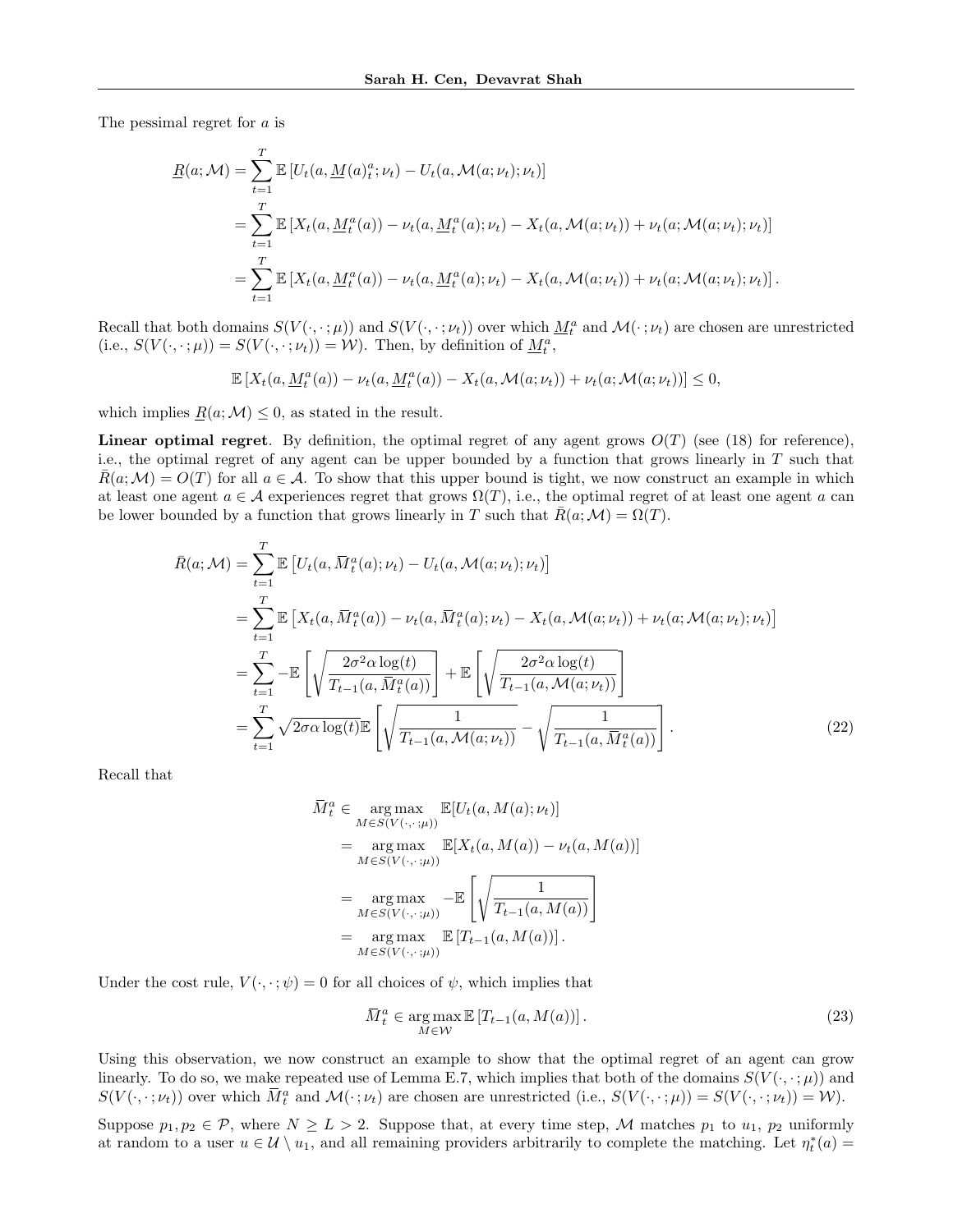$\arg \max_{a' \in \mathcal{A}} \mathbb{E}[T_{t-1}(a, a')]$ . Then, by Lemma E.7, such matchings are stable and can therefore be the matching chosen by the platform at any time step t to satisfy stability. Under this matching strategy,  $p_1$  is guaranteed to be matched to its optimal match  $\overline{M}^{p_1}_t(p_1)$  at any time step  $t > \max_{u \in \mathcal{U}} T_0(p_1, u)$ , which implies  $\overline{R}(p_1; \mathcal{M}) = O(1)$ . To see this, observe that, after matching  $p_1$  with  $u_1$  for  $\max_{u \in \mathcal{U}} T_0(p_1, u)$  times,  $\eta_t^*(p_1) = u_1$ . In other words, the agent with which  $p_1$  has been most matched is  $u_1$ , which means that it is  $u_1$  is  $p_1$ 's optimal match by (23).

On the other hand, whenever  $|\eta_t^*(p_2)| \neq N$ ,  $p_2$  is not matched to a user  $u \in \eta_t^*(p_2)$  and incurs non-zero regret with probability at least  $1/N$ . The event  $|\eta_t^*(p_2)| = N$  can occur at most  $[T/N]$  times because  $|\eta_t^*(p_2)| = N$ implies that  $p_2$  has sampled all users the same number of times at time step t. As a result,  $\bar{R}(p_2;\mathcal{M}) = \Omega(T)$ . We have therefore shown that it is not possible to guarantee low optimal regret (i.e., not possible to ensure that  $R(a; \mathcal{M}) = O(\log(T))$  for all  $a \in \mathcal{A}$ ) under  $\gamma = 1$ .

Intuitively, because all matchings are stable by Lemma E.7, the platform is afforded so much flexibility that it can choose matchings with detrimental regret outcomes. We now show that this flexibility also allows the platform to choose matchings that are unfair.

**Fairness not guaranteed.** That matchings are not guaranteed to be fair under proportional costs and  $\gamma = 1$ follows directly from the example provided under "Linear optimal regret" above. We showed that, in this example, there exists at least one agent a for which  $\bar{R}(a;M) = O(1) = O(\log(T))$  while there exists at least one other agent a' for which  $\bar{R}(a';\mathcal{M}) = \omega(\log(T)) = \Omega(T)$ . By Definition 3, this outcome is unfair, showing that fairness is not guaranteed under  $\gamma = 1$ .

**High social welfare not guaranteed.** Under the cost rule,  $V(\cdot, \cdot; \nu_t) = 0$  at all time steps  $t \in [T]$ . Therefore, by Definition 4, the social welfare at every time step is low.  $\Box$ 

**Corollary 4.** Suppose that C and T are set according to (1) and that the platform wishes to maximize  $F_t: \mathcal{W} \to \mathbb{R}$ at every  $t \in [T]$ . Then, when  $\gamma = 1$ , there is no performance cost to stability: i.e., arg max $_{M \in \mathcal{W}} F_t(M) \in$  $S(V(\cdot,\cdot;\nu_t))$  for all  $t \in [T]$ .

Proof. This result follows from Lemma E.7. Since all matchings are stable at every time step, all matchings are stable, including  $\arg \max_{M \in \mathcal{W}} F_t(M)$ .  $\Box$ 

### F PROOFS FOR BALANCED TRANSFER (SECTION 5.2)

Recall that the GS algorithm in Algorithm 2 is performed with providers as the proposers (i.e., in the notation of Lemma B.3,  $\mathcal{G} = \mathcal{P}$ ). A second version of the GS algorithm in which users are the proposers (i.e.,  $\mathcal{G} = \mathcal{U}$ ) is given Algorithm 3.

In our analysis, we use the following well-known result.

**Lemma F.8.** Suppose  $V : \mathcal{A} \times \mathcal{A}^+ \to \mathbb{R}$  denotes a payoff function and  $a' \neq a'' \implies V(a, a') \neq V(a, a'')$  for all  $a \in \mathcal{A}$ . Then, a matching  $M \in \mathcal{W}$  is the unique stable matching under payoffs V (i.e.,  $M = S(V)$ ) if and only if the GS algorithm performed with providers as proposers and the GS algorithm performed with users as proposers return the same matching M.

*Proof.* Denote the matching returned when the GS algorithm is performed with providers as proposers by  $M_1$ and the matching returned when the GS algorithm is performed with users as proposers by  $M_2$ .

To prove the if-and-only-if statement, let's begin with the forward direction: that  $M$  being the unique stable matching implies  $M_1 = M_2$ . This result is trivial because  $M_1$  and  $M_2$  must be stable by Lemma B.1. Therefore, since there is only one stable matching under V,  $M_1 = M_2 = M$ .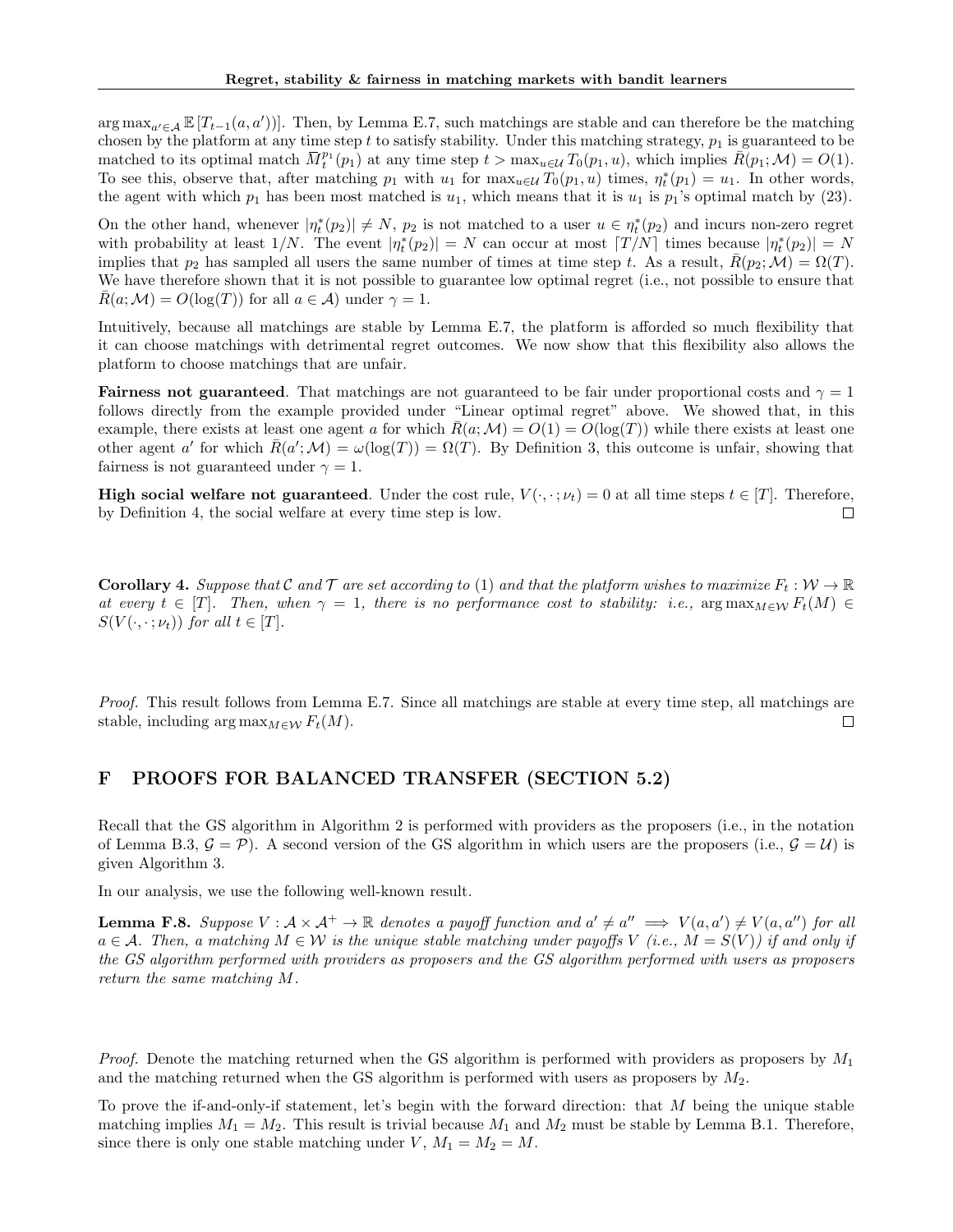Algorithm 3: Gale-Shapley algorithm (with users as proposers)

**Input:** Set of agents  $A = U \cup P$ , where the set of users is  $U = \{u_1, u_2, \dots, u_N\}$ , the set of providers is  $\mathcal{P} = \{p_1, p_2, \ldots, p_L\}, \mathcal{U} \cap \mathcal{P} = \emptyset$ , and  $N \geq L$ . A payoff function  $V : \mathcal{A} \times \mathcal{A}^+ \to \mathbb{R}$ . **Output:** Matching  $M \in S(V) \subset W$ .

1 Initialize matching  $M : \mathcal{A} \to \mathcal{A}^+$  such that  $M(a) = \emptyset$  for all  $a \in \mathcal{A}$ ;

**2** Initialize empty (FIFO) queues  $Q(u) = \vert$  for all  $u \in \mathcal{U}$ ;

// Fill each user's queue with providers in order of decreasing preference.

3 for  $u \in \mathcal{U}$  do 4 for  $i = 1, 2, ..., L$  do  $\begin{array}{ll} \texttt{5} & | & \texttt{Append}\; r^{-1}(i;V(u,\cdot)) \text{ to } Q(u); \textit{ // Add}\; u \text{'s } i\text{-th ranked user.} \end{array}$ <sup>6</sup> end <sup>7</sup> end // As long as there exists a user who is unmatched and has a non-empty queue... 8 while  $∃u ∈ U : M(u) = ∅ ∩ |Q(u)| > 0$  do 9 p ← pop $(Q(u))$ ; // User u's favorite provider of those remaining in u's queue. // If provider  $p$  is unmatched, match  $u$  and  $p'$ . 10 if  $M(p) = \emptyset$  then 11  $M(p) \leftarrow u;$ 12  $\mid$   $M(u) \leftarrow p;$ // If provider p prefers u to its current match  $M(p)$ , match u and p. 13 else if  $V(p, u) > V(p, M(p))$  then 14  $M'(M(p)) = \emptyset;$ 15  $M(p) \leftarrow u;$ 16  $M(u) \leftarrow p$ ; <sup>17</sup> end 18 Return  $M$ ;

In the GS algorithm presented here, the users are the proposers. The version of the algorithm in which providers are the proposers is given in Section 4.

To show the backward direction, we must show that  $M_1 = M_2 = M$  implies that M is the unique stable matching under V. By Lemma B.3,  $M_1$  is P-optimal and U-pessimal, while  $M_2$  is U-optimal and P-pessimal. Since  $M_1 = M_2 = M$ , applying Definition B.1 gives that:

$$
V(p, M(p)) \ge V(p, M'(p)),
$$
  
\n
$$
V(p, M(p)) \le V(p, M'(p)),
$$
  
\n
$$
V(u, M(u)) \le V(u, M'(u)),
$$
  
\n
$$
V(u, M(u)) \ge V(u, M'(u)),
$$

for all  $p \in \mathcal{P}$ ,  $u \in \mathcal{U}$ , and  $M' \in S(V)$ . However, the first two statements imply that  $V(p, M(p)) \geq V(p, M'(p)) \geq$  $V(p, M(p))$  for all  $p \in \mathcal{P}$  and all stable matchings  $M' \in S(V)$ . Similarly, the latter two statements imply that  $V(u, M(u)) \leq V(u, M'(u)) \leq V(u, M(u))$  for all  $u \in \mathcal{U}$  and all stable matchings  $M' \in S(V)$ . These outcomes are only possible if  $M' = M$  for all  $M' \in S(V)$ , which implies that there is a unique stable matching  $M = M_1 = M_2$ .  $\Box$ 

**Definition 5.** A function  $h : \mathcal{A} \times \mathcal{A}^+ \to \mathbb{R}$  is pairwise-unique if  $h(a_1, a_2) \neq h(a_3, a_4)$  unless  $(a_1, a_2) = (a_3, a_4)$ or  $(a_2, a_1) = (a_3, a_4)$ .

Recall that we assume pairwise-uniqueness in Section 3.1. In the Appendix, in the remainder of this section, if pairwise-uniqueness is needed, it is mentioned explicitly. Outside of this section, it is not needed, except for Theorem 2. However, as noted in the main text, pairwise-uniqueness is not strictly necessary for any of the results. Instead, the platform could have a consistent tie-breaking rule. Specifically, the platform would first place matches (i.e., user-provider pairs) in some order. This order could be principled or arbitrary. Then, whenever there is a tie, the algorithm breaks ties based on this order. The same stability, regret, fairness, and social welfare results would hold with small modifications. In particular, the set of stable matchings in this scenario should be restricted to stable matchings that can be obtained using this tie-breaking rule.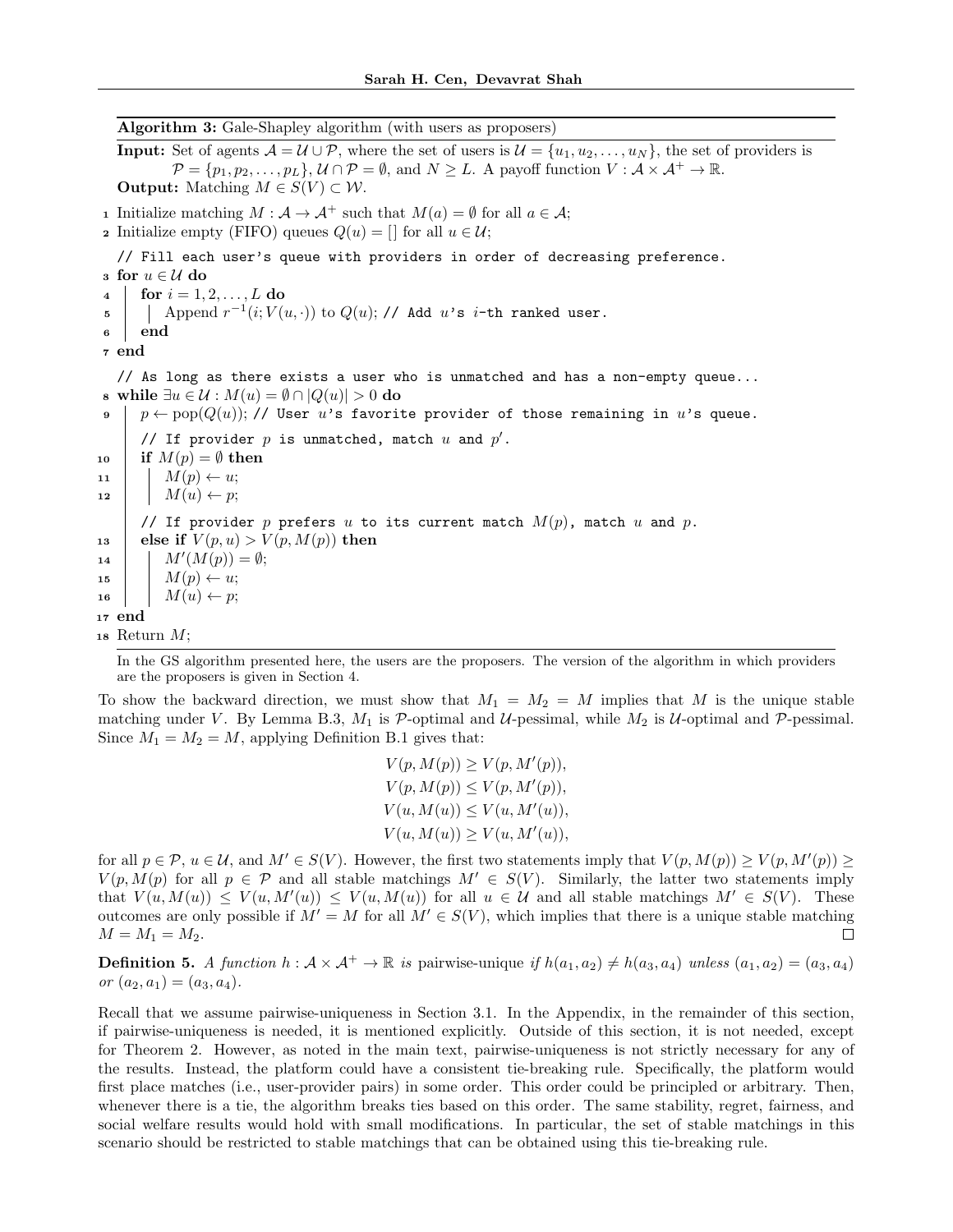Algorithm 4: Greedy algorithm to determine a stable matching under the balanced transfer rule.

**Input:** Set of agents  $\mathcal{A} = \mathcal{U} \cup \mathcal{P}$ , where the set of users is  $\mathcal{U} = \{u_1, u_2, \dots, u_N\}$ , the set of providers is  $\mathcal{P} = \{p_1, p_2, \ldots, p_L\}, \mathcal{U} \cap \mathcal{P} = \emptyset$ , and  $N \geq L$ . Preferences  $\psi : \mathcal{A} \times \mathcal{A}^+ \to \mathbb{R}$ .

**Output:** Matching  $M \in S(V) \subset W$ , where  $V(a, a') = \frac{1}{2}(\psi(a, a') + \psi(a', a))$ .

1 Initialize matching  $M : \mathcal{A} \to \mathcal{A}^+$  such that  $M(a) = \emptyset$  for all  $a \in \mathcal{A}$ ;

2  $w(e) \leftarrow \psi(u, p) + \psi(p, u)$  for all  $e = (u, p)$ , where  $u \in \mathcal{U}$  and  $p \in \mathcal{P}$ ;

**3** Fill a (FIFO) queue  $\overline{Q}$  with edges e in decreasing order of weight  $w(e)$ ;

// As long as there exists a provider who is unmatched... 4 while  $\exists p' \in \mathcal{P} : M(p') = ∅ \textbf{do}$  $\epsilon = (u, p) \leftarrow \text{pop}(Q); / \ell$  Edge with highest weight that remains in the queue. // If edge  $e$  does not conflict with an existing match, then add it to  $M$ 6 if  $M(u) = \emptyset$  and  $M(p) = \emptyset$  then  $\tau$  |  $M(u) \leftarrow p$ ;  $\begin{array}{c|c|c|c} \mathbf{s} & M(p) & \leftarrow u; \end{array}$ <sup>9</sup> end <sup>10</sup> end 11 Return  $M$ ;

**Lemma F.9.** Suppose that C and T are set according to (2)-(3). If payoffs  $V(\cdot, \cdot; \psi)$  are pairwise-unique, then there is a unique stable matching under these payoffs: i.e.,  $|S(V(\cdot,\cdot;\psi))|=1$ .

Proof. Under (2),  $V(a, a'; \psi) = \frac{1}{2}(\psi(a, a') + \psi(a', a)) = V(a', a; \psi)$ . In other words,  $V(\cdot, \cdot; \psi)$  is symmetric. Graphically, this means that the edges between users and providers are undirected. If  $V(\cdot, \cdot; \psi)$  is pairwiseunique, then all edge weights in this undirected graph are unique. The unique stable matching can be found using a greedy algorithm, as given in Algorithm 4. In this algorithm, all edges are first sorted from highest to lowest weight. Then, beginning with the edges with the highest weights, the match  $(u, p)$  associated with the given edge is added to the matching  $M$  unless it conflicts with an existing match in  $M$ . Repeat this process until all providers are matched such that  $M(p) \neq \emptyset$  for all  $p \in \mathcal{P}$ .

To see why the resulting matching  $M$  is stable, observe that it is identical to the GS algorithm in Algorithm 2 as long as the unmatched provider  $p$  who proposes in Line 8 of Algorithm 2 is always the unmatched provider with the greatest unproposed edge weight such that  $\max_{u \in Q(p)} V(p, u; \psi) \ge \max_{u \in Q(p')} V(p', u; \psi)$  for all  $p' \in \mathcal{P}$ for which  $M(p') = \emptyset$ . This is equivalent to the greedy algorithm described above because it is not possible for any proposed match to override a previous one. As such, all proposals that conflict with an existing match are discarded. As the GS algorithm is agnostic to the order of proposers, such an ordering is allowed, which implies that  $M$  is stable by Lemma B.1.

To see why the resulting stable matching is unique, we make use of Lemma F.8. In particular, we have already shown that M is the result of running the GS algorithm with providers as proposers. If we additionally show that M can be obtained by running the GS algorithm with users as proposers, then M is the unique stable matching under  $V(\cdot, \cdot; \psi)$ . We use the same observation as above. M can be obtained by running Algorithm 3, in which the user u chosen to propose in Line 8 is the user with the greatest unproposed edge weight such that  $\max_{p\in Q(u)} V(u,p;\psi) \ge \max_{p\in Q(u')} V(u',p;\psi)$  for all  $u' \in \mathcal{U}$  for which  $M(u') = \emptyset$  and  $|Q(u')| > 0$ . However, this is precisely the same algorithm as that described in the paragraph directly above because  $V(a, a'; \psi) = V(a', a; \psi)$ is symmetric. Therefore, Algorithms 2 and 3 both return  $M$ , which implies that  $M$  is the unique stable matching by Lemma F.8.  $\Box$ 

Let  $\rho(a, a') = \frac{1}{2}(\mu(a, a') + \mu(a', a))$  and  $\Delta_{\min}^{\rho} = \min_{a_1 \in A, a_2 \in A^+, a_3 \in A^+ \setminus a_2} |\rho(a_1, a_2) - \rho(a_1, a_3)|$ . Note that, if  $\rho$  is pairwise-unique,  $S(\rho)$  contains only one element, which we denote by  $M^{*,\rho} = S(\rho)$ . Accordingly, let  $\Delta_{\max}^{*,\rho}(a) = \max_{a' \in \mathcal{A}^+} (\rho(a, M^{*,\rho}(a)) - \rho(a, a')).$ 

**Theorem 5.** Suppose that C and  $\mathcal T$  are set according to (2)-(3). Then,  $|S(\rho)| = 1$ . Let  $M^{*,\rho}$  be the only element in  $S(\rho)$  and  $\Delta_{\max}^{*,\rho}(a) = \max_{a'\in\mathcal{A}^+} (\rho(a, M^{*,\rho}(a)) - \rho(a, a'))$ . If the GS algorithm is applied over  $V(\cdot, \cdot; \nu_t)$  at every  $t \in [T]$ , then the system is stable, the social welfare is  $\frac{1}{2}$ -high at all  $t \in [T]$ , M is fair, and  $\underline{R}(a;M)$  =  $\bar{R}(a; \mathcal{M}) \leq \Delta_{\max}^{*, \rho}(a) N^2 L \left( \frac{8\sigma^2 \alpha \log(T)}{(\Delta^{\rho}, \beta)^2} \right)$  $\frac{\sigma^2 \alpha \log(T)}{(\Delta_{\min}^{\rho})^2} + \frac{\alpha}{\alpha - 2}$  for all  $a \in \mathcal{A}$ .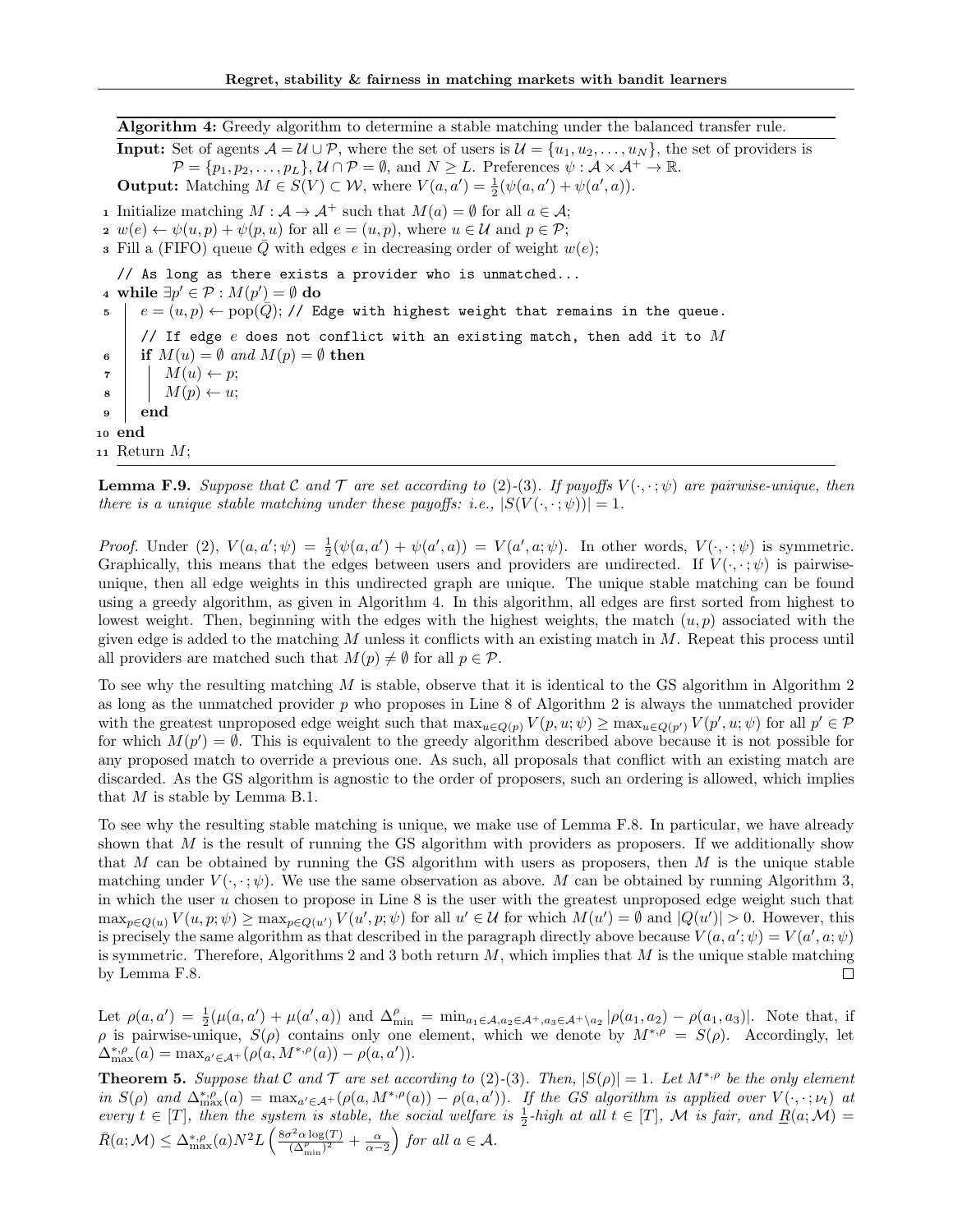Proof. By Lemma B.2, the system is stable since the GS algorithm is applied at each time step. Next, we perform the regret analysis.

**Logarithmic optimal regret.** By (2),  $C = 0$  and  $\mathcal{T}(a, a'; \nu_t) = \frac{1}{2}(\nu_t(a', a) - \nu_t(a, a'))$  for all  $a, a' \in \mathcal{A}$  and  $t \in [T]$ . As such, the observed payoff at each time step t is  $U_t(a, a'; \nu_t) = X_t(a, a') + \frac{1}{2}(\nu_t(a', a) - \nu_t(a, a'))$ , and

$$
\mathbb{E}[U_t(a, a'; \nu_t)] = \mu(a, a') + \frac{1}{2} \mathbb{E}[\nu_t(a', a) - \nu_t(a, a')]
$$
  
= 
$$
\frac{1}{2} (\mu(a, a') + \mu(a', a)) + \mathbb{E}\left[\sqrt{\frac{2\sigma^2 \alpha \log(T)}{T_{t-1}(a', a)}} - \sqrt{\frac{2\sigma^2 \alpha \log(T)}{T_{t-1}(a, a')}}\right]
$$
  
= 
$$
\frac{1}{2} (\mu(a, a') + \mu(a', a)),
$$
 (24)

where the last line follows from the fact that the number of times agent  $a$  samples  $a'$  is the same as the number of times agent a' samples a since samples are obtained from being matched, which means that  $T_{t-1}(\cdot, \cdot)$  is therefore symmetric.

Recall that  $\underline{R}(a;\mathcal{M}) \leq \overline{R}(a;\mathcal{M})$ . We therefore focus on upper bounding the latter. Under the given setting,  $V(\cdot, \cdot; \psi) = \psi(a, a') + \frac{1}{2}(\psi(a', a) - \psi(a, a')) = \frac{1}{2}(\psi(a', a) + \psi(a', a))$  for all choices of  $\psi$ . As such,

$$
\overline{M}_t^a \in \underset{M \in S(V(\cdot, \cdot; \mu))}{\arg \max} \mathbb{E}[U_t(a, M(a); \nu_t)]
$$
\n
$$
= \underset{M \in S(V(\cdot, \cdot; \mu))}{\arg \max} \frac{1}{2} (\mu(a, M(a)) + \mu(M(a), a))
$$
\n
$$
= \underset{M \in S(\rho)}{\arg \max} \frac{1}{2} \rho(a, M(a)), \tag{25}
$$

where  $\rho(a, a') = \frac{1}{2}(\mu(a, a') + \mu(a', a))$ , and the second equality follows from (24). By assumption (see Section 3.1),  $\rho$  is pairwise-unique. Applying Lemma F.9,  $|S(\rho)| = 1$ . In other words, there is a unique stable matching under  $\rho$ . Let  $M^{*,\rho}$  denote this stable matching. Since both optimal and pessimal regret are from the same set  $S(\rho)$  and  $|S(\rho)| = 1$ ,  $\overline{M}_t^a = \underline{M}_t^a = M^{*,\rho}$ , and  $\underline{R}(a;\mathcal{M}) = \overline{R}(a,\mathcal{M})$  for all  $a \in \mathcal{A}$  and all  $t \in [T]$ .

By (24),

$$
\bar{R}(a; \mathcal{M}) = \sum_{t=1}^{T} \mathbb{E} \left[ U_t(a, \bar{M}_t^a(a); \nu_t) - U_t(a, \mathcal{M}(a; \nu_t); \nu_t) \right]
$$
\n
$$
= \sum_{t=1}^{T} \frac{1}{2} \mathbb{E} \left[ \mu(a, \bar{M}_t^a(a)) + \mu(\bar{M}_t^a(a), a) - \mu(a, \mathcal{M}(a; \nu_t)) - \mu(\mathcal{M}(a; \nu_t), a) \right]
$$
\n
$$
= \sum_{t=1}^{T} \frac{1}{2} \left( \mu(a, M^{*,\rho}(a)) + \mu(M^{*,\rho}(a), a) - \mathbb{E}[\mu(a, \mathcal{M}(a; \nu_t)) + \mu(\mathcal{M}(a; \nu_t), a)] \right)
$$
\n
$$
= \sum_{t=1}^{T} \frac{1}{2} \left( \rho(a, M^{*,\rho}(a)) - \mathbb{E}[\rho(a, \mathcal{M}(a; \nu_t))] \right)
$$
\n
$$
= \frac{1}{2} \sum_{M \in \mathcal{W}} \mathbb{E} [T(\mathcal{M}(\cdot; \nu_t) = M(\cdot))] \left( \rho(a, M^{*,\rho}(a)) - \rho(a, M(a)) \right)
$$
\n
$$
\leq \frac{1}{2} \sum_{M \in \mathcal{W} \backslash M^{*,\rho}} \mathbb{E} [T(\mathcal{M}(\cdot; \nu_t) = M(\cdot))] \Delta^*(a, M(a))
$$
\n
$$
\leq \frac{1}{2} \max_{a' \in \mathcal{A}^+} \Delta^*(a, a') \mathbb{E} [T(\mathcal{M}(\cdot; \nu_t) \neq M^{*,\rho}(\cdot))],
$$
\n(26)

where  $\Delta^*(a, a') = \rho(a, M^{*, \rho}(a)) - \rho(a, a')$ . Similarly to the proof in the no-cost, no-transfer setting, we would like to apply Lemma C.6, but we first need to transform the current setting into an equivalent setting that meets the conditions of Lemma C.6.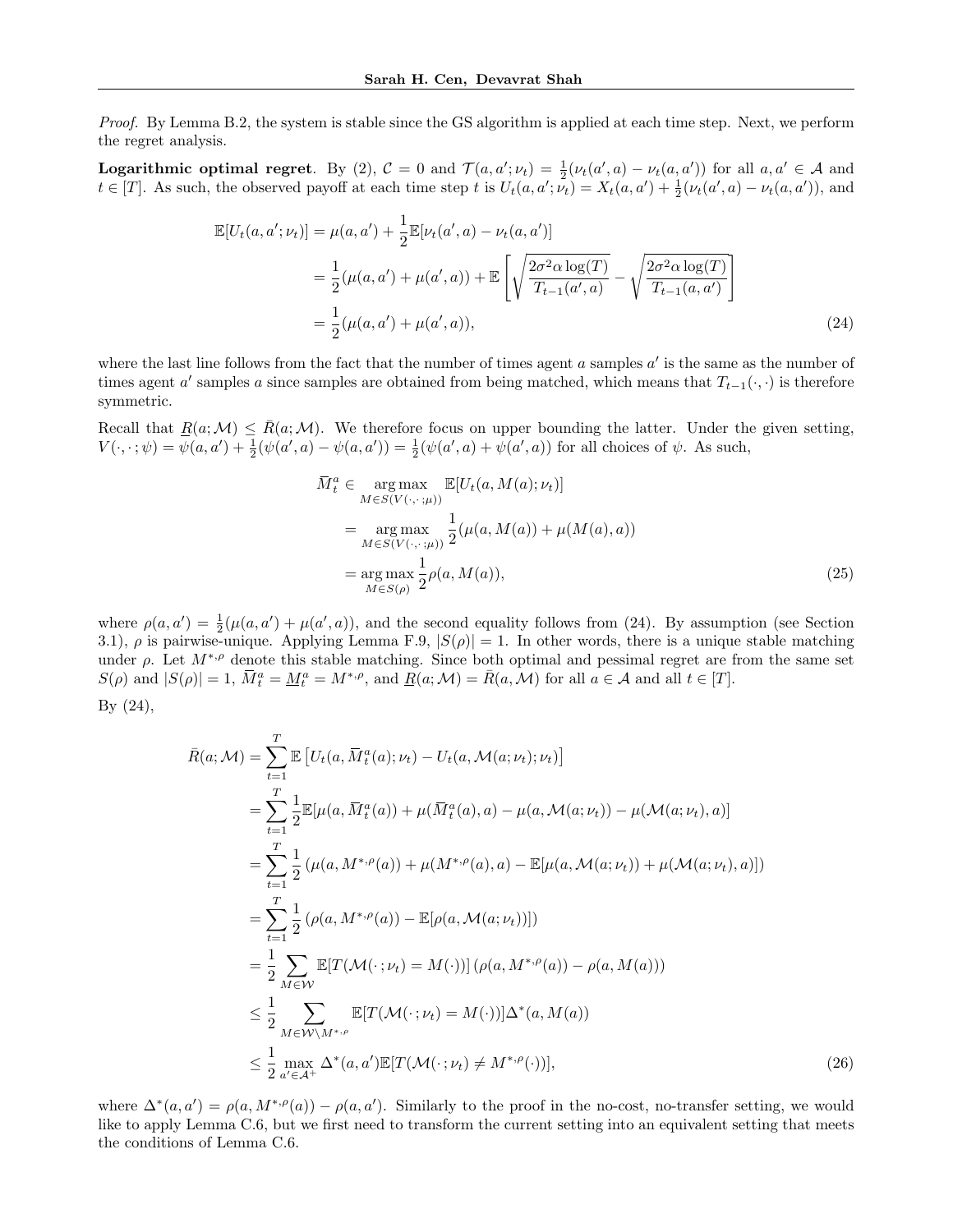To do so, consider a new setting  $(A, \mu')$ , in which there is no cost or transfer. In this new setting, let the true and transient preferences at time t be denoted by  $\mu'$ , where  $\mu'(a, a') = \frac{1}{2}(\mu(a, a') + \mu(a', a))$ . All other quantities are defined analogously with respect to  $\mu'$  (e.g.,  $\nu'_t$  is defined as in Section 3.1 with respect to  $\mu'$ ,  $X'_t(a, a')$  are drawn i.i.d. from a  $\sigma^2$ -sub-Gaussian distribution centered at  $\mu'(a, a')$ ). Furthermore, let  $\Delta_{\min}^{\rho} =$  $\min_{a_1, a_2, a_3 \in \mathcal{A}} |\mu'(a_1, a_2) - \mu'(a_1, a_3)|$ . This is indeed an equivalent setting to that stated in Lemma C.6, except that  $U'_t \neq X'_t$ . However, as evident in the proof of Lemma C.6,  $U'_t$  is not relevant to the proof. Moreover, recall that agents observe their reward  $X_t$  at each time step and know how much is transferred. Agents can therefore distinguish between their reward and transfer. Combining these two facts, Lemma C.6 can be applied because all relevant quantities meet the lemma's conditions. In particular, the only two quantities of interest are  $V(a, a'; \mu) = \frac{1}{2}(\mu(a, a') + \mu(a', a)) = V'(a, a'; \mu')$  and  $V(a, a'; \nu_t) = \frac{1}{2}(\nu_t(a, a') + \nu_t(a', a)) = V'(a, a'; \nu_t')$ , as required.

Then, applying Lemma C.6 to the equivalent alternate setting  $(A, \mu')$ :

$$
\mathbb{E}T'(M(\cdot\,;\nu'_t) \notin S(\mu')) = \mathbb{E}[T(\mathcal{M}(\cdot\,;\nu_t) \neq M^{*,\rho}(\cdot))] \le 2N^2 L\left(\frac{8\sigma^2 \alpha \log(T)}{(\Delta_{\min}^{\rho})^2} + \frac{\alpha}{\alpha - 2}\right). \tag{27}
$$

By definition of  $\mu'$ ,  $\Delta_{\min}^{\rho} = \frac{1}{2} \min_{a_1 \in A, a_2 \in A^+, a_3 \in A^+\setminus a_2} |\mu(a_1, a_2) + \mu(a_2, a_1) - \mu(a_1, a_3) - \mu(a_3, a_1)|$ . Combining (27) with (26) yields the result on optimal regret.

**Fairness is guaranteed.** That  $M$  as described in the result also ensures fairness (i.e., stability guarantees fairness) follows directly from the analysis under "Logarithmic optimal regret" above. Specifically, since  $R(a;M) = O(\log(T))$  for all  $a \in \mathcal{A}$ , fairness is achieved for all agents by Definition 3.

**High social welfare is guaranteed**. That  $M$  also results in high social welfare (i.e., stability guarantees high social welfare) follows directly from the fact that the greedy algorithm in Algorithm 4 returns a matching whose summed edge weights is within factor-2 of the maximal bipartite weighted matching.

Recall that the social welfare of  $(M, \mathcal{C}, \mathcal{T})$  at time t is defined as  $W_t(\mathcal{M}) = \sum_{a \in \mathcal{A}} V(a, \mathcal{M}(a; \nu_t); \nu_t)$ . Under (2),  $V(a, a'; \nu_t) = \frac{1}{2}(\nu_t(a, a') + \nu_t(a', a))$ . Recall from above that applying Algorithm 4 to preferences  $\nu_t$  returns a stable matching under payoffs  $V(\cdot, \cdot; \nu_t)$ . It remains to show that the social welfare obtained by applying Algorithm 4 to preferences  $\nu_t$  is within factor-2 of maximum social welfare possible under any feasible (not necessarily stable) matching in W for all  $t \in [T]$ .

Consider Algorithm 4. In the remainder of the proof,  $e = (u, p)$ ,  $e' = (u', p')$ , and  $e'' = (u'', p'')$ . If an edge  $e = (u, p)$  is added by the algorithm, then it does not conflict with any of the edges added before it. In other words, there are no edges  $e' = (u', p')$  for which  $w(e') > w(e)$  such that  $u' = u$  or  $p' = p$ . Applying this observation, we find that, for any  $M \in \mathcal{W}$ ,

$$
\sum_{a \in \mathcal{A}} V(a, M(a); \nu_t) = \sum_{a \in \mathcal{A}} \frac{1}{2} (\nu_t(a, M(a)) + \nu_t(M(a), a))
$$
  
\n
$$
= \sum_{e:M(u)=p} (\nu_t(u, p) + \nu_t(p, u))
$$
  
\n
$$
= \sum_{e:M(u)=p} w(e)
$$
  
\n
$$
\leq \sum_{e:M(u)=p} \max_{e' \neq e'': u' = u \cap p'' = p} (w(e') + w(e''))
$$
  
\n
$$
\leq \sum_{e:M(u)=p} \left( \max_{e': u' = u} w(e') + \max_{e'': p'' = p} w(e'') \right)
$$
  
\n
$$
\leq \sum_{e:M(u)=p} (w((u, \mathcal{M}(u; \nu_t))) + w((\mathcal{M}(p; \nu_t), p)))
$$
  
\n
$$
\leq \sum_{u \in \mathcal{U}} w((u, \mathcal{M}(u; \nu_t))) + \sum_{p \in \mathcal{P}} w((\mathcal{M}(p; \nu_t), p))
$$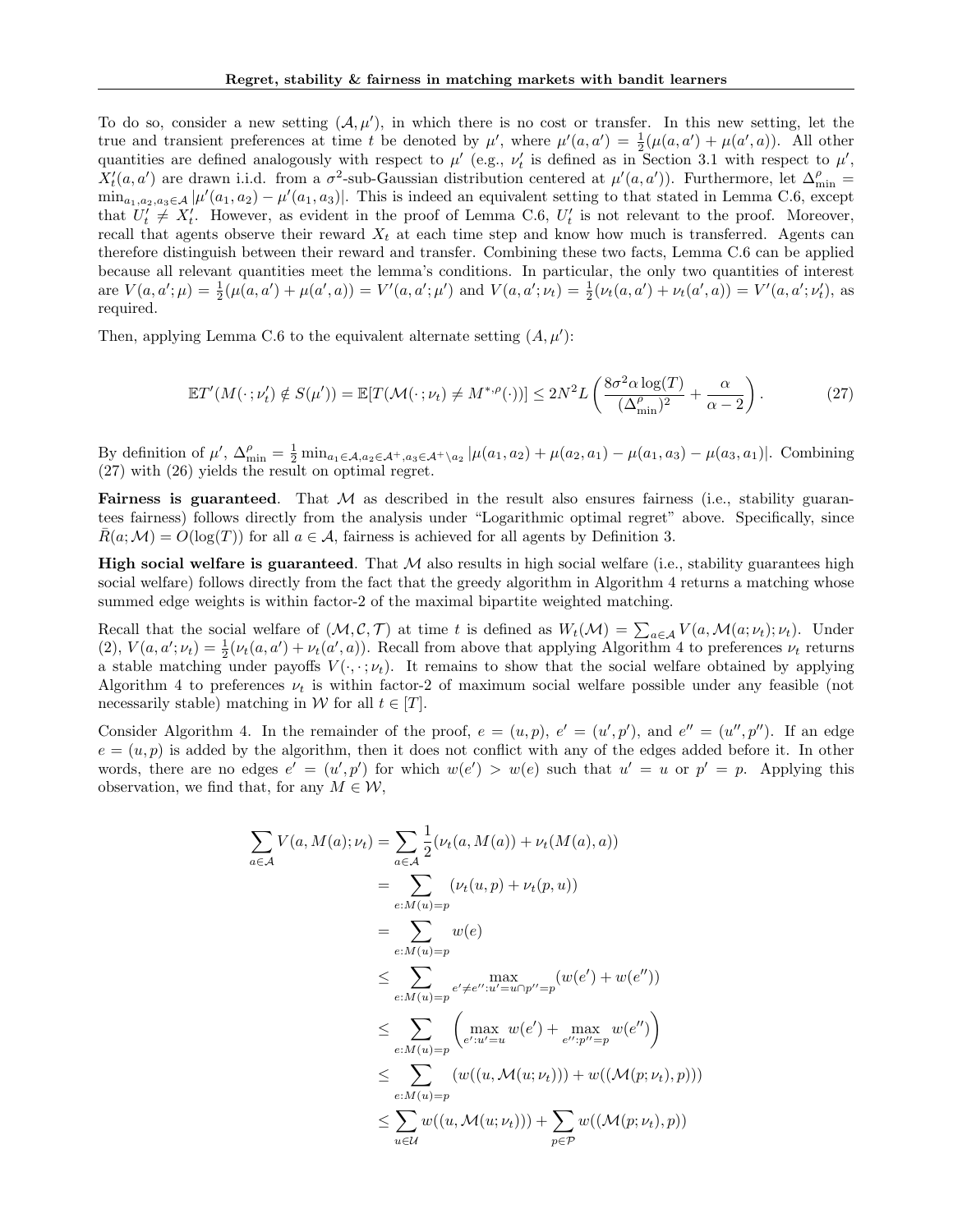$$
= \sum_{a \in A} \nu_t(a, \mathcal{M}(a; \nu_t)) + \nu_t(\mathcal{M}(a; \nu_t), a)
$$

$$
= 2 \sum_{a \in A} V(a, \mathcal{M}(a; \nu_t); \nu_t)
$$

$$
= 2W_t(\mathcal{M}).
$$

Since  $\sum_{a\in\mathcal{A}}V(a,M(a);\nu_t)\leq 2W_t(\mathcal{M})$  for all  $M\in\mathcal{W}$ ,  $\max_{M\in\mathcal{W}}\sum_{a\in\mathcal{A}}V(a,M(a);\nu_t)\leq 2W_t(\mathcal{M})$  for all  $t\in[T]$ , which concludes the proof.

## G PROOFS FOR PRICING SETTING (SECTION 5.3)

**Lemma G.10.** Suppose that C and T are set according to (4)-(5). Suppose there exists a  $B \in \mathbb{R}_{>0}$  such that  $|\mu(u, \cdot)| \leq B$  for all  $u \in \mathcal{U}$ . For any arbitrary ordering of providers  $(p_1, p_2, \ldots, p_L)$ , let  $c_1 = 0$ ,  $c_2 = 2B(1 - L)$ , and  $g(p_k; \psi) = 2B(L - k)$  for all  $p_k \in \mathcal{P}$  and  $\psi : A \times A^+ \to \mathbb{R}$ . Then,  $|S(V(\cdot, \cdot; \mu))| = 1$ , i.e., there is a unique stable matching under preferences  $\mu$ .

*Proof.* By Lemma F.8, there is a unique stable matching under payoffs  $V : \mathcal{A} \times \mathcal{A}^+ \to \mathbb{R}_{\geq 0}$  where  $a' \neq a'' \implies$  $V(a, a') \neq V(a, a'') \forall a \in \mathcal{A}$  if performing the GS algorithm with providers as proposers and with users as proposers return the same matching  $M^{*,B}$ . We now show that this is indeed the case for  $c_1 = 0$ ,  $c_2 = 2B(1 - L)$ , and  $g(p_k; \psi) = 2B(L - k).$ 

Recall that the GS algorithm with providers and users as proposers can be found in Algorithms 2 and 3, respectively. Suppose that  $M^{*,B}$  is returned by Algorithm 2. Recall that  $M^{*,B}$  is agnostic to which proposer is chosen in Line 8 as long as the proposer is unmatched. Similarly, Algorithm 3 is agnostic to which user is chosen in Line 8 as long as the user is unmatched and as a non-empty queue. To show that Algorithm 3 returns  $M^{*,B}$ , we show that there is a way to pick the user that is proposing in Line 8 such that the resulting matching is  $M^{*,B}$ .

First, note that for any user  $u \in \mathcal{U}$ , we have that:  $V(u, p_k; \mu) = \mu(u, p_k) - g(p_k; \mu) = \mu(u, p_k) - 2B(L - k)$ , which implies that  $V(u, p_k; \mu) - V(u, p_{k-1}; \mu) = \mu(u, p_k) - \mu(u, p_{k-1}) - 2B(L-k) + 2B(L-k+1) \geq -B + 2B = B > 0.$ By induction,  $V(u, p_k; \mu) > V(u, p_j; \mu)$  for all  $k > j$  and all  $u \in \mathcal{U}$ . That is, all users have the same ordinal preferences over providers:  $p_L \succ_{V(u, \cdot; \mu)} p_{L-1} \succ_{V(u, \cdot; \mu)} \cdots \succ_{V(u, \cdot; \mu)} p_1$  for all  $u \in \mathcal{U}$ .

We begin with Algorithm 3. Let user  $M^{*,B}(p_L)$  be the first to propose.  $M^{*,B}(p_L)$  proposes to  $p_L$  since  $p_L$  is the top preference of all users.  $p_L$  accepts since it is unmatched. Then, let  $M^{*,B}(p_{L-1})$  propose twice. It first proposes to  $p<sub>L</sub>$  and is rejected (if not, then  $p<sub>L</sub>$  prefers  $M^{*,B}(p<sub>L-1</sub>)$  over  $M^{*,B}(p<sub>L</sub>)$ , and we already know that all users prefer  $p<sub>L</sub>$  the most, which means that  $M^{*,B}$  is not stable, which is a contradiction). It then proposes to  $p_{L-1}$  who accepts since it is unmatched. If we proceed in such a manner, we eventually get to a point in the while loop of Algorithm 3 at which all users and providers are matched according to  $M^{*,B}$ . However, the while loop has not terminated. Even so, the matching will not change because, if a user u proposes after this point in the while loop, the p to which u proposes must be matched. u therefore prefers to be matched to p than to be unmatched, but p cannot prefer to be matched to u than to  $M^{*,B}(p)$  because such a result would imply that  $M^{*,B}$  is not stable, which is a contradiction. Therefore, the while loop continues until termination, and Algorithm 3 returns  $M^{*,B}$ . Since both Algorithm 2 and 3 return the same matching  $M^{*,B}$ ,  $M^{*,B}$  is the unique stable matching by Lemma F.8. П

**Lemma G.11.** Suppose that C and T are set according to (4)-(5). Suppose there exists a  $B \in \mathbb{R}_{>0}$  such that  $|\mu(u, \cdot)| \leq B$  for all  $u \in \mathcal{U}$ . Then, there always exist constants  $c_1, c_2$  and pricing g such that  $|S(V(\cdot, \cdot;\mu))| = 1$ , *i.e.*, there is a unique stable matching under payoffs  $V(\cdot, \cdot; \mu)$ .

*Proof.* This result follows directly from Lemma G.10, which gives one set of costs  $c_1$ ,  $c_2$  and pricing rule g under which  $|S(V(\cdot,\cdot;\mu))|=1$ .  $\Box$ 

**Theorem 6.** Suppose that C and T are set according to (4)-(5). If the GS algorithm is applied over  $V(\cdot, \cdot; \nu_t)$ at every  $t \in [T]$ , then the system is stable. Moreover, if there exists a  $B \in \mathbb{R}_{>0}$  such that  $|\mu(u, \cdot)| \leq B$  for all  $u \in \mathcal{U}$ , then  $|S(V(\cdot, \cdot;\mu))|=1$  and there exist constants  $c_1$  and  $c_2$  as well as a pricing rule g such that M is fair and  $\underline{R}(a; \mathcal{M}) = \overline{R}(a; \mathcal{M}) \leq 2\Delta^{*, B}_{\max}(a) N^2 L \left( \frac{8\sigma^2 \alpha \log(T)}{(\Delta_{\min})^2} \right)$  $\frac{\sigma^2 \alpha \log(T)}{(\Delta_{\min})^2} + \frac{\alpha}{\alpha - 2}$  for all  $a \in \mathcal{A}$ , where  $M^{*,B}$  is the only element in  $S(V(\cdot,\cdot;\mu))$  and  $\Delta^{*,B}_{\max}(a) = 2B(L-1)\mathbf{1}(a \in \mathcal{U}) + \max_{a' \in \mathcal{A}^+} (\mu(a, M^{*,B}(a)) - \mu(a, a')).$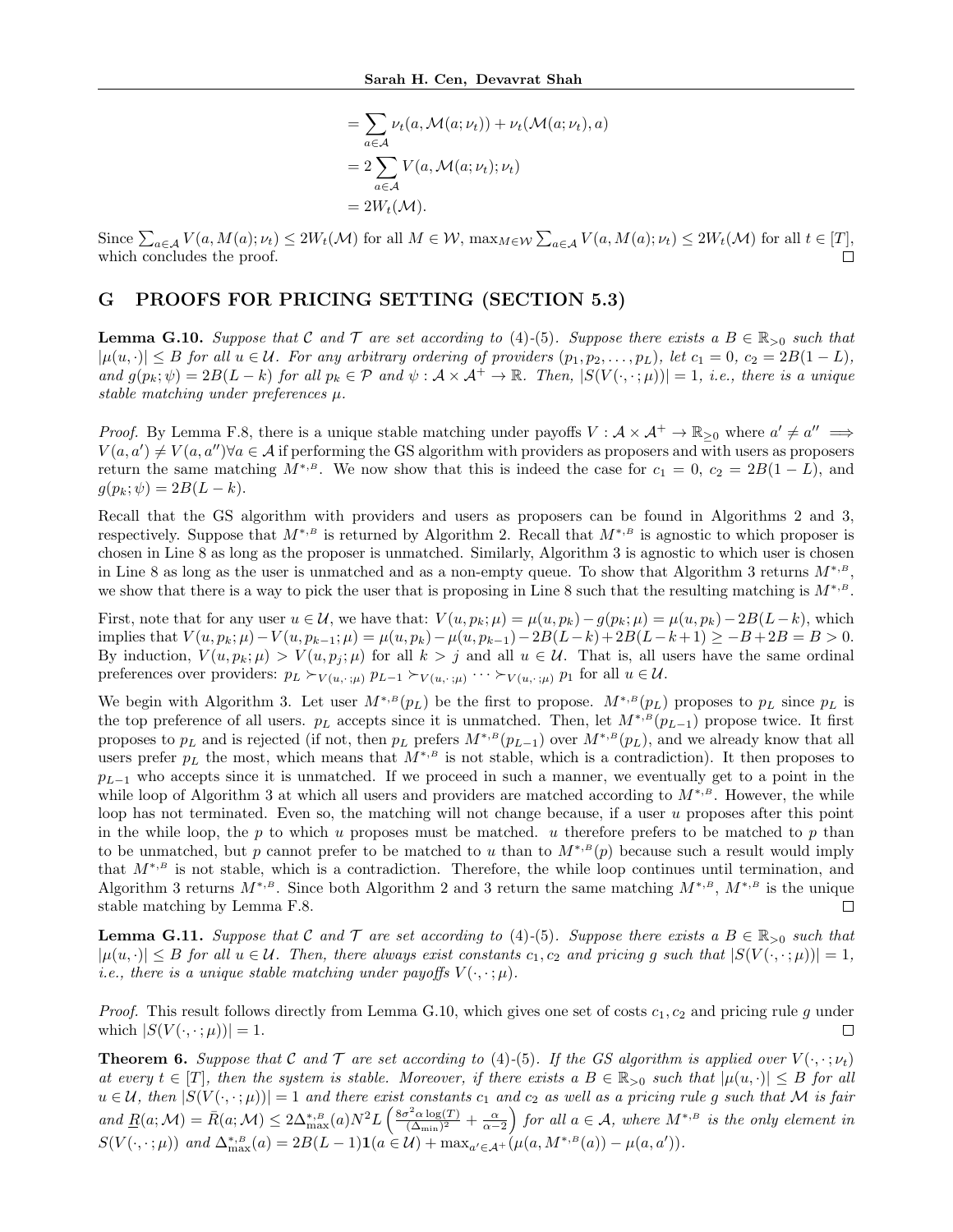Proof. By Lemma B.2, the system is stable since the GS algorithm is applied at each time step. Next, we perform the regret analysis.

**Logarithmic optimal regret.** By (4)-(5),  $C(p, u; \nu_t) = c_1$ ,  $C(u, p; \nu_t) = c_2$ ,  $\mathcal{T}(p, u; \nu_t) = g(p; \nu_t)$ , and  $\mathcal{T}(u, p; \nu_t) = -g(p; \nu_t)$  for all  $u \in \mathcal{U}, p \in \mathcal{P}$ , and  $t \in [T]$ . As such, the observed payoffs at each time step t are  $U_t(p, u; \nu_t) = X_t(p, u) - c_1 + g(p; \nu_t)$  and  $U_t(u, p; \nu_t) = X_t(u, p) - c_2 - g(p; \nu_t)$  for all  $u \in \mathcal{U}$  and  $p \in \mathcal{P}$ . In addition,  $\mathbb{E}[U_t(p, u; \nu_t)] = \mu(p, u) - c_1 + \mathbb{E}[g(p; \nu_t)], \ \mathbb{E}[U_t(u, p; \nu_t)] = \mu(u, p) - c_2 - \mathbb{E}[g(p; \nu_t)],$  $V(p, u; \psi) = \psi(p, u) - c_1 + g(p; \psi)$ , and  $V(u, p; \psi) = \psi(u, p) - c_2 - g(p; \psi)$ .

Recall that our goal is to show that there exists a pricing rule  $g$  such that both pessimal and optimal regret are upper bounded by  $O(\log(T))$ . To show existence, let  $c_1 = 0$ ,  $c_2 = 2B(1-L)$ ,  $g(p_k; \psi) = 2B(L-k)$  for all  $k \in [L]$ and preferences  $\psi$ . By Lemma G.10,  $|S(V(\cdot,\cdot;\mu))|=1$ , which implies that  $\overline{M}_t^a = \underline{M}_t^a$ . We denote this unique stable matching under payoffs  $V(\cdot, \cdot;\mu)$  by  $M^{*,B}$ . Since  $|S(V(\cdot, \cdot;\mu))|=1$ ,  $\underline{R}(a;\mathcal{M})=\overline{R}(a;\mathcal{M})$ . We focus on upper bounding the latter. For any provider  $p_k \in \mathcal{P}$ ,

$$
\bar{R}(p; \mathcal{M}) = \sum_{t=1}^{T} (\mu(p, M^{*,B}(p)) - c_1 + \mathbb{E}[g(M^{*,B}(p); \nu_t)] - \mu(p, \mathcal{M}(p; \nu_t)) + c_1 - \mathbb{E}[g(\mathcal{M}(p; \nu_t); \nu_t)])
$$
\n
$$
= \sum_{t=1}^{T} (\mu(p, M^{*,B}(p)) - \mu(p, \mathcal{M}(p; \nu_t)) + 2B(L - k) - 2B(L - k))
$$
\n
$$
= \sum_{M \in \mathcal{W}} \mathbb{E}T(\mathcal{M}(\cdot; \nu_t) = M(\cdot))(\mu(p, M^{*,B}(p)) - \mu(p, M(p)))
$$
\n
$$
\leq \Delta_{\max}^{*,B}(p) \sum_{M \neq M^{*,B}} \mathbb{E}T(\mathcal{M}(\cdot; \nu_t) = M(\cdot))
$$
\n
$$
\leq \Delta_{\max}^{*,B}(p) \mathbb{E}T(\mathcal{M}(\cdot; \nu_t) \neq M^{*,B}(\cdot)), \tag{28}
$$

where  $\Delta_{\max}^{*,B}(p) = \max_{u \in \mathcal{U}} (\mu(p, M^{*,B}(p)) - \mu(p, u))$ . For all users  $u \in \mathcal{U}$ ,

$$
\bar{R}(u; \mathcal{M}) = \sum_{t=1}^{T} (\mu(u, M^{*,B}(u)) - c_2 - \mathbb{E}[g(M^{*,B}(u); \nu_t)] - \mu(u, \mathcal{M}(u; \nu_t)) + c_2 + \mathbb{E}[g(\mathcal{M}(u; \nu_t); \nu_t)])
$$
\n
$$
= \sum_{t=1}^{T} (\mu(u, M^{*,B}(u)) - \mathbb{E}[g(M^{*,B}(u); \nu_t)] - \mu(u, \mathcal{M}(u; \nu_t)) + \mathbb{E}[g(\mathcal{M}(u; \nu_t); \nu_t)])
$$
\n
$$
\leq \Delta_{\max}^{*,B}(u) \sum_{M \neq M^{*,B}} \mathbb{E}T(\mathcal{M}(\cdot; \nu_t) = M(\cdot))
$$
\n
$$
= \Delta_{\max}^{*,B}(u) \mathbb{E}T(\mathcal{M}(\cdot; \nu_t) \neq M^{*,B}(\cdot)),
$$
\n(29)

where  $\Delta_{\max}^{*,B}(u) = 2B(L-1) + \max_{p \in \mathcal{P}} (\mu(u, M^{*,B}(u)) - \mu(u, p)).$ We therefore would like to upper bound  $\mathbb{E}T(\mathcal{M}(\cdot;\nu_t) \neq M^{*,B}(\cdot))$ . Recall that  $\mathcal{M}(\cdot;\nu_t) = S(V(\cdot,\cdot;\nu_t))$  and